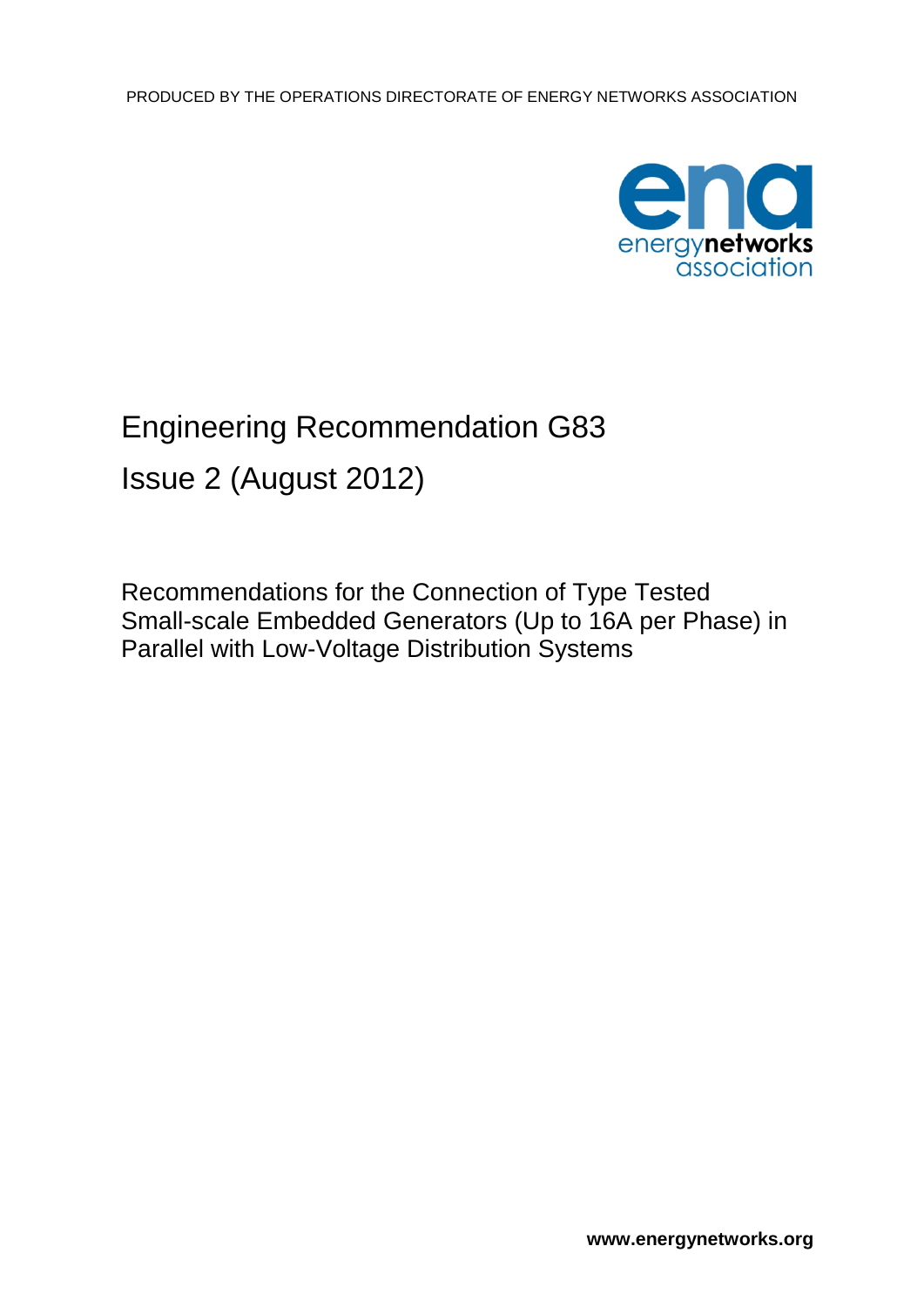#### PUBLISHING AND COPYRIGHT INFORMATION

#### *© 2012 Energy Networks Association*

All rights reserved. No part of this publication may be reproduced, stored in a retrieval system or transmitted in any form or by any means, electronic, mechanical, photocopying, recording or otherwise, without the prior written consent of Energy Networks Association. Specific enquiries concerning this document should be addressed to:

#### **Operations Directorate Energy Networks Association 6th Floor, Dean Bradley House 52 Horseferry Rd London SW1P 2AF**

This document has been prepared for use by members of the Energy Networks Association to take account of the conditions which apply to them. Advice should be taken from an appropriately qualified engineer on the suitability of this document for any other purpose.

First published, October, 2002

## **Amendments since publication**

| <b>Issue</b>     | Date           | Amendment                                                                                                     |
|------------------|----------------|---------------------------------------------------------------------------------------------------------------|
| <b>Issue 1</b>   | September 2003 | <b>Revision</b>                                                                                               |
| <b>Issue 1-1</b> | June 2008      | Revision (ammendment1)                                                                                        |
| Issue 2          | August, 2012   | Full revision of the previous version G83/1-1 2008 to ensure<br>alignment with the requirements of EREC G59/2 |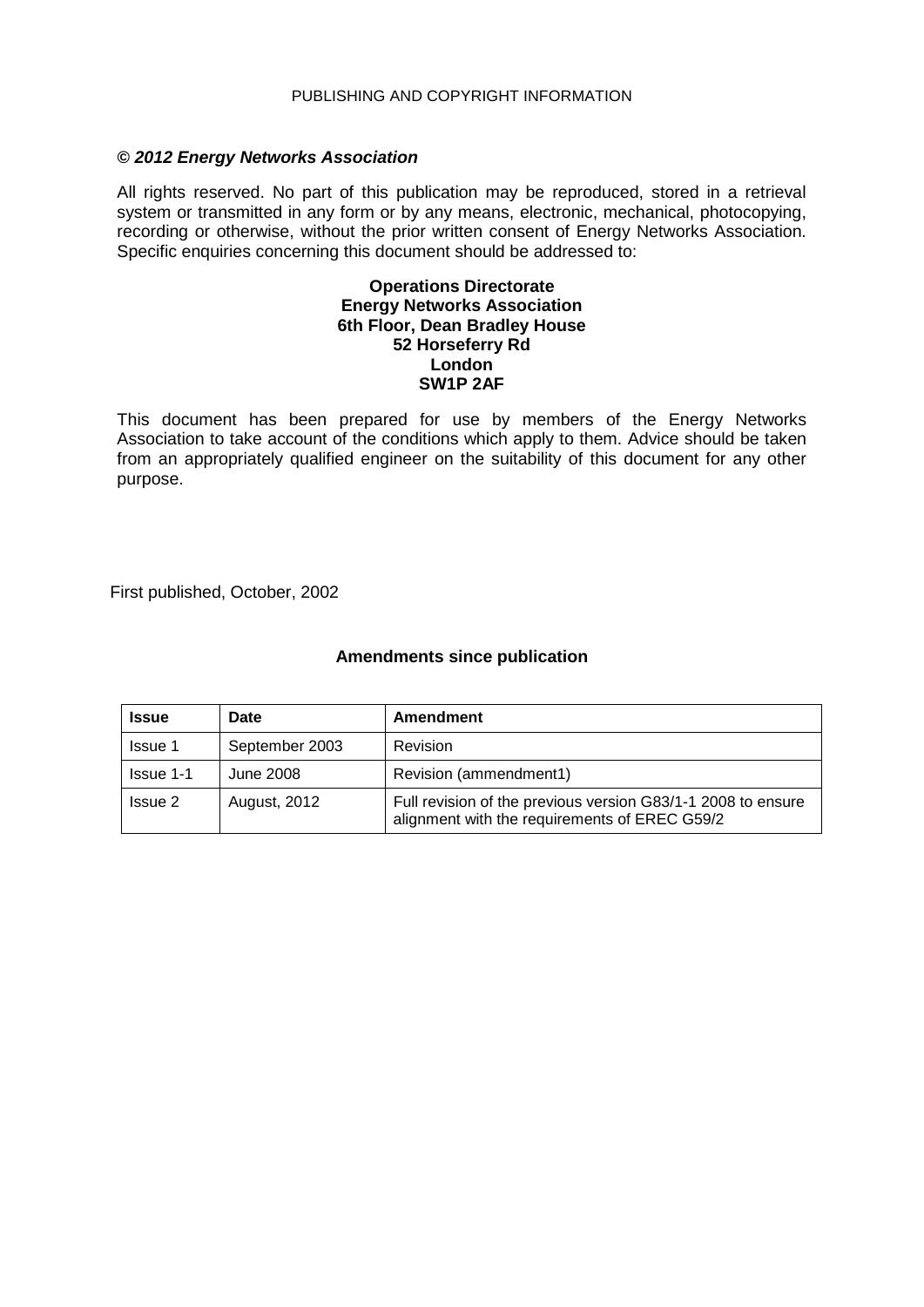## **Contents**

| 1 |            |       |  |  |  |  |  |  |
|---|------------|-------|--|--|--|--|--|--|
| 2 |            |       |  |  |  |  |  |  |
| 3 |            |       |  |  |  |  |  |  |
| 4 |            |       |  |  |  |  |  |  |
| 5 |            |       |  |  |  |  |  |  |
|   | 5.1        |       |  |  |  |  |  |  |
|   |            | 5.1.1 |  |  |  |  |  |  |
|   |            | 5.1.2 |  |  |  |  |  |  |
|   | 5.2        |       |  |  |  |  |  |  |
|   | 5.3        |       |  |  |  |  |  |  |
|   |            |       |  |  |  |  |  |  |
|   |            | 5.3.2 |  |  |  |  |  |  |
|   |            | 5.3.3 |  |  |  |  |  |  |
|   |            | 5.3.4 |  |  |  |  |  |  |
|   | 5.4        |       |  |  |  |  |  |  |
|   |            | 5.4.1 |  |  |  |  |  |  |
|   |            | 5.4.2 |  |  |  |  |  |  |
|   | 5.5        |       |  |  |  |  |  |  |
|   | 5.6        |       |  |  |  |  |  |  |
|   | 5.7        |       |  |  |  |  |  |  |
|   |            | 5.7.1 |  |  |  |  |  |  |
|   |            | 5.7.2 |  |  |  |  |  |  |
|   | 5.8        |       |  |  |  |  |  |  |
|   | 5.9        |       |  |  |  |  |  |  |
|   |            | 5.9.1 |  |  |  |  |  |  |
|   |            | 5.9.2 |  |  |  |  |  |  |
|   |            |       |  |  |  |  |  |  |
| 6 |            |       |  |  |  |  |  |  |
|   | 6.1        |       |  |  |  |  |  |  |
|   | 6.2        |       |  |  |  |  |  |  |
|   | 6.3        |       |  |  |  |  |  |  |
|   | 6.4        |       |  |  |  |  |  |  |
| 7 |            |       |  |  |  |  |  |  |
|   | 7.1        |       |  |  |  |  |  |  |
|   | 7.2        |       |  |  |  |  |  |  |
|   | 7.3        |       |  |  |  |  |  |  |
|   | 7.4        |       |  |  |  |  |  |  |
|   | 7.5        |       |  |  |  |  |  |  |
|   | Appendix 1 |       |  |  |  |  |  |  |
|   | Appendix 2 |       |  |  |  |  |  |  |
|   | Appendix 3 |       |  |  |  |  |  |  |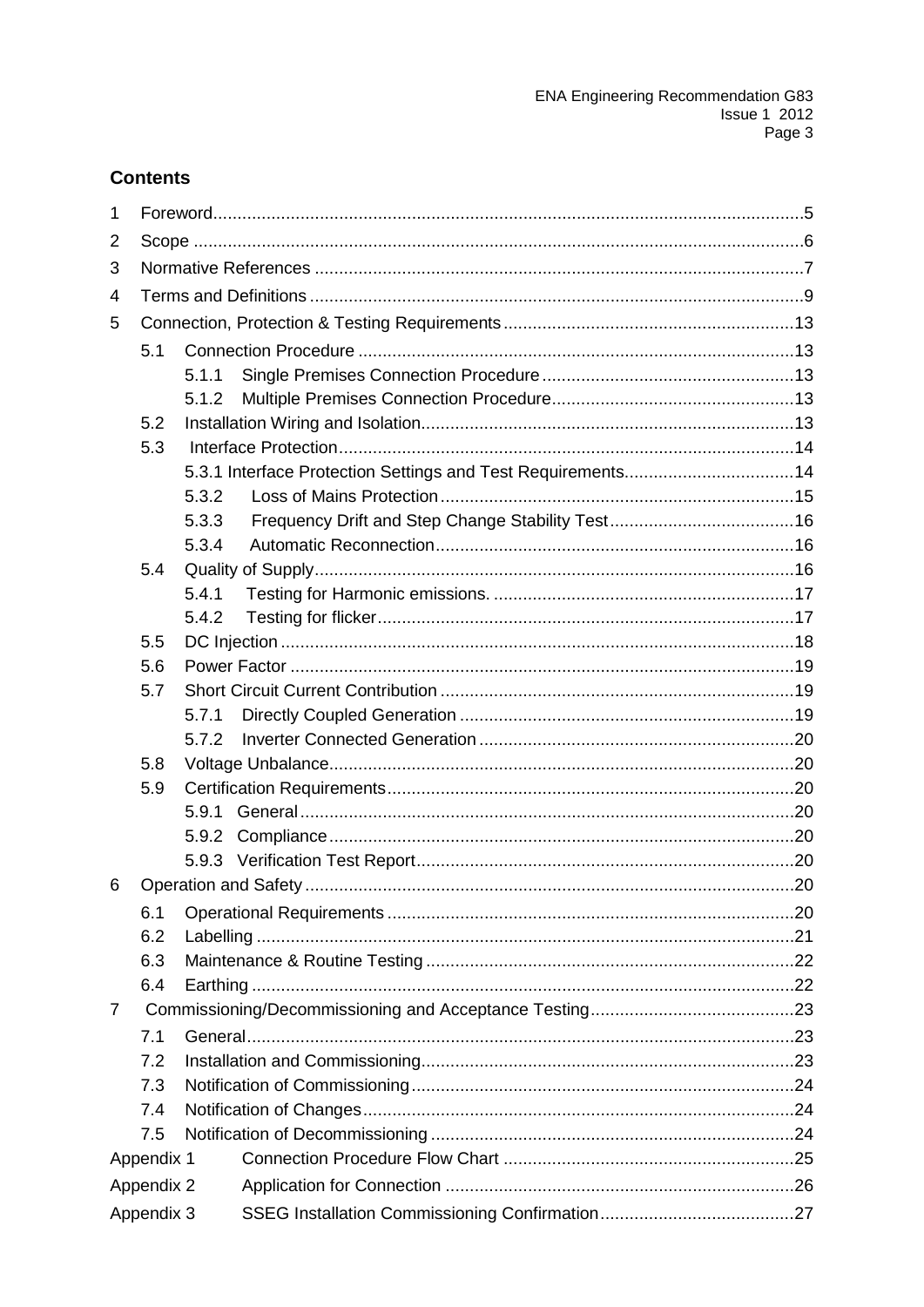| Appendix 4       |                                                               |  |
|------------------|---------------------------------------------------------------|--|
| Appendix 5       |                                                               |  |
| Appendix 6       | Relaxation of Commissioning Notification Timescales for SSEG: |  |
| Annex A-C        |                                                               |  |
| Annex A1         |                                                               |  |
| Annex B1         | Common Directly Coupled Connected SSEG Requirements46         |  |
| Annex C1         | Separate Specific SSEG Technology Requirements52              |  |
| C <sub>1.1</sub> |                                                               |  |
| C1.2             |                                                               |  |
| C1.3             |                                                               |  |
| C1.4             |                                                               |  |
| C1.5             |                                                               |  |
| C <sub>1.6</sub> |                                                               |  |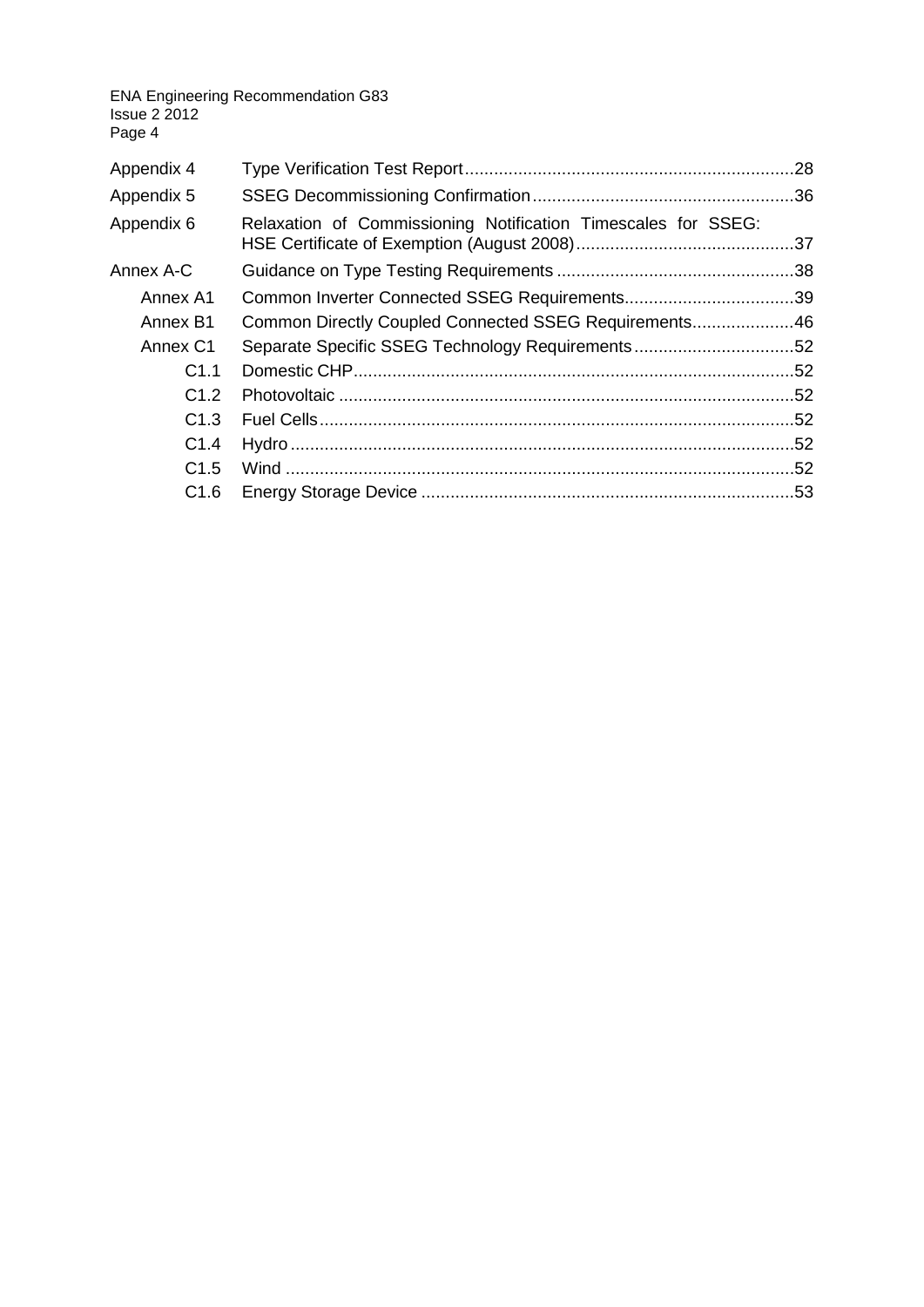## **1 Foreword**

This Engineering Recommendation (EREC) is published by the Energy Networks Association (ENA) and comes into effect from August 2012. It has been prepared and approved under the authority of the **Great Britain Distribution Code Review Panel.** The approved abbreviated title of this engineering document is "EREC G83", which replaces the previously used abbreviation "ER G83".

The purpose of this Engineering Recommendation is to simplify and standardise the technical requirements for connection of **Small Scale Embedded Generators** (**SSEGs**) for operation in parallel with a public low-voltage **Distribution System,** by addressing all technical aspects of the connection process from standards of functionality to site commissioning.

The procedures described are designed to facilitate the connection of **Type Tested SSEGs** whilst maintaining the integrity of the public low-voltage **Distribution System**, both in terms of safety and supply quality.

This Engineering Recommendation provides sufficient information to allow:

a) **SSEG Manufacturers** to design and market a product that is suitable for connection to the public low-voltage **Distribution System**;

b) **Users**, **Manufacturers** and **Installers** of **SSEGs** to be aware of the requirements that will be made by the **Distribution Network Operator** (**DNO**) before the **SSEG** installation will be accepted for connection to the **DNO's Distribution System.**

#### **Legal Aspects**

In accordance with **ESQCR** Regulation 22(2)(c) the **Installer** is to ensure that the **DNO** is made aware of the **SSEG** installation at or before the time of commissioning. The **DNO** may not refuse to accept the connection providing the installation complies with the requirements of **ESQCR** Regulation 22. However under the terms of **ESQCR** Regulation 26 the **DNO** may require a **SSEG** to be disconnected if it is a source of danger or interferes with the quality of supply to other consumers.

In August 2008 an exemption to **ESQCR** Regulation 22(2) (c) was granted by the Health & Safety Executive to the person or persons installing the source of energy from the requirements imposed by **ESQCR** Regulation 22(2)(c) as long as that person or persons installing the source of energy informed the **DNO** of the intention to use that source of energy in parallel with the network no later than 28 days (inclusive of the day of commissioning) after commissioning the source (see Appendix 6)

In addition to the requirements specified in this document which allows connection to the GB electricity Distribution System, the SSEG and all of its components shall comply with all relevant legal requirements including European Directives and CE marking.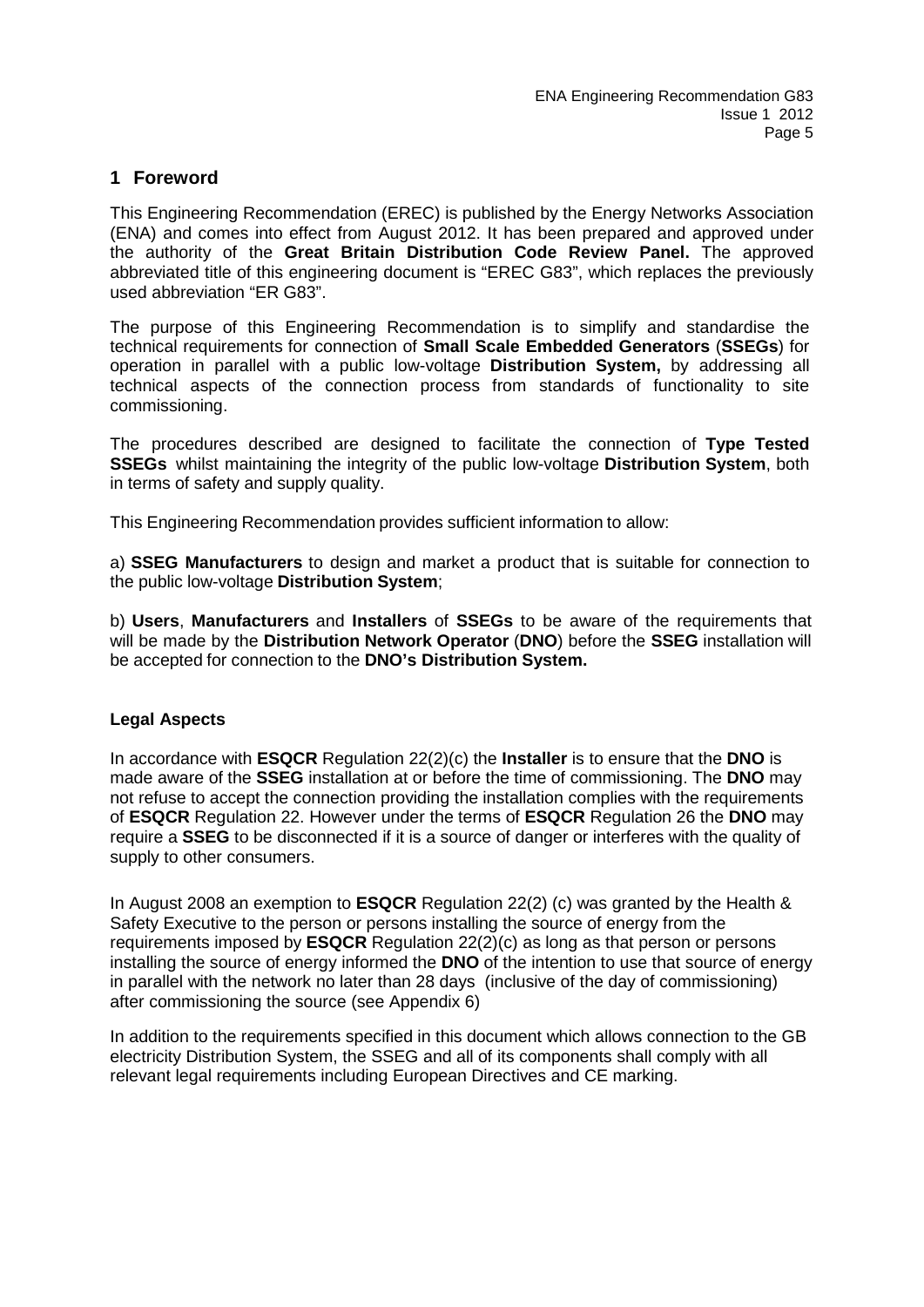## **2 Scope**

————————————————————

This Engineering Recommendation provides guidance on the technical requirements for the connection of **Type Tested Small-Scale Embedded Generators** (**SSEGs**) in parallel with public low-voltage distribution networks. For the purposes of this Engineering Recommendation a **SSEG** is a source of electrical energy rated up to and including 16 Ampere per phase, single or multi- phase, 230/400 V **AC**.

This corresponds to 3.68 kilowatts (kW) on a single-phase supply and 11.04 kW on a threephase supply. The kW rating shall be based on the nominal voltage (ie 230V) as defined in BS EN 50160 and the Electricity Supply Quality and Continuity Regulations (ESQCR).

Where the **SSEG** includes an **Inverter** its rating is deemed to be the **Inverter's** continuous steady state rating.

There are two connection procedures described in this document.

The first connection procedure covers the connection of one or more **SSEG** systems, either single or multi-phase within a single **Customer's Installation**.

Multiple **SSEG** systems shall be accepted within a single **Customers Installation** provided that the aggregate rated capacity of the systems is not greater than [1](#page-5-0)6A per phase<sup>1</sup>.

The second connection procedure covers the connection of multiple **SSEGs** (other than within a single **Customer's Installation**) in a **Close Geographic Region**, under a planned programme of work.

This Engineering Recommendation only specifies the connection requirements applicable to those **SSEG** installations that are designed to normally operate in parallel with a public distribution network. Those installations that operate in parallel with the **DNO's Distribution System** for short periods (ie less than 5 minutes) or as an islanded installation or section of network are considered to be out of scope, on the basis that it is not possible to devise generic rules that will ensure safe operation under all operating conditions.

The generic requirements for all types of **SSEG** systems are defined in the main text of this Engineering Recommendation, whilst the generic and technology specific type testing requirements are defined in the annexes. The generic requirements relate to the connection, installation and network design requirements for connection of a **SSEG** to a public low-voltage **Distribution System**. **SSEGs** that are not **Type Tested** to conform to the requirements of this document can only be connected via the guidelines laid down in Engineering Recommendation G59.

Annexes A and B describe a methodology for testing the particular types of electrical interface between the **SSEG** and the **Distribution System** whilst Annex C describes a methodology for testing technology specific **SSEG** requirements. The purpose of the type tests is to demonstrate compliance with the generic requirements of this Engineering Recommendation. By satisfying the test conditions in the relevant annex the **SSEG** can be considered an approved **SSEG** for connection to a public low-voltage **Distribution System**.

In the event that a new type testing annex is required then this should be formally initiated by the **GB Distribution Code Review Panel (DCRP)**.

<span id="page-5-0"></span><sup>&</sup>lt;sup>1</sup> The manufacturer may restrict the rating of the SSEG by applying software settings provided these settings are not accessible to the customer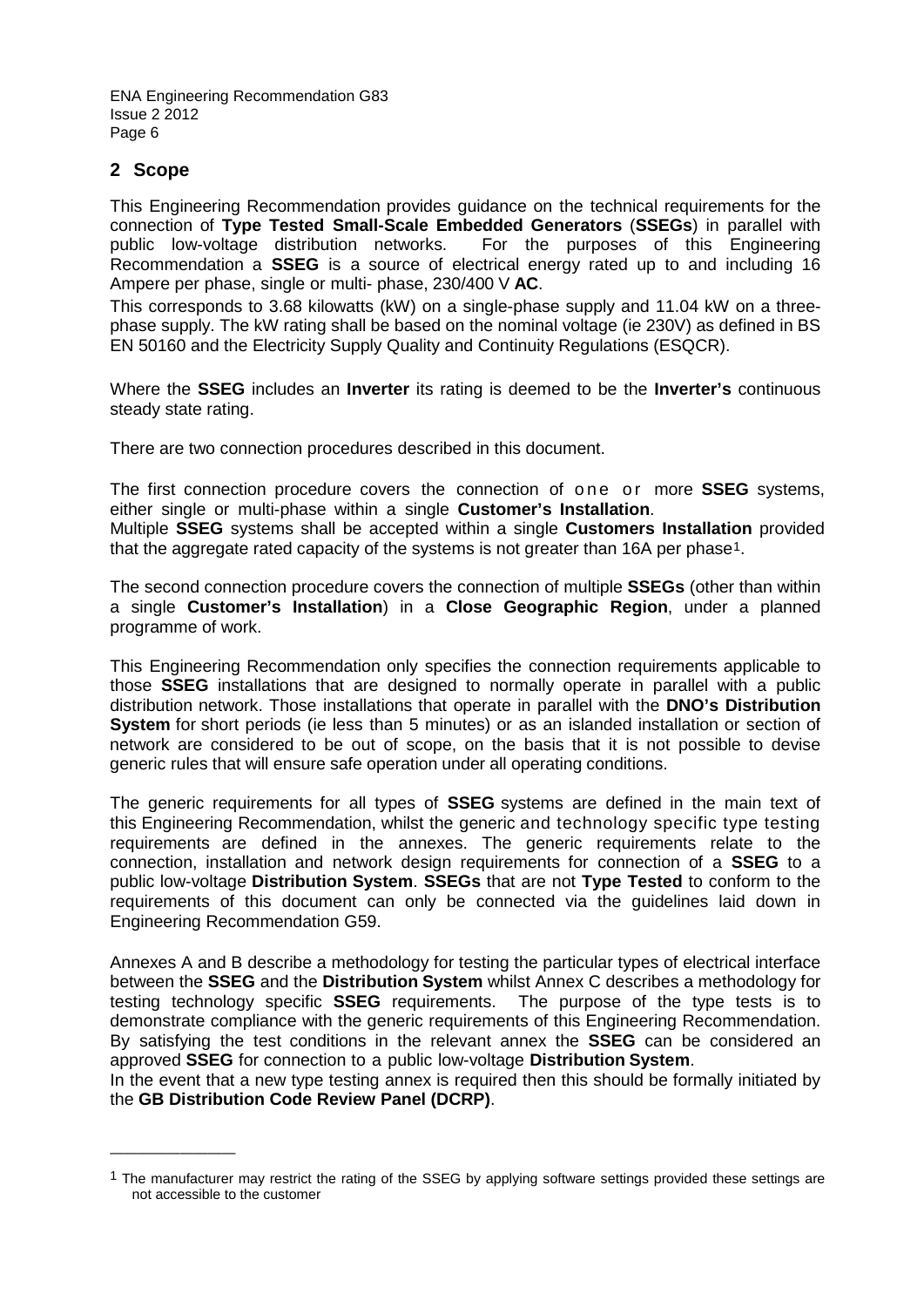The Appendices contain pro forma that relate to the connection, commissioning, type testing, and decommissioning of **SSEGs**.

This document does not remove any statutory rights of an individual or organisation; equally it does not remove any statutory obligation on an individual or organisation.

Connection agreements (ie the legal documentation supporting the connection of a **SSEG**), energy trading and metering are considered to be out of scope. These issues are mentioned in this document only in the context of raising the reader's awareness to the fact that these matters might need to be addressed

## **3 Normative References**

The following referenced documents, in whole or part, are indispensable for the application of this document. For dated references, only the edition cited applies. For undated references, the latest edition of the referenced document (including any amendments) applies.

#### **Standards publications**

#### **BS 7671: 2008 Requirements for Electrical Installations**

IEE Wiring Regulations Seventeenth (Amendment 1 2011) Edition.

#### **BS EN 50160: 2010**

Voltage characteristics of electricity supplied by public electricity networks.

#### **BS EN 50438: 2008**

Requirements for the connection of micro-generators in parallel with public low-voltage distribution networks.

#### **[BS EN 60034-4:2008](http://shop.bsigroup.com/en/ProductDetail/?pid=000000000000178325)**

Methods for determining synchronous machine quantities from tests.

#### **BS EN 60255 series\***

Measuring relays and protection equipment.

#### **BS EN 60664-1: 2007**

Insulation coordination for equipment within low-voltage systems – Part 1: Principles, requirements and tests (IEC 60664-1:2007).

#### **BS EN 60947 series\***

Low Voltage Switchgear and Controlgear.

#### **[BS EN 61000-3-2:2006+A2:2009](http://shop.bsigroup.com/en/ProductDetail/?pid=000000000030148404)**

Limits for harmonic current emissions (equipment input current up to and including 16 A per phase).

#### **BS EN 61000-3-3:2008**

Limits – Limitation of voltage changes, voltage fluctuations and flicker in public low-voltage supply systems, for equipment with rated current < 16A per phase and not subject to conditional connection.

#### **BS EN 61000 series\***

Electromagnetic Compatibility (EMC).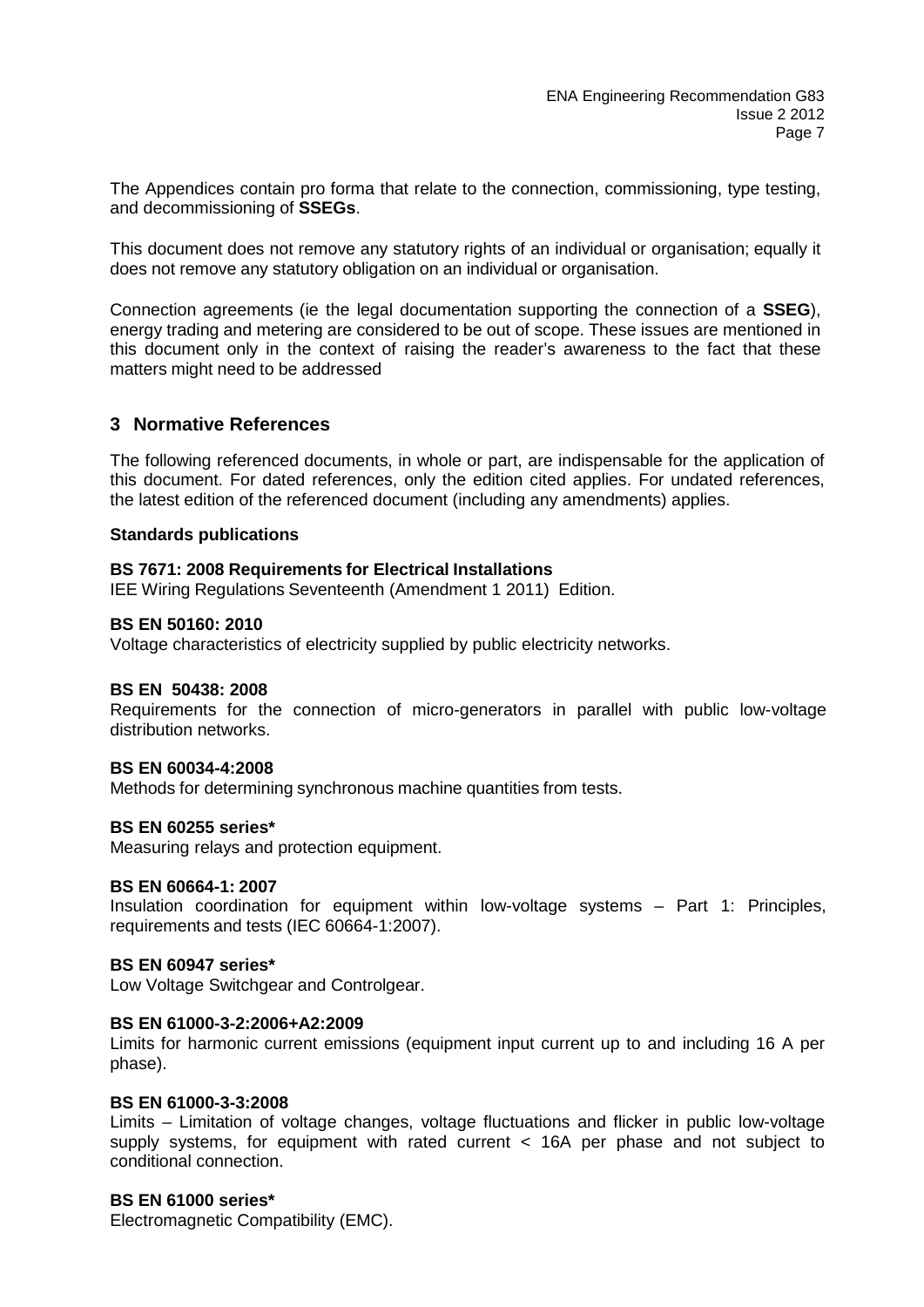#### **BS EN 61508 series\***

Functional safety of electrical/ electronic/ programmable electronic safety-related systems.

#### **BS EN 61810 series\***

Electromechanical Elementary Relays.

#### **BS EN 62116**

Test procedure of islanding prevention measures for utility-interconnected photovoltaic **Inverters**.

#### **IEC 60255-5: 2001**

[Electrical relays. Insulation coordination for measuring relays and protection equipment.](http://shop.bsigroup.com/en/ProductDetail/?pid=000000000019981660)  [Requirements and tests.](http://shop.bsigroup.com/en/ProductDetail/?pid=000000000019981660)

#### **IEC 60725**

Considerations or reference impedances for use in determining the disturbance characteristics of household appliances and similar electrical equipment.

#### **IEC 60909-1 (Second Edition): 2002**

Short circuit calculation in three-phase **AC** systems.

#### **IEC 62282-3-2 ed1.0: 2006**

Fuel cell technologies - Part 3-2: Stationary fuel cell power systems - Performance test methods.

#### *\*Where standards have more than one part, the requirements of all such parts shall be satisfied, so far as they are applicable.*

#### **Other publications**

#### **Health and Safety at Work etc Act (HASWA): 1974**

The Health and Safety at Work etc Act 1974 also referred to as HASAW or HSW, is the primary piece of legislation covering occupational health and safety in the United Kingdom. The Health and Safety Executive is responsible for enforcing the Act and a number of other Acts and Statutory Instruments relevant to the working environment.

#### **Electricity Safety, Quality and Continuity Regulations (ESQCR)**

The Electricity Safety, Quality and Continuity Regulations 2002 - Statutory Instrument Number 2665 -HMSO ISBN 0-11-042920-6 abbreviated to ESQCR in this document.

#### **Electricity at Work Regulations (EaWR): 1989**

The Electricity at Work regulations 1989 abbreviated to EaWR in this document.

#### **Engineering Recommendation G5/4-1 (2005)**

Planning levels for harmonic voltage distortion and the connection of non-linear equipment to transmission and distribution networks in the United Kingdom.

#### **Engineering Recommendation G59/2, Amendment 1 (2011)**

Recommendations for the Connection of Embedded Generating Plant to the Distribution Systems of Licensed Distribution Network Operators.

#### **Engineering Recommendation P28 (1989)**

Planning limits for voltage fluctuations caused by industrial, commercial and domestic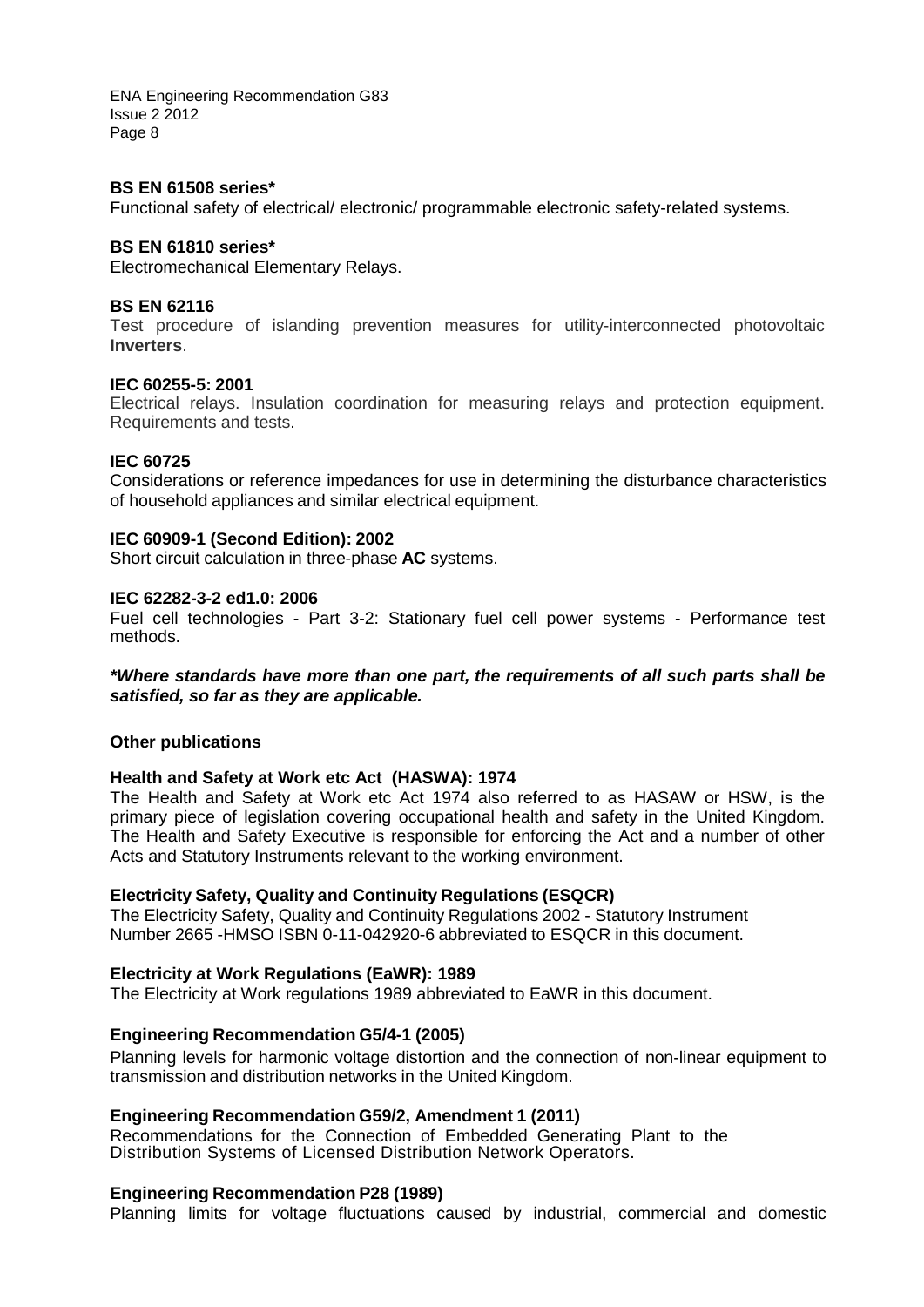equipment in the United Kingdom.

#### **Engineering Recommendation P29 (1990)**

Planning limits for voltage unbalance in the UK for 132kV and below.

#### **Engineering Recommendation G74 (1992)**

Procedure to meet the requirements of IEC 60909 for the calculation of short-circuit currents in three-phase **AC** power systems.

## **4 Terms and Definitions**

For the purposes of this document, the following terms and definitions apply.

NOTE:Defined terms are capitalised and in bold script where they are used in the main text of this report.

#### **Alternating Current or AC**

An electric current that reverses direction in a circuit at regular intervals.

#### **Act**

The Electricity Act 1989 (as amended by the Utilities Act 2000 and the Energy Act 2004).

#### **Apparatus**

All **Equipment,** in which electrical conductors are used, supported or of which they may form a part.

## **Authorised Electricity Operators**

Any person (other than the **DNO** in its capacity as an operator of a **Distribution System**) who is authorised to generate, participate in the transmission of, distribute or supply electricity.

## **Authority**

The Gas and Electricity Markets Authority established under Section 1 of the Utilities Act 2000.

#### **Circuit Breaker**

An automatically operated electrical switch designed to protect an electrical circuit from damage caused by overload or short circuit.

#### **Close Geographic Region**

A close geographic region is one that meets at least one of the following criteria;

1) The postcodes of any of the premises where a **SSEG** installation is planned by the same organisation are the same when the last two letters are ignored…ieAB1 2xx where xx could be any pair of letters or where x could be any letter.

2) The premises where a **SSEG** installation is planned by the same organisation are within 500m of each other.

#### **Connection Point**

An **Entry Point** or an **Exit Point** of the **Distribution System** as the case may be**.**

#### **Controller**

A device for controlling the functional operation of an **SSEG.**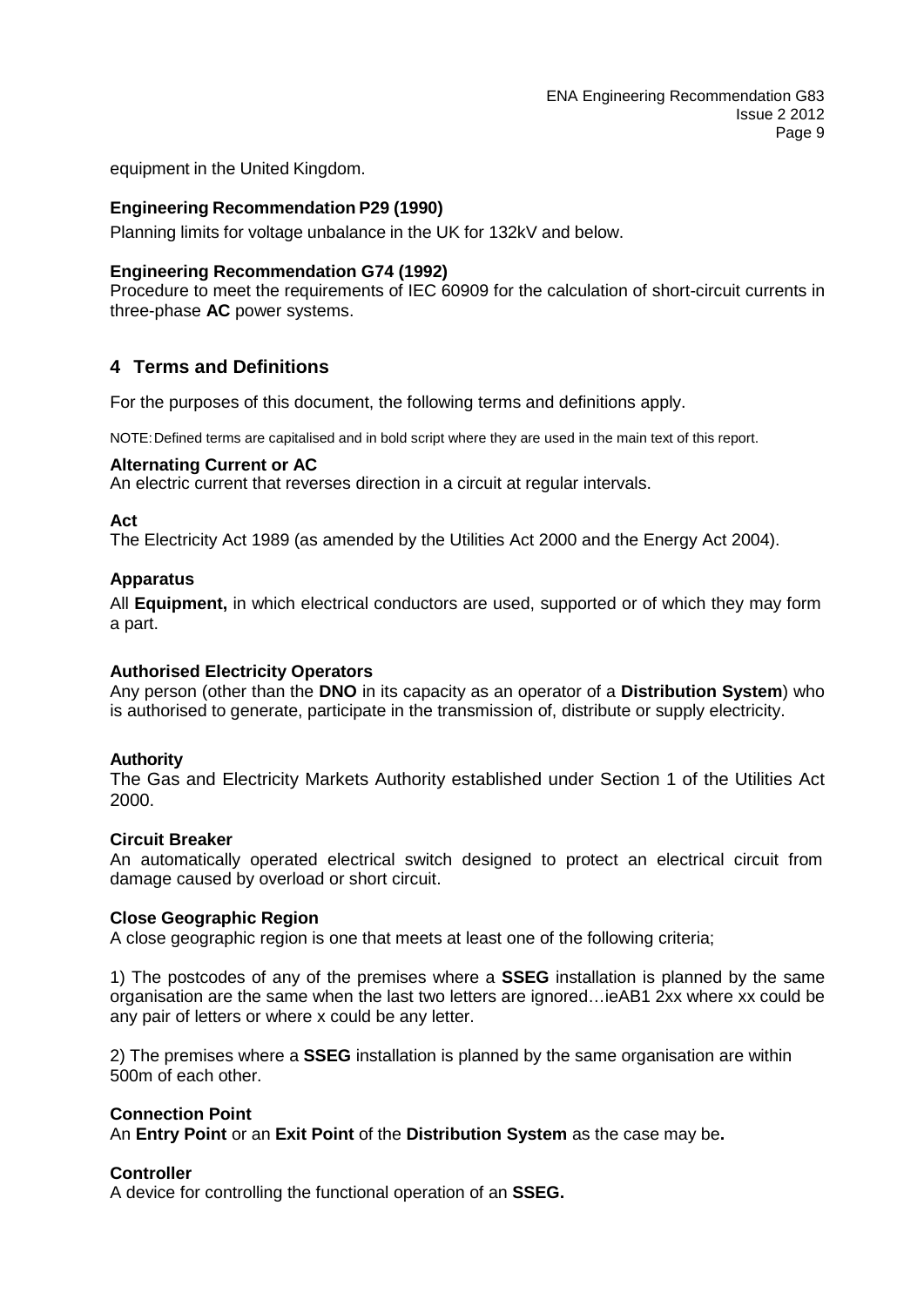#### **Converter**

The generic name for electronic architecture that, for the purpose of this recommendation, converts either an alternating (**AC**) or direct (**DC**) current input into alternating current (**AC**) output suitable for direct connection to the **DNO's Distribution System.**

#### **Customer**

Any person supplied or entitled to be supplied with electricity at any premises within **Great Britain** but shall not include any **Authorised Electricity Operator** in its capacity as such.

NOTE: Other documentation may use the term *Consumer* when making reference to the functions and/or features that this document has attributed to the **Customer**.

#### **Customer's Installation**

The electrical installation on the **Customer's** side of the **Exit Point** together with any equipment permanently connected or intended to be permanently connected thereto.

#### **Customer With Own Generation**

A **Customer** with one or more **Generation Sets** connected to the **Customer's System**, providing all or part of the **Customer's** electricity requirements**,** and which may use the **DNO's Distribution System** for the transport of any surplus of electricity being exported.

#### **Direct Current or DC**

The movement of electrical current flows in one constant direction, as opposed to **Alternating Current or AC,** in which the current constantly reverses direction.

#### **Distribution Code**

A code required to be prepared by a **DNO** pursuant to condition 9 (**Distribution Code**) of a **Distribution Licence** and approved by the **Authority** as revised from time to time with the approval of, or by the direction of, the **Authority**.

#### **Distribution Code Review Panel (DCRP)**

The standing body established under the **Distribution Code**.

#### **Distribution Licence**

A distribution licence granted under Section 6(1)(c) of the **Act**.

#### **Distribution Network Operator (DNO)**

The person or legal entity named in Part 1 of the **Distribution Licence** and any permitted legal assigns or successors in title of the named party.

#### **Distribution System**

The electrical network operated by an **Other Authorised Distributor.** 

#### **DNO's Distribution System**

The **System** consisting (wholly or mainly) of electric lines owned or operated by the **DNO** and used for the distribution of electricity

#### **Equipment**

**Plant** and/or **Apparatus.**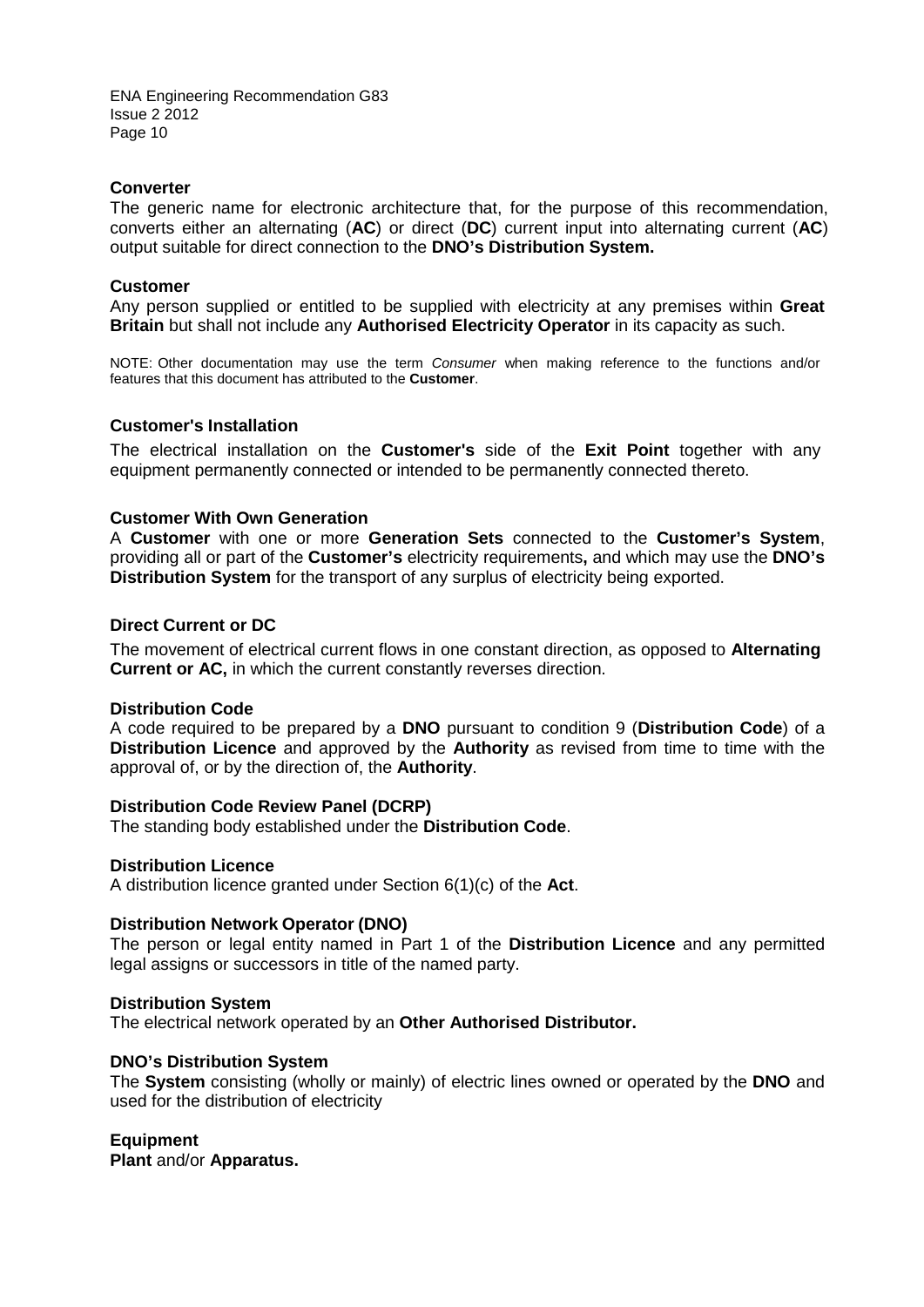#### **Embedded Generator**

A **Generator** including a **Customer With Own Generation** whose **Generating Units** are directly connected to the **DNO's Distribution System** or to an **Other Authorised Distributor**  connected to the **DNO's Distribution System.** 

#### **Entry Point**

The point at which an **Embedded Generator** or other **Users** connect to the **DNO's Distribution System** where power flows into the **DNO's Distribution System** under normal circumstances**.** 

#### **Exit Point**

Means the ends of the electric lines at which the supply is delivered to a **Customer's Installation.**

#### **Generator**

A person who generates electricity under licence or exemption under the **Act.** 

#### **Generation Set**

Any **Apparatus** which produces electricity.

#### **Generating Unit**

Any **Apparatus** which produces electricity.

#### **Great Britain or GB**

The landmass of England & Wales and Scotland, including internal waters.

#### **Installer**

The person who is responsible for the installation of the **SSEG**.

#### **Interface Protection**

The electrical protection required to ensure that the **SSEG** is disconnected for any event that could impair the integrity or degrade the safety of the **Distribution System**. This protection will normally include the elements detailed in Table 1 of this Engineering Recommendation.

#### **Inverter**

A device for conversion from **Direct Current** to nominal frequency **Alternating Current**.

#### **Islanding**

Any situation where a section of electricity system, containing generation, becomes physically disconnected from the **DNO's Distribution System** or **User's Distribution System**; and one or more **Generating Units** maintains a supply of electrical energy to that isolated system.

#### **Low Voltage or LV**

In relation to **Alternating Current**, a voltage exceeding 50 volts but not exceeding 1000 volts**.** 

#### **Manufacturer**

A person or organisation that manufactures **SSEG** and also 'packages' components manufactured by others to make a **SSEG** which can be **Type Tested** to meet the requirements of this Engineering Recommendation.

#### **Meter Operator**

A person, registered with the registration **Authority**, appointed by either a **Supplier** or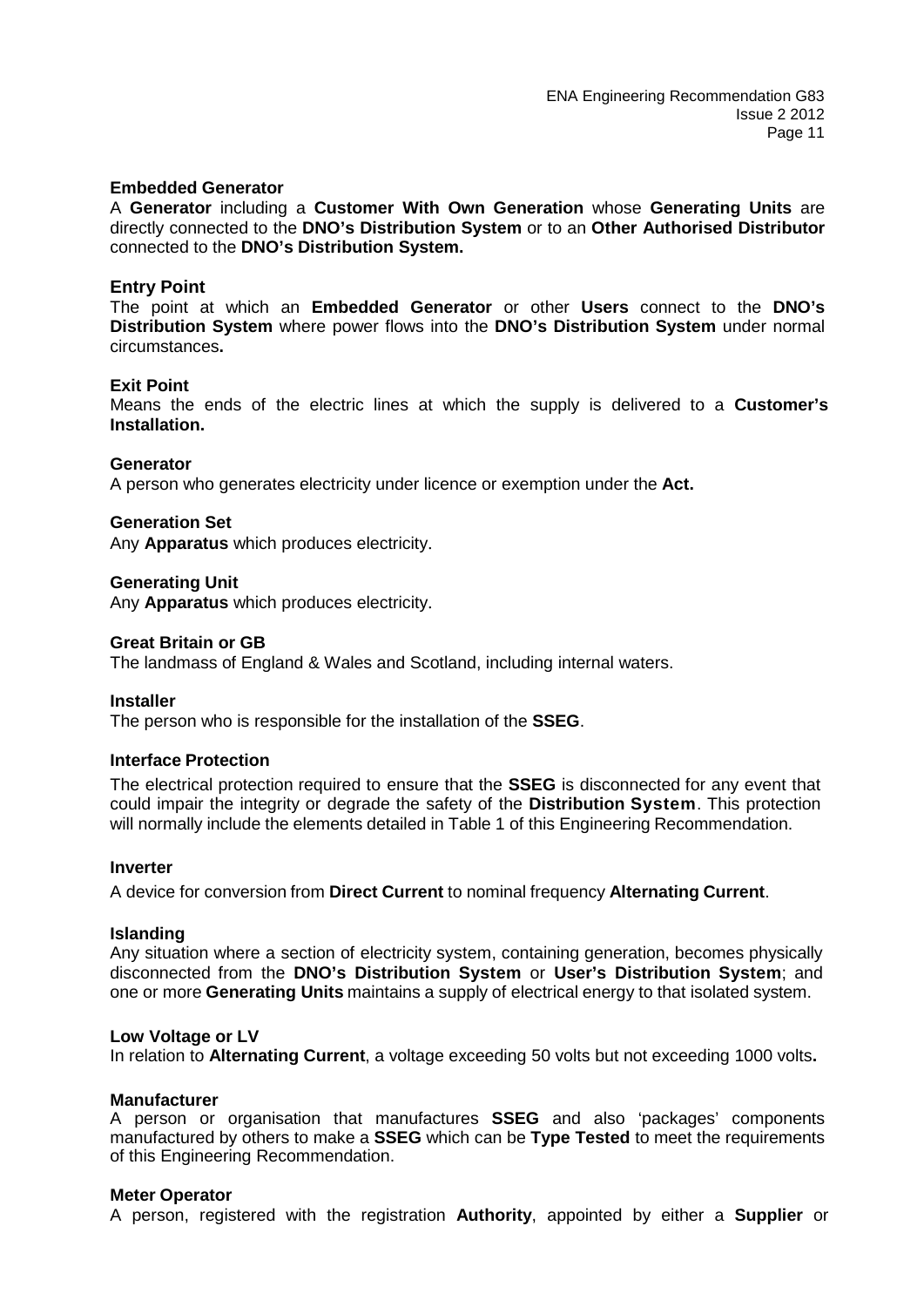**Customer** to provide electricity meter operation services. (This **Distribution Code** does not place any direct obligation on **Meter Operators** other than through the appointment by either a **Supplier** or a **Customer**.)

## **Nominal Voltage and Frequency**

Low voltage: 230 volts **AC** (+10/-6 %) single-phase, 50 Hz (±1%).400 volts **AC** (+10/-6 %) three phase, 50 Hz (±1%). 230-460 volts **AC** (+10/-6%) split phase.

NOTE: **DNO** voltage and frequency is referenced to the **Exit Point.**

## **Plant**

Fixed and movable items used in the generation and/or supply and/or transmission of electricity other than **Apparatus**.

## **Other Authorised Distributor**

A **User** authorised by Licence or exemption to distribute electricity and having a **User Distribution System** connected to the **DNO's Distribution System.** 

## **Quality Factor,** *Q***f**

A measure of the strength of resonance of the **Islanding** test load.

NOTE: In a parallel resonant circuit, such as a load on a power system.

$$
Q_f=R\sqrt{\frac{C}{L}}
$$

Where  $Q_f$  is quality factor,  $R$  is effective load resistance,  $C$  is reactive load capacitance (including shunt capacitors), and *L* is reactive load inductance.

On a power system with active power, P, and reactive powers,  $Q_{\text{L}}$ , for inductive load, and  $Q_{\text{C}}$ for capacitive load,  $Q_f$  can be determined by:

$$
Q_f = \frac{1}{P}\sqrt[2]{|Q_L|\cdot |Q_C|}
$$

Where *P* is active power, in W,  $Q_1$  is inductive load, in VAr, and  $Q_0$  is capacitive load, in VAr.

## **Small Scale Embedded Generator (SSEG)**

A **Generating Unit** together with any associated interface equipment, if required, (eg **Inverter(s))** that can be used independently, rated up to and including 16A per phase, single or multi-phase 230/400V **AC** and designed to operate in parallel with a public low voltage **Distribution System**. 16A is equivalent to 3.68kW on a single-phase supply and 11.04kW on a three-phase supply. Where the **SSEG** includes an **Inverter** its rating is deemed to be the **Inverter's** continuous steady state rating.

## **Supplier**

(a) A person supplying electricity under an Electricity Supply Licence; or

(b) A person supplying electricity under exemption under the **Act**; in each case acting in its capacity as a **Supplier** of electricity to **Customers**.

## **System**

An electrical network running at various voltages.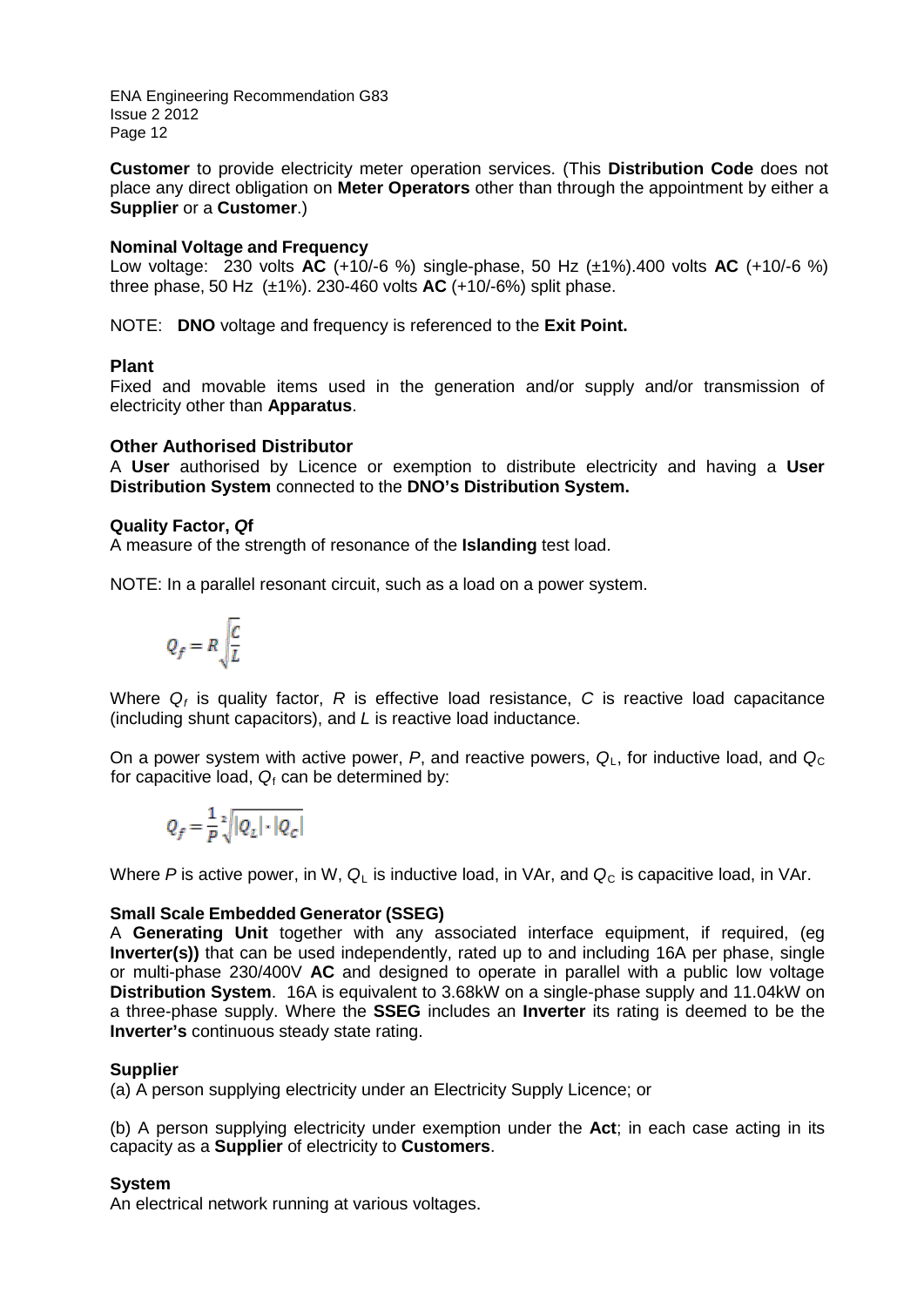## **Type Tested**

An **SSEG** design which has been tested by the **Manufacturer**, component manufacturer or supplier, or a third party, to ensure that the design meets the requirements of this Engineering Recommendation, and for which the **Manufacturer** has declared that all products supplied will be constructed to the same standards, and with the same protection settings as the tested product.

## **User**

A term used in various sections of the **Distribution Code** to refer to the persons using the **DNO's Distribution System**.

## **5 Connection, Protection & Testing Requirements**

## **5.1 Connection Procedure**

## **5.1.1 Single Premises Connection Procedure**

In most instances the installation of a single **SSEG** or multiple **SSEGs** (provided that the aggregate installed capacity is no greater than 16A per phase) within a single **Customer's Installation**, connected in parallel with the public **Distribution System,** will have negligible impact on the operation of the **Distribution System**; as such there will be no need for the **DNO** to carry out detailed network studies to assess the impact of the connection. As required by the **ESQCR** Certificate of Exemption (2008) (see Appendix 6) the **Installer** shall provide the **DNO** with all necessary information on the installation no later than 28 days after the **SSEG**(s) have been commissioned; the format and content shall be as shown in Appendix 3.

This procedure will not apply where an **Installer** plans or has already installed other **SSEG**s in a **Close Geographic Region**; in this case the procedure in 5.1.2 shall be followed. Failure to comply with this requirement may lead to the disconnection of the **Customers Installation** under ESQCR (26) or failure of the **SSEG** to operate as intended.

## **5.1.2 Multiple Premises Connection Procedure**

In the case of projects where the proposal is to install single or multiple **SSEGs** in a number of **Customers Installations** in a **Close Geographic Region,** the **Installer** shall discuss the installation project with the local **DNO** at the earliest opportunity. The **DNO** will need to assess the impact that these connections may have on the network and specify conditions for connection. The initial application will need to be in a format similar to that shown in Appendix 2. Connection of the **SSEG** is only allowed after the application for connection has been approved by the **DNO** and any **DNO** works facilitating the connection have been completed. Confirmation of the commissioning of each **SSEG** system will need to be made no later than 28 days after commissioning; the format and content shall be as shown in Appendix 3.

## **5.2 Installation Wiring and Isolation**

The installation that connects the **SSEG** to the **Exit Point** shall comply with the requirements of BS 7671. All wiring between the **Exit Point** and the **SSEG** shall be protected by a suitably rated protective device; and shall be of suitable size and type for the rating of the **SSEG**. The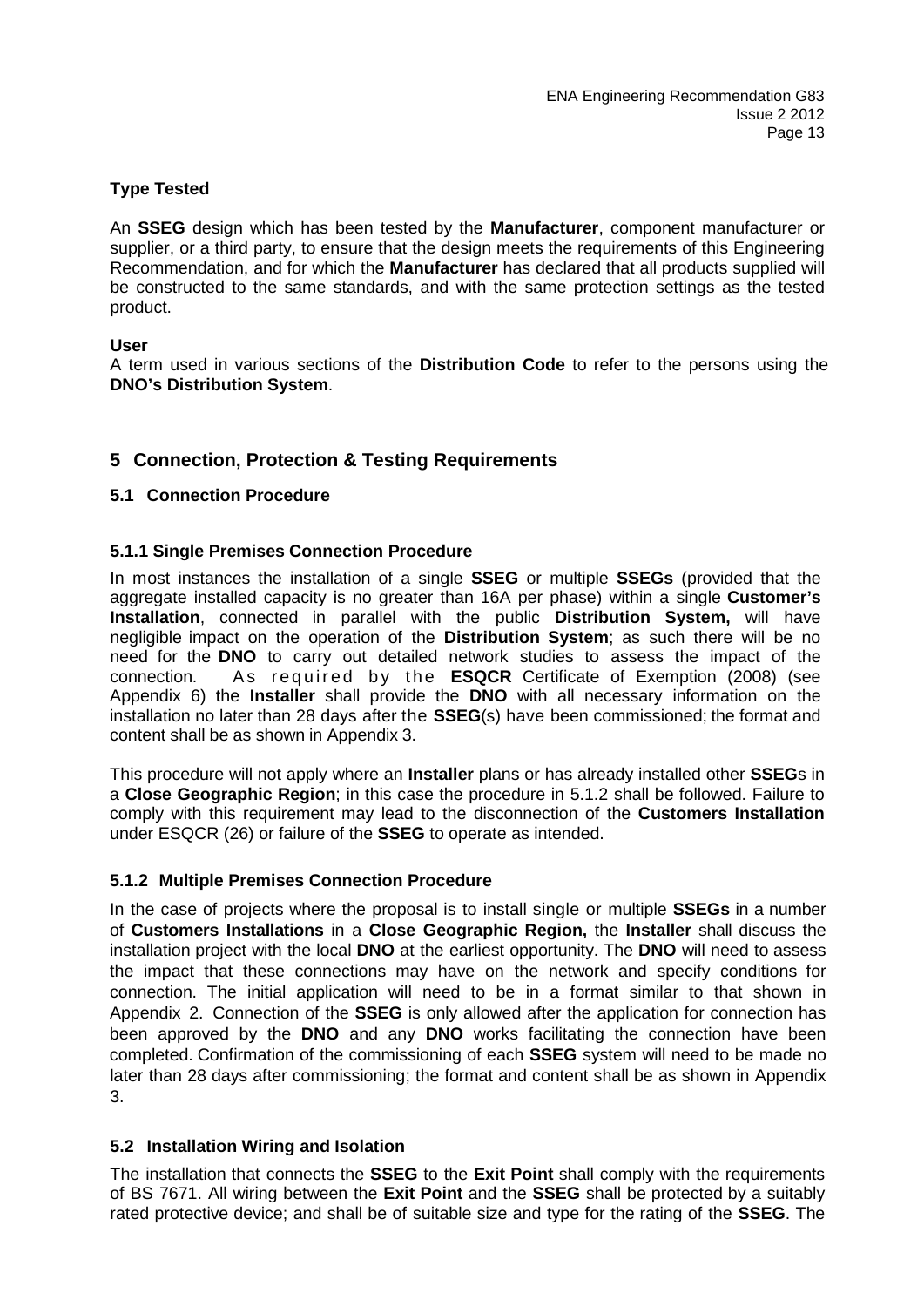**SSEG(s)** shall be connected via an accessible isolation switch that is capable of isolating all phases and neutral. The isolation switch shall be capable of being secured in the 'off' (isolated) position.

## **5.3 Interface Protection**

The purpose of the **Interface Protection** is to ensure that the connection of a **SSEG** system will not impair the integrity or degrade the safety of the **DNO's Distribution System**. The interface protection may be located in a separate unit or integrated into the **SSEG** (the **Inverter** in the case of technologies which connect via an **Inverter**).

The **DNO** is responsible under the **Distribution Code** for ensuring, by design, that the voltage and frequency at the **Connection Point** remains within statutory limits. The G83/2 **Interface Protection** settings have been chosen to allow for voltage rise or drop within the **Customer's Installation** and to allow the **SSEG** to continue to operate outside of the statutory frequency range as required in the **Distribution Code**.

## **5.3.1 Interface Protection Settings and Test Requirements**

**Interface Protection** shall be installed which disconnects the **SSEG** system from the **DNO**'s **Distribution System** when any parameter is outside of the settings shown in Table 1.

|                            | avid I Fluiduluil John 195                 |                                  |  |  |  |  |  |
|----------------------------|--------------------------------------------|----------------------------------|--|--|--|--|--|
| <b>Protection Function</b> | <b>Trip Setting</b>                        | <b>Trip Delay Setting (Time)</b> |  |  |  |  |  |
| $UV$ stage 1               | $V_{\phi}$ -n <sup>†</sup> -13% = 200.1V   | 2.5s                             |  |  |  |  |  |
| $UV$ stage 2               | $V\varphi - n^{\dagger} - 20\% = 184V$     | 0.5s                             |  |  |  |  |  |
| O/V stage 1                | $V\varphi - n^{\dagger} + 14\% = 262.2V$   | 1.0s                             |  |  |  |  |  |
| $O/V$ stage 2              | $V\varphi - n^{\dagger} + 19\% = 273.7V^2$ | 0.5s                             |  |  |  |  |  |
| U/F stage 1                | 47.5Hz                                     | 20s                              |  |  |  |  |  |
| $U/F$ stage 2              | 47Hz                                       | 0.5s                             |  |  |  |  |  |
| O/F stage 1                | 51.5Hz                                     | 90s                              |  |  |  |  |  |
| O/F stage 2                | 52 Hz                                      | 0.5s                             |  |  |  |  |  |
| Loss of Mains*             | 12 degrees                                 | 0.0s                             |  |  |  |  |  |
| (Vector Shift)             |                                            |                                  |  |  |  |  |  |
| Loss of Mains*             | 0.2 Hz per second                          | 0.0s                             |  |  |  |  |  |
| (RoCoF)                    |                                            |                                  |  |  |  |  |  |

Table 1 Protection Settings

† A value of 230V phase to neutral

————————————————————

Other forms of Loss of Mains techniques may be utilised but the aggregate of the protection operating time, disconnection device operating time and trip delay setting shall not exceed 1.0 second.

The total disconnection time for voltage and frequency protection including the operating time of the disconnection device shall be the trip delay setting with a tolerance of,  $-0$  s  $+$  0.5s.

For the avoidance of doubt voltage and frequency excursions lasting less than the trip delay setting shall not result in disconnection.

<span id="page-13-0"></span><sup>2</sup> For grid surge voltages greater than 230V +19% which are present for periods of <0.5s the **SSEG** is permitted to reduce/cease exporting in order to protect the equipment.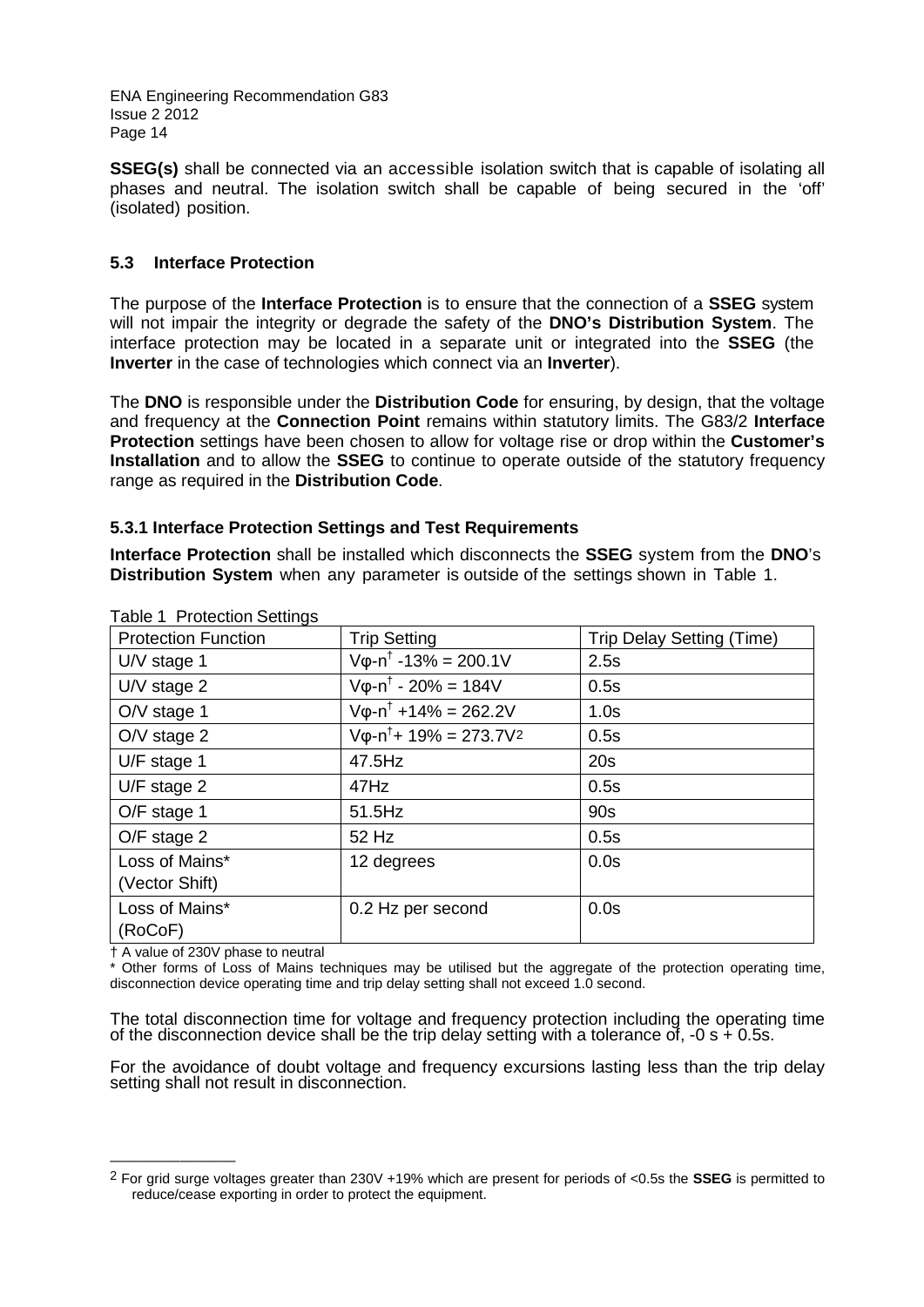All settings shall be applied as shown in the above table, so that they can be inspected if required by the **DNO** to confirm that the settings are correct. Only devices that have protection settings set and locked during manufacture can be considered as **Type Tested.**

The **Manufacturer** needs to establish a secure way of displaying the settings in one of the following ways.

- a) A display on a screen which can be read;
- b) A display on a PC which can communicate with the device and confirm that it is the correct device by means of a serial number permanently fixed to the device and visible on the PC screen at the same time as the settings;
- c) Display of all settings including nominal voltage and current outputs, alongside the serial number of the device, permanently fixed to the device.

The provision of loose documents, documents attached by cable ties etc, a statement that the device conforms to a standard, or provision of data on adhesive paper based products which are not likely to survive due to fading, or failure of the adhesive, for at least 20 years is not acceptable.

The **Manufacturer** must ensure that the **Interface Protection** is capable of measuring voltage to an accuracy of  $\pm$  1.5% of the nominal value ( $\pm$  3.45V) and of measuring frequency to  $\pm$  0.2% of the nominal value  $(\pm 0.1$ Hz) across its operating range of voltage, frequency and temperature.

The **SSEG** shall be designed to withstand without adverse effect, voltage and frequency variations within the settings shown in Table 1 plus the measurement error inherent in the device itself.

In response to a protection operation the **SSEG** system shall be automatically disconnected from the **DNO's Distribution System**, this disconnection must be achieved preferably by the separation of mechanical contacts or alternatively by the operation of a suitably rated solid state switching device. Where a solid state switching device is used to afford disconnection of the **SSEG,** the switching device shall incorporate fail safe monitoring to check the voltage level at its output stage. In the event that the solid state switching device fails to disconnect the **SSEG**, the voltage on the output side of the switching device shall be reduced to a value below 50 volts within 0.5 seconds of the protection and trip delay timer operation. The protection function can either be incorporated within the **SSEG** system or afforded by separate devices. In either case the **Interface Protection** shall meet the requirements of BS EN 60255 or equivalent standard and comply with all other relevant standards as described in

the appropriate annex. Where these standards have more than one part, the requirements of all such parts shall be satisfied, so far as they are applicable.

The **Interface Protection** shall function correctly, ie operate within the required tolerance range as given in the relevant annex, across the expected range of ambient operating temperatures and other environmental factors.

Once the **SSEG** has been installed and commissioned the protection settings shall only be altered following written agreement between the **DNO** and the **Customer** or his agent.

#### **5.3.2 Loss of Mains Protection**

Loss of mains protection shall be incorporated and tested as defined in the relevant annex. Active methods which use impedance measuring techniques by drawing current pulses from or injecting **AC** currents into the **DNO's** system are not considered to be suitable. For **SSEGs** which generate on more than one phase, the loss of mains protection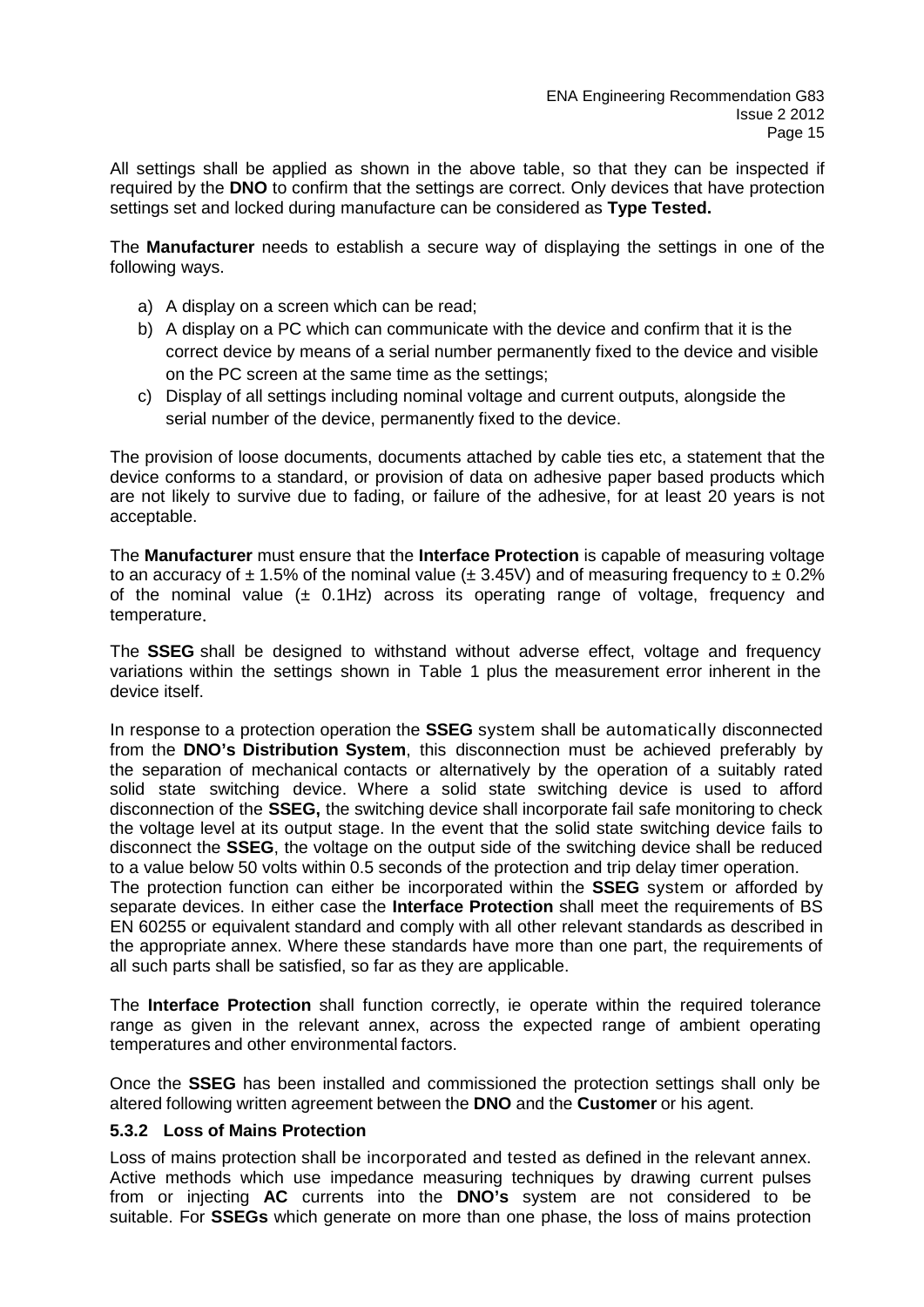should be able to detect the loss of a single phase of the supply network. This should be tested during type testing and recorded on in Appendix 4.

## **5.3.3 Frequency Drift and Step Change Stability Test**

Under normal operation of the network the frequency changes over time due to continuous unbalance of load and generation or can see a step change due to the loss of a network component which does not cause a loss of supply.

In order to ensure that the phenomena do not cause un-necessary tripping of **SSEG**, stability **Type Tests** shall be carried out.

The Rate of Change of Frequency (RoCoF) and Vector Shift values required for this test are marginally less than the corresponding protection settings for RoCoF protection and Vector shift protection in Table 1. These are two common methods used to detect loss of mains in **SSEG's** though other techniques are also acceptable. Both stability tests shall be carried out irrespective of the methods used to detect loss of mains.

National Grid has advised that these test values are acceptable in the short term but that in future it is likely that larger rates of change of frequency might need to be withstood without tripping, as system inertia decreases at times when a high proportion of the load is being met by generation without inertia.

The stability tests are to be carried out as per the table in Appendix 4 of this document and the generator should remain connected during each and every test.

- RoCoF 0.19Hz per second from 49.5Hz to 51.5Hz and from 50.5Hz to 47.5Hz
- Vector shift 9 degrees plus from 49.5Hz and 9 degrees minus from 50.5Hz

Note: **Manufacturers** considering new designs should allow for the RoCoF where stability is required to be increased to, up to 2Hz per second, as proposed in the new European network codes, which are expected to come into force over the period 2014/2015. Under these conditions RoCoF will cease to be an effective loss of mains protection and is unlikely to be permitted in future revisions of this document.

## **5.3.4 Automatic Reconnection**

Some **Distribution Systems** employ automatic **Circuit Breakers** that trip and re-close when a fault is detected. In order to prevent a **SSEG** being damaged by a **DNO Circuit Breaker** automatically closing and consequently energising a **SSEG** when it is out of synchronism with the rest of the system, the protection system shall ensure that the **SSEG** remains disconnected from the **DNO's Distribution System** until the voltage and frequency on the **DNO's Distribution System** have remained within the limits of Table 1 for a minimum of 20 seconds[3.](#page-15-0)

## **5.4 Quality of Supply**

————————————————————

The connection of the **SSEG** in parallel with a **DNO's Distribution System** shall not impair the quality of supply provided by the **DNO** to the **User** or any other **Customer**. In this respect the **SSEG** shall comply with the requirements of the EMC Directive and in particular the product family emission standards listed in Table 2.

<span id="page-15-0"></span><sup>3</sup> Reference in accordance with BS EN 50438 (2007)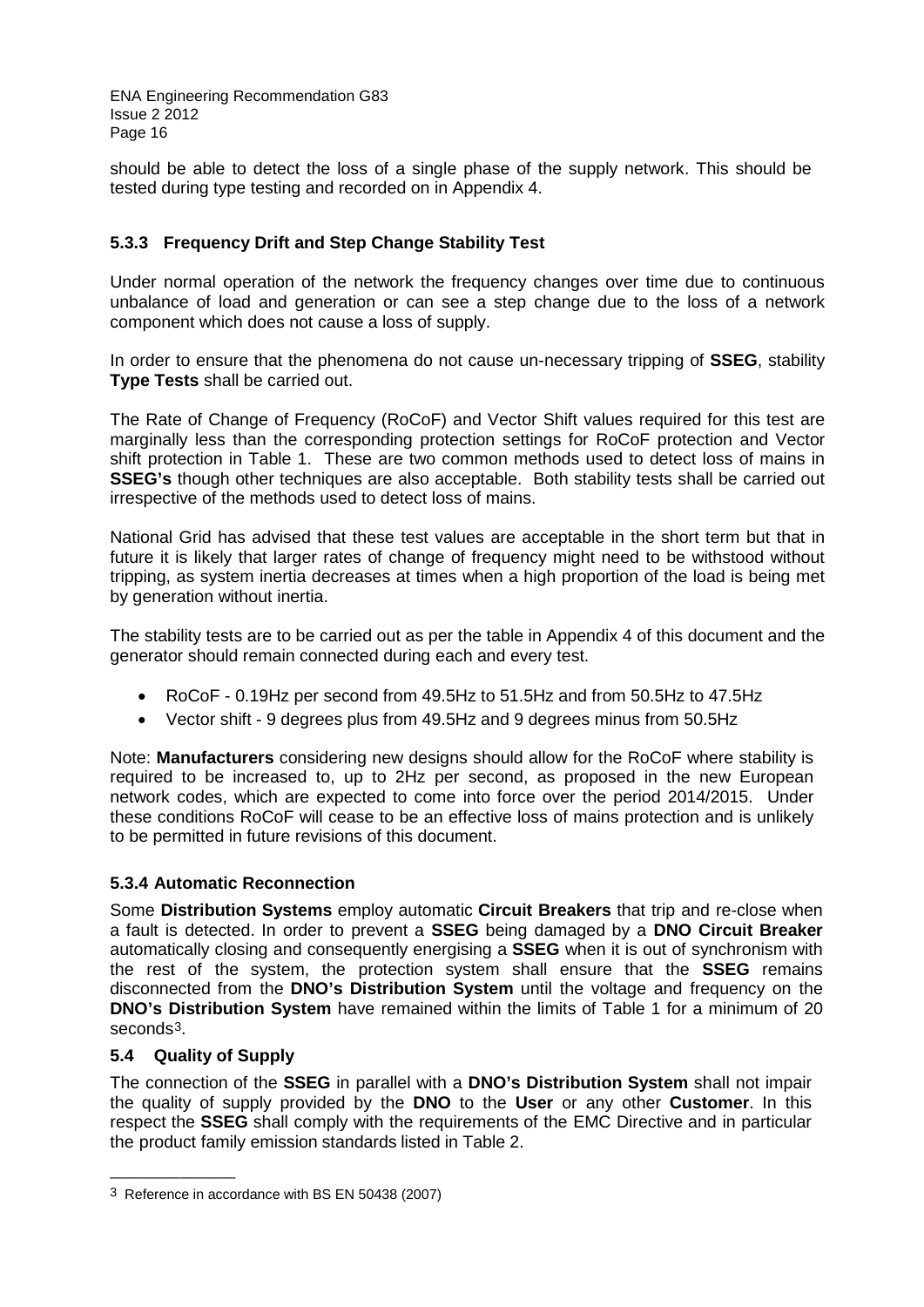| <b>Parameter</b>                    | <b>SSEG rating</b> | <b>Standard</b> | <b>Class</b> |
|-------------------------------------|--------------------|-----------------|--------------|
| <b>Harmonics</b>                    | $\leq 16$ A        | EN 61000-3-2    | Class A      |
| Voltage fluctuations<br>and Flicker | $\leq$ 16 A        | EN 61000-3-3    | $dmax = 4%$  |

## **Table 2 Basic Emission Standards**

These standards were written on the basis that only a small number of devices would be installed on an **LV** network and / or that the duration of operation would be short and therefore permits a large diversity factor to be used.

**SSEGs** are likely to be installed in large numbers on **LV** networks and they are likely to operate for long periods with no diversity between them, and adjacent **SSEGs** are likely to be of the same technology. Therefore in order to accommodate a high number of **SSEGs** on a network the following procedures need to be applied when testing for harmonic current emissions and flicker.

## **5.4.1 Testing for Harmonic emissions.**

The test must be carried out with a minimum of 2kW of rated **SSEGs**. Where an individual **SSEG** is smaller than 2kW it should be tested as a group. However where a **SSEG** is designed to be installed singly in an installation then this can be tested alone, for example a domestic CHP unit. The maximum group size for the test is 3.68kW.

The results for all **Inverters** should be normalised to a rating of 3.68kW. The **SSEG** or group shall meet the harmonic emissions of table 1 in BS EN 61000-3-2 with a scaling factor applied as follows for each harmonic current;

Table 1 current limit **×** rating of **SSEG** being tested (kW) per phase / 3.68

## **5.4.2 Testing for flicker**

The test must be carried out with a minimum of 2kW of rated **SSEGs**. Where an individual **SSEG** is smaller than 2kW it should be tested as a group. However where a **SSEG** is designed to be installed singly in an installation then this can be tested alone, for example a domestic CHP unit. The maximum group size for the test is 3.68kW.

The **SSEG** or group shall meet the required  $d_{max}$ ,  $d_c$ ,  $d_{(t)}$ ,  $P_{st}$ ,  $P_{lt}$  requirements of BS EN 61000-3-3 with a scaling factor applied as follows for each voltage change component.

 $d_{max}$ ,  $d_c$ ,  $d_{ft}$ ,  $P_{st}$ ,  $P_{lt}$  **×** rating of **SSEG** being tested (kW) per phase / 3.68

The results for groups of **Inverters** should be normalised to a rating of 3.68kW and to the standard source impedance. Single **Inverters** need to be normalised to the standard source impedance, these normalised results need to comply with the limits set out in Appendix 4.

For voltage change and flicker measurements the following simplified formula is to be used to convert the measured values to the normalised values where the power factor of the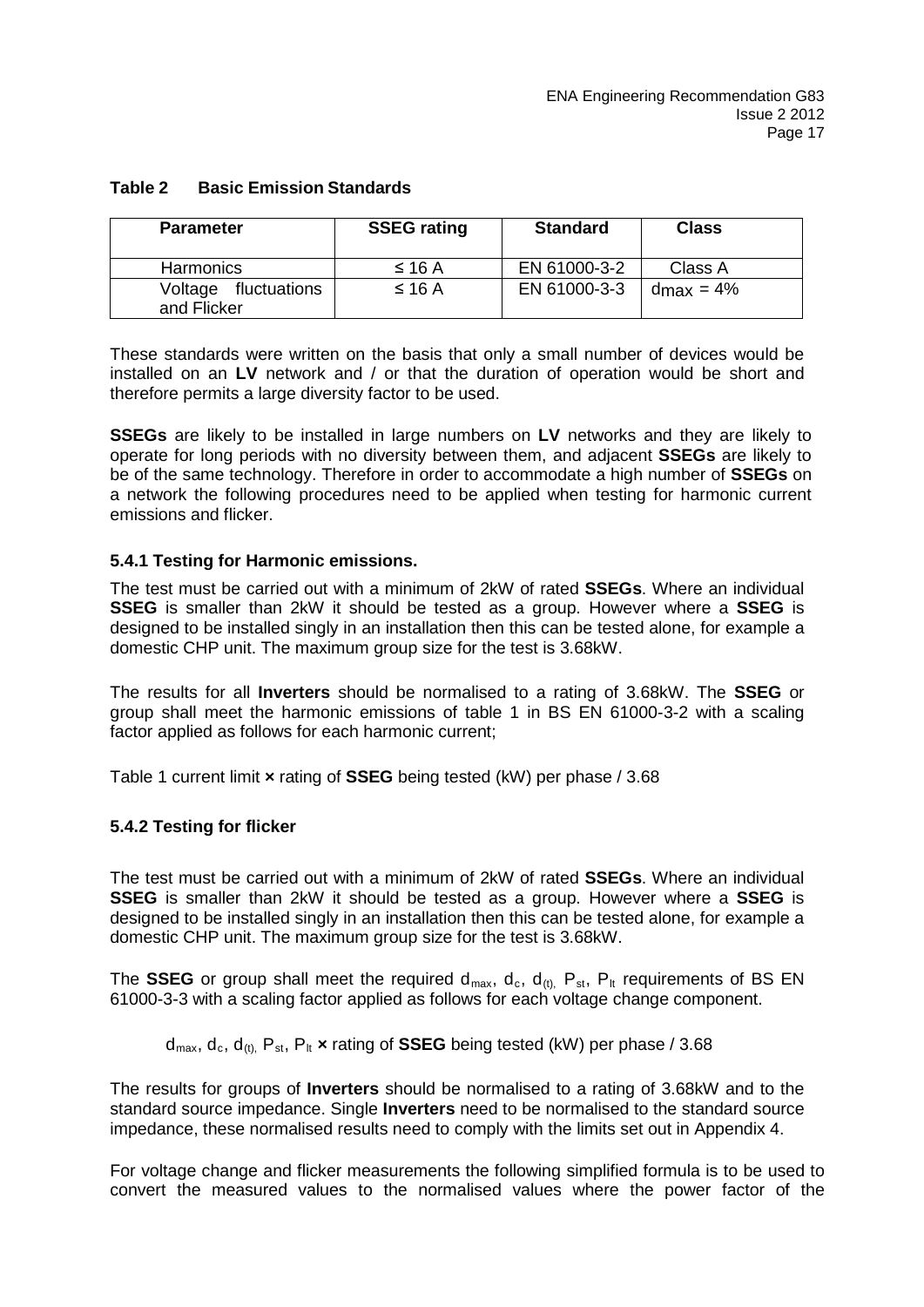generation output is 0.98 or above. Where it is less than 0.98 then compliance with the full requirements of BS EN 61000-3-3 is required.

Normalised value = Measured value  $\times$  reference source resistance/measured source resistance at test point.

And for units which are tested as a group. Normalised value = Measured value  $\times$  reference source resistance/measured source resistance at test point  $\times$  3.68/rating per phase.

Single phase units reference source resistance is 0.4 ohms

Two phase units in a three phase system reference source resistance is 0.4 ohms Two phase units in a split phase system reference source resistance is 0.24 ohms Three phase units reference source resistance is 0.24 ohms.

The stopping test should be a trip from full load generation.

The duration of these tests need to comply with the particular requirements set out in the testing notes for the technology under test and can be found in annex C.

The dates and location of the tests need to be noted in Appendix 4

*Note*: For wind turbines, flicker testing should be carried out during the performance tests specified in IEC 61400-12-1. Flicker data should be recorded from wind speeds of 1m/s below cut-in to 1.5 times 85% of the rated power. The wind speed range should be divided into contiguous bins of 1m/s centred on multiples of 1m/s. The dataset shall be considered complete when each bin includes a minimum of 10 minutes of sampled data. The highest value of each parameter measured across the entire range of tests shall be recorded.

Note that as an alternative to **Type Testing** the supplier of a **SSEG** incorporating an **Inverter** may give a guarantee that rates of change of output do not exceed the following ramp rate limits. Output needs to ramp up at a constant rate

This exception to site testing does not apply to devices where the output changes in steps of over 30ms rather than as a ramp function, a site test is required for these units.

Single phase units and two phase units in a three phase system, maximum ramp up rate 333 watts per second;

Two phase units in a split phase system and three phase units, maximum ramp up rate 860 watts per second.

It should be noted that units complying with this declaration are likely to be less efficient at capturing energy during times when the energy source is changing.

For technologies other than wind turbines, testing should ensure that the controls or automatic programs used produce the most unfavourable sequence of voltage changes.

## **5.5 DC Injection**

The effects of, and therefore limits for, **DC** currents injected in the **DNO's Distribution System** is an area under current investigation by **DNOs.** Until these investigations are concluded the upper limit for **DC** injection is 0.25% of **AC** current rating per phase. Where a **SSEG** is designed to be installed singly in an installation, for example a domestic CHP unit, then this **DC** injection limit can be a maximum value of 20mA for sub 2kW **SSEG** and can be tested alone,. Where **SSEGs** are designed such that multiple units may be installed in an installation for example roof mounted wind turbines and PV with micro **Inverters** on each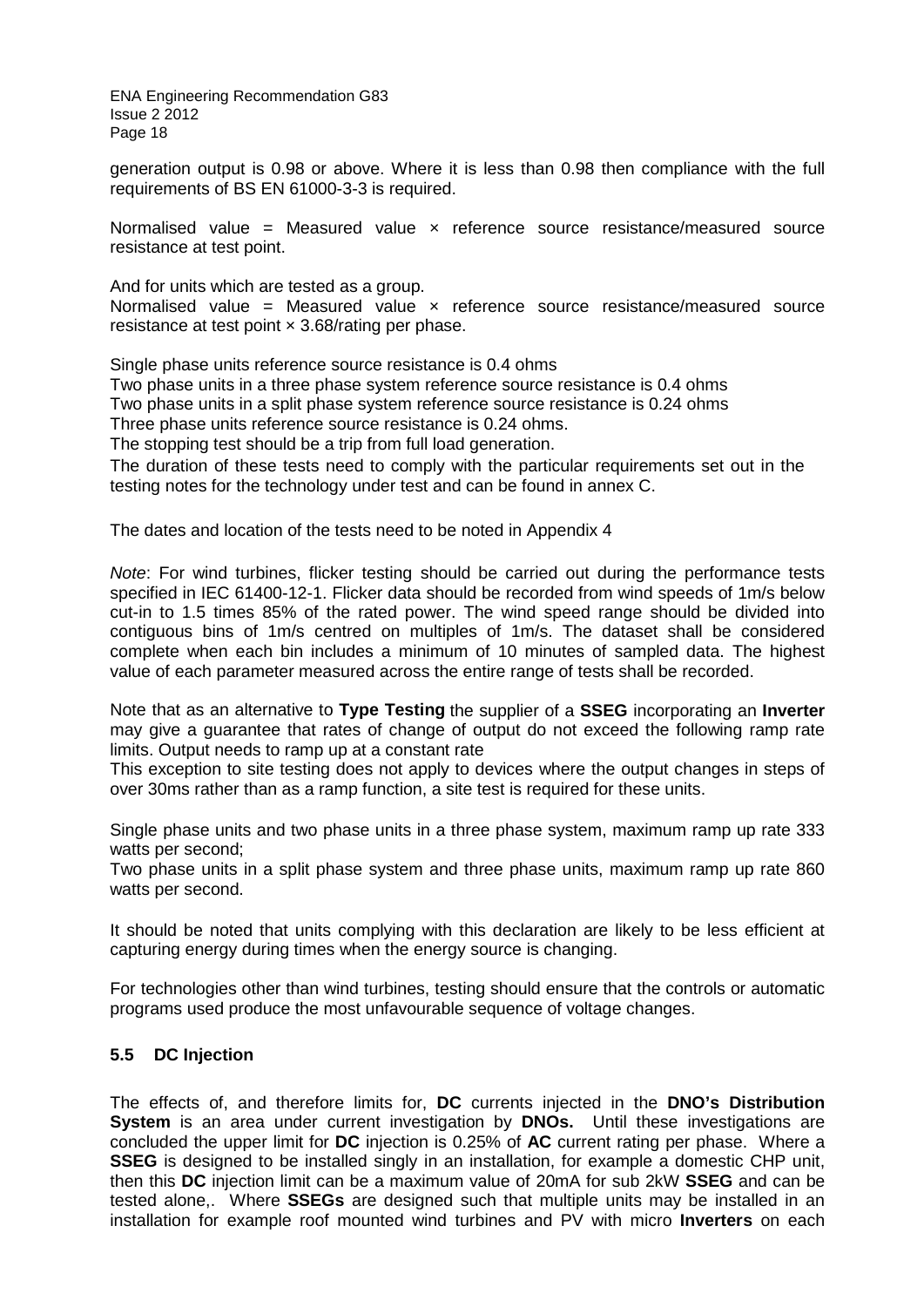panel, then they should be tested as a group of at least 2kW and with a maximum group size of 4kW. Tests are to be carried out a three power levels plus or minus 5%.

At 230V a 2kW single phase **Inverter** has a current output of 8.7A so **DC** limit is 21.75mA; a 10kW three phase **Inverter** has a current output of 14.5A per phase which is equivalent to a total of 43.5A at 230V so **DC** limit is 108.75mA.

Where necessary the **DC** emission requirements can also be satisfied by installing an isolating transformer between the **Inverter** and the connection to the **DNO's Distribution System**.

## **5.6 Power Factor**

When operating at rated power the **SSEG** shall operate at a power factor within the range 0.95 lagging to 0.95 leading relative to the voltage waveform unless otherwise agreed with the **DNO** eg for power factor improvement.

## **5.7 Short Circuit Current Contribution**

#### **5.7.1 Directly Coupled Generation**

The **Manufacturer** shall establish the maximum short circuit current contribution from the **SSEG** and the conditions under which this exists. This information shall be provided to the **DNO** by the **Installer** as part of the commissioning notification as per Appendix 3. One method for determining the short circuit current contribution is described below.

The short circuit current contribution of the **SSEG** shall be measured upon application of a short circuit on the **SSEG** terminals (all phases / phase to neutral) with the **SSEG** operating at rated output steady state conditions.

Current measurements shall be taken from application of fault until the time the fault has been disconnected, following operation of the **SSEG** protection. A current decay plot shall be produced for each phase from inception of the fault until **SSEG** has been disconnected – trip time. The plot will need to show the highest value of peak short circuit current, eg for a **SSEG** supplying a purely inductive load the highest value of peak short circuit current will result when the fault is applied at a voltage zero. Where practicable the tests will need to determine values for all of the relevant parameters listed in Table 3.

These parameters are described in IEC 60909-1, whilst this standard is primarily for threephase generators the methodology for determining these parameters can be applied to singlephase generators.

| <b>Parameter</b>                                 | Symbol   | <b>Method of Determination</b> |
|--------------------------------------------------|----------|--------------------------------|
| Peak short-circuit current                       | Ip       | Direct measurement             |
| Initial value of aperiodic component             | Α        | Direct measurement             |
| Initial symmetrical short-circuit current        | lk"      | Interpolation of plot          |
| Decaying (aperiodic) component of short- circuit | idc      | Interpolation of plot          |
| current                                          |          | & calculation                  |
| Reactance / Resistance ratio of source           | $X_{/R}$ | Calculation                    |

#### **Table 3. SSEG Short Circuit Parameters**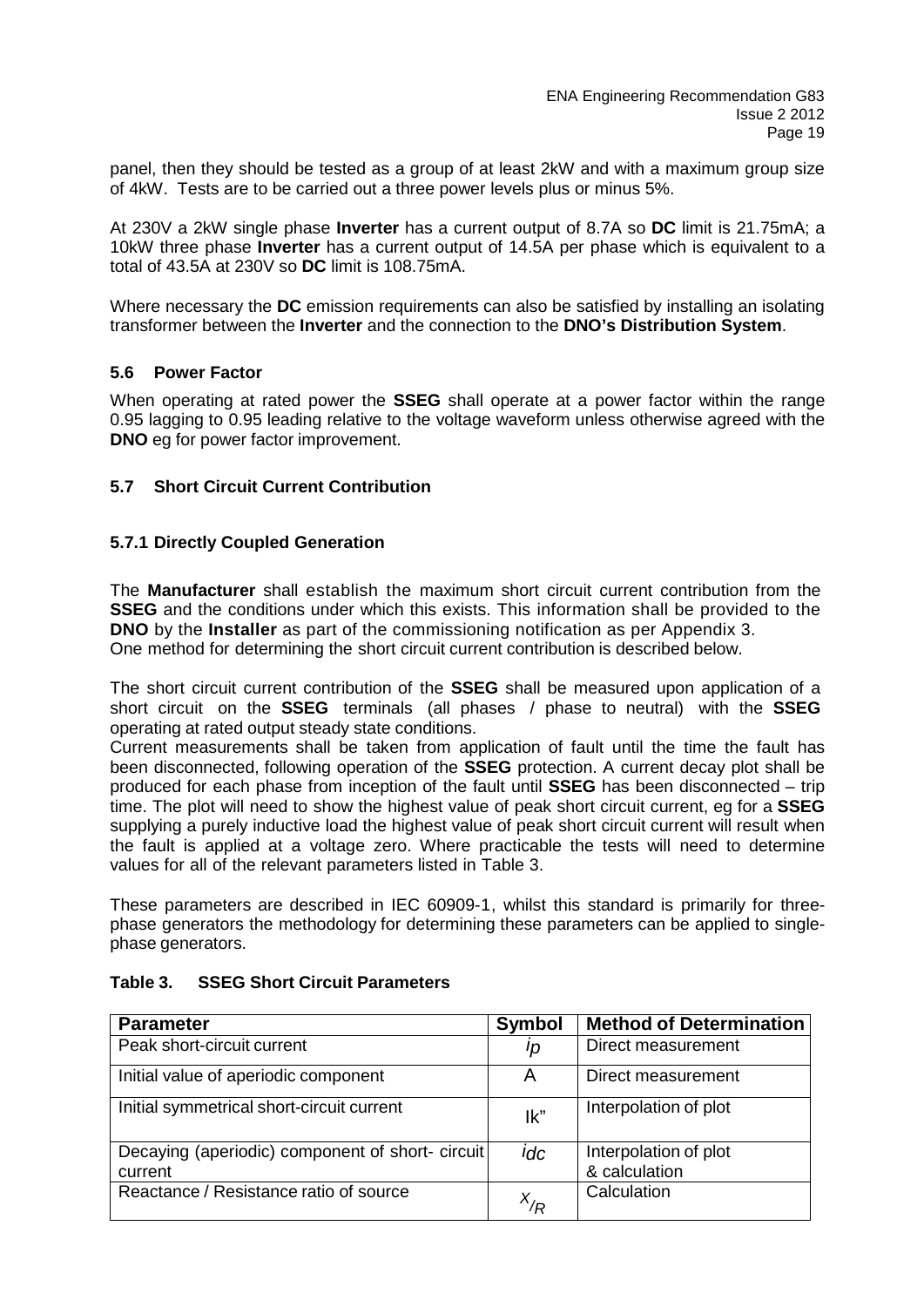## **5.7.2 Inverter Connected Generation**

**Inverter** connected **SSEGs** generally have small short circuit fault contributions.

However **DNOs** need to understand the contribution that they do make to system fault levels in order to determine that they can continue to safely operate without exceeding design fault levels for switchgear and other circuit components.

As the output from an **Inverter** reduces to zero when a short circuit is applied to its terminals, a short circuit test does not represent the worst case scenario; in most cases the voltage will not collapse to zero for a network fault.

A test which ensures that at least 10% of nominal voltage remains and which allows the **SSEG** to feed into a load with an X to R ratio of 2.5 is specified as details in Annex A4.6 for common **Inverter** requirements.

## **5.8 Voltage Unbalance**

There is no requirement to balance phases on installations below or equal to 16A per phase.

For multiple installations of **SSEGs** (eg in new housing developments), balancing the **SSEGs** evenly against the load on the three phases will need to be considered by the **DNO.**

## **5.9 Certification Requirements**

## **5.9.1 General**

**Type Tested** certification is the responsibility of the **SSEG Manufacturer**. The requirements are detailed in Appendix 4.

## **5.9.2 Compliance**

The **SSEG** shall comply with all relevant European Directives and should be labelled with a CE marking.

## **5.9.3 Verification Test Report**

The **Manufacturer** shall make available upon request a verification test report confirming that the **SSEG** has been **Type Tested** to satisfy the requirements of this Engineering Recommendation. The report shall detail the type and model of **SSEG** tested, the test conditions and results recorded. All of these details shall be included on a test sheet. The required test sheet and declaration is shown in Appendix 4.

## **6 Operation and Safety**

## **6.1 Operational Requirements**

In all cases the **User** shall ensure that the **SSEG** system is so installed, designed and operated to maintain at all times, compliance with the requirements of ESQCR 22(1) (a).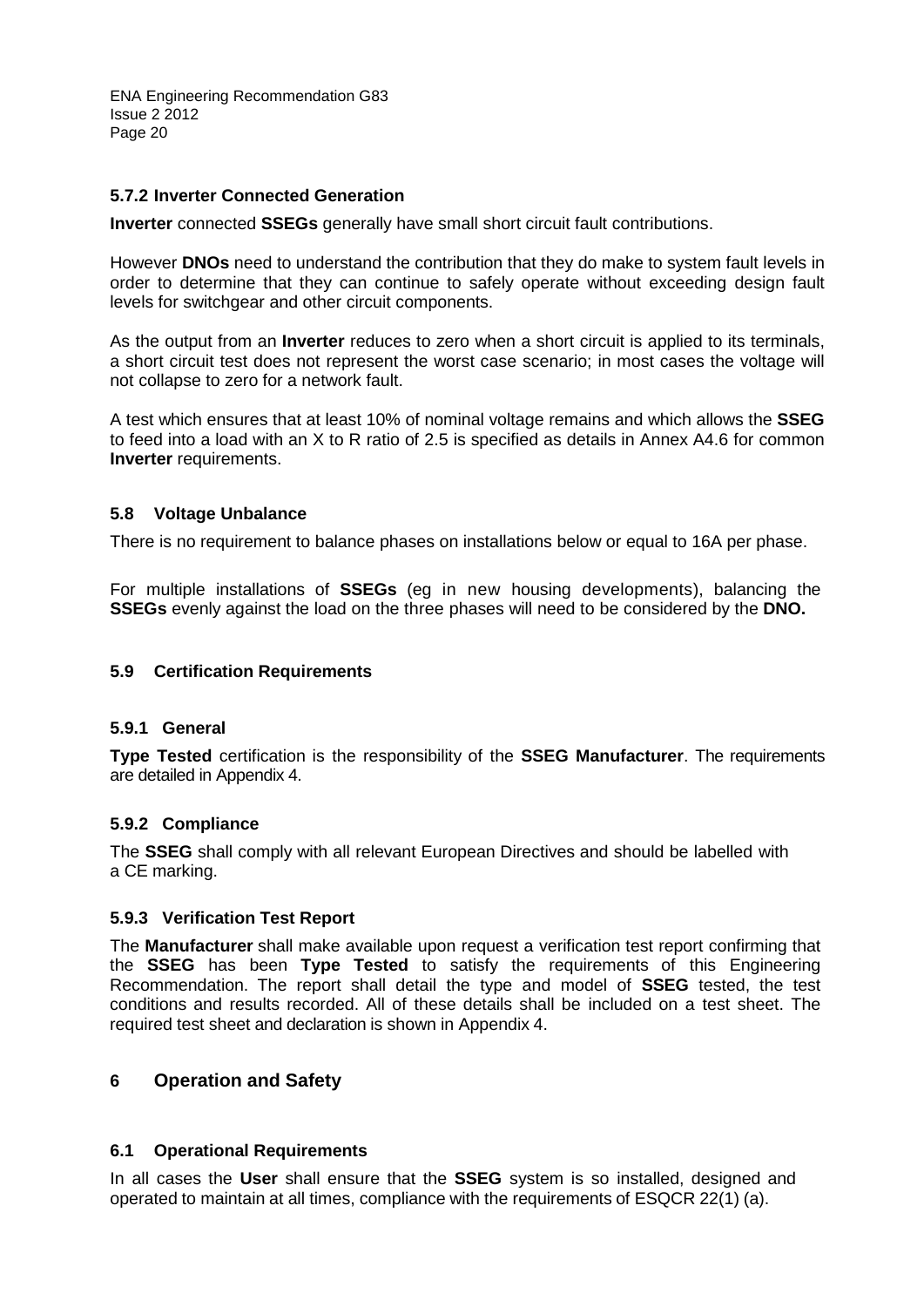## **6.2 Labelling**

The **Installer** shall provide labelling at the **Exit Point** (Fused Cut Out), meter position, consumer unit and at all points of isolation between the **Exit Point** and the **SSEG** within the **User's** premises to indicate the presence of a **SSEG**. The labelling should be sufficiently robust and if necessary fixed in place to ensure that it remains legible and secure for the lifetime of the installation. The following sign shall be used.



## Figure 1 Warning Label

Note: The safety sign does not imply a right on the **Customer, User**, **Installer** or maintainer to operate (remove / replace) the **DNO's** cut-out fuse.

In addition to the safety labelling, this Engineering Recommendation requires the following, up to date, information to be displayed at the point of interconnection with the **DNO's Distribution System.**

- a) A circuit diagram relevant to the installation showing the circuit wiring, including all protective devices, between the **SSEG** and the **DNOs** fused cut-out. This diagram should also show by whom all apparatus is owned and maintained;
- b) A summary of the protection settings incorporated within the equipment.

Figure 2 shows an outline example of the type of circuit diagram that will need to be displayed. Figure 2 is non-prescriptive and is for illustrative purposes only.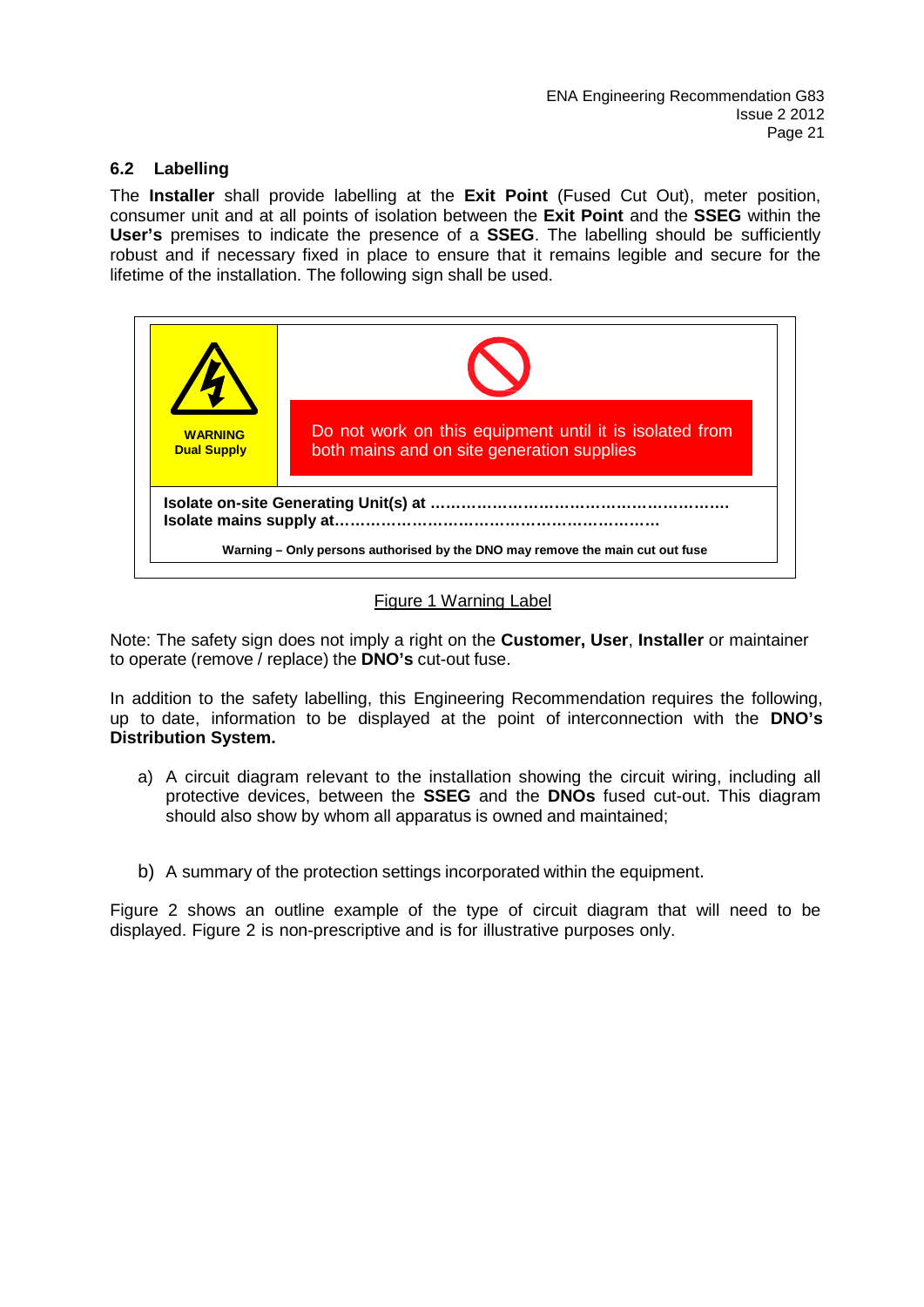

Figure 2 - Example of the type of circuit diagram

The **Installer** shall advise the **User** that it is the **User's** responsibility to ensure that this safety information is kept up to date. The installation operating instructions shall contain the **Manufacturer's** contact details eg name, telephone number and web address.

## **6.3 Maintenance & Routine Testing**

Periodic testing of the **SSEG** is recommended at intervals prescribed by the **Manufacturer**. This information shall be included in the installation and **User** Instructions. The method of testing and/or servicing should be included in the servicing instructions.

## **6.4 Earthing**

When a **SSEG** is operating in parallel with a **DNO's Distribution System** there shall be no direct connection between the **SSEG** current carrying conductors and earth with the following exception;

For a **SSEG** which is designed to operate in parallel with a **DNO's Distribution System** but which is connected via an **Inverter** (eg a PV array or fuel cell) it is permissible to connect one pole of the **DC** side of the **Inverter** to the **DNO's** earth terminal if the insulation between the **AC** and the **DC** sides of the **Inverter** meets the requirements for at least simple separation. The requirements for simple separation are those given in Section 5.3.3 of BS EN 60664-1 for basic insulation. In such cases the **Installer** and **Manufacturer** shall take all reasonable precautions to ensure that the **SSEG** system will not impair the integrity of the **DNO's Distribution System** and will not suffer unacceptable damage for all credible operating conditions, including faults on the **DNO's Distribution System**. In all cases the level of **DC** injection should not exceed that detailed under clause 5.5.

Earthing of all exposed conductive parts shall comply with the requirements of BS 7671.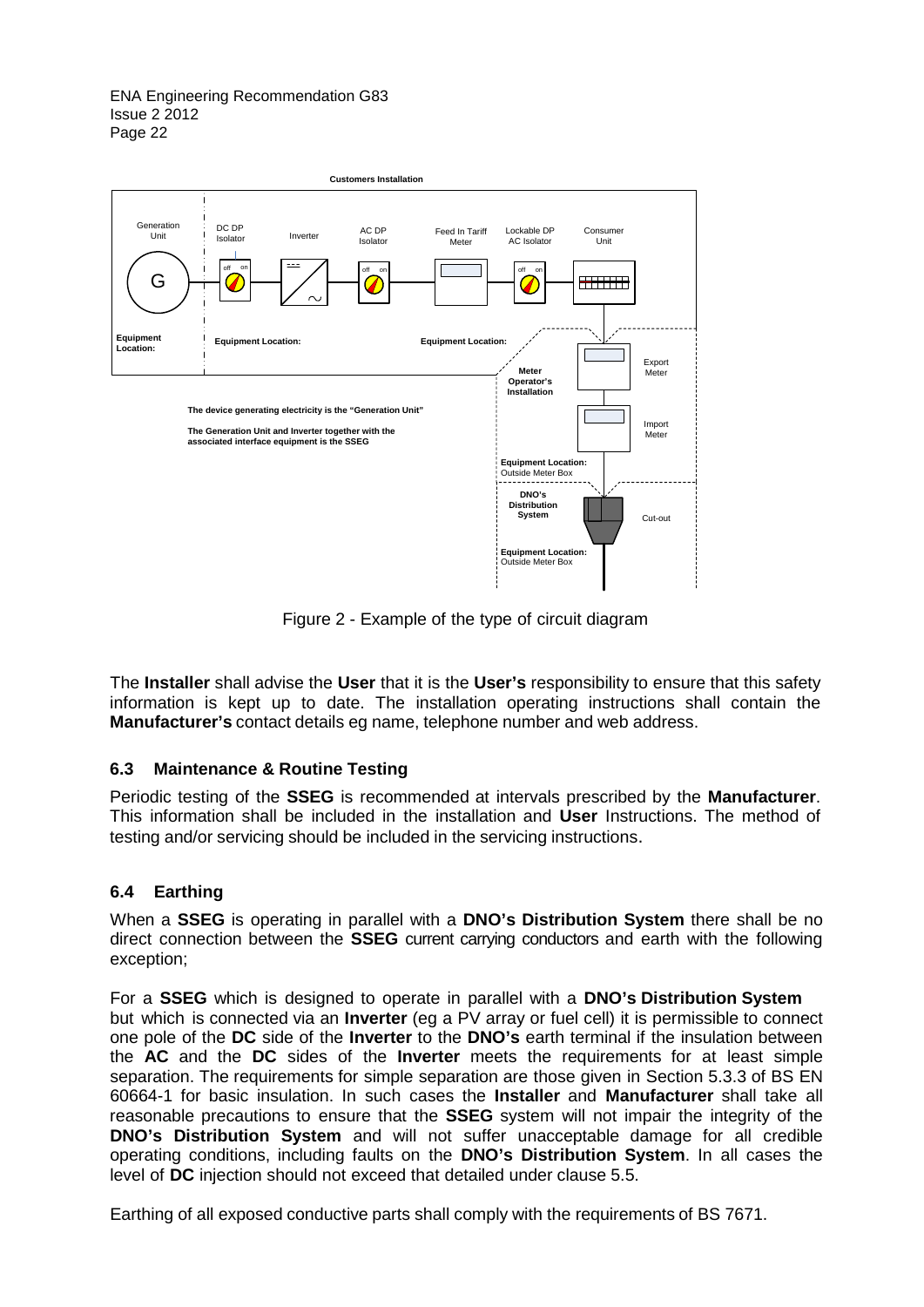## **7 Commissioning/Decommissioning and Acceptance Testing**

## **7.1 General**

The information required by a **DNO** under an Application for Connection is shown in Appendix 2. The information required by a **DNO** to confirm commissioning is shown in Appendix 3. It is the responsibility of the **Installer** to ensure that the relevant information is forwarded to the local **DNO** in accordance with the requirements of 5.1.1 and/or 5.1.2 as appropriate. The pro forma in Appendices 2 and 3 are designed to:

- a) simplify the connection procedure for both **DNO** and **SSEG Installer**;
- b) provide the **DNO** with all the information required to assess the potential impact of the **SSEG** connection on the operation of the network;
- c) inform the **DNO** that the **SSEG** installation complies with the requirements of this Engineering Recommendation;
- d) allow the **DNO** to accurately record the location of all **SSEGs** connected to the network.

Compliance with the requirements detailed in the relevant annex in addition to those cited in sections 5 and 6 will ensure that the **SSEG** is considered to be approved for connection to the **DNO's Distribution System**. It is intended that the **Manufacturers** of **SSEG** systems will use the requirements of this Engineering Recommendation to develop type verification certification for each of their **SSEG** models.

Upon receipt of a multiple premises connection application the **DNO's** response will be in accordance with the electricity generation standards set by the **Authority** for applications for connection to the network.

## **7.2 Installation and Commissioning**

The installation shall be carried out by **Installers** who are competent and have sufficient skills, and training (complete with recognised and approved qualifications relating to the fuels used and general electrical installations) to apply safe methods of work to install a **SSEG** in compliance with this Engineering Recommendation.

Notwithstanding the requirements of this Engineering Recommendation, the installation will be carried out to no lower a standard than that required in the **Manufacturer's** installation instructions.

No parameter relating to the electrical connection and subject to type verification certification will be modified unless previously agreed in writing between the **DNO** and the **Customer** or his agent. **User** access to such parameters shall be prevented.

As part of the on-site commissioning tests the **Installer** shall carry out a functional check of the loss of mains protection, for example by removing the supply to the **SSEG** during operation and checking that the **Interface Protection** operates to disconnect the **SSEG** from the **DNO's Distribution System**. For three phase installations this test can be achieved by opening a three phase **Circuit Breaker** or isolator and confirming that the **SSEG** has shut down. Testing for the loss of a single phase is covered in the type testing of **Inverters** see section 5.3.2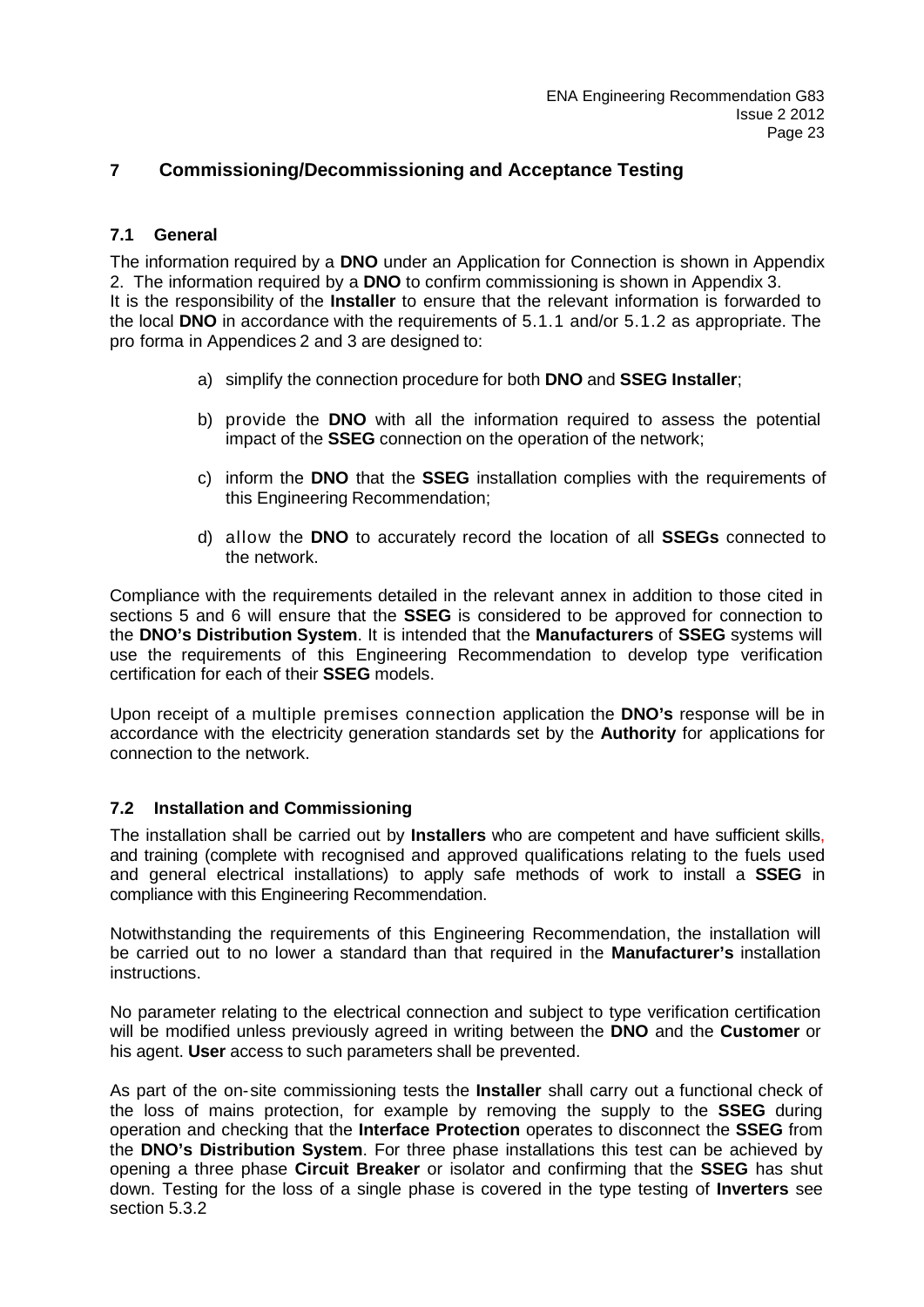## **7.3 Notification of Commissioning**

In accordance with ESQCR and HSE Certificate of Exemption (2008) (see Appendix 6) the **Installer** shall ensure that the **DNO** is advised of the intention to use the **SSEG** in parallel with the network no later than 28 days (inclusive of the day of commissioning), after commissioning the **SSEG**. Notification that the **SSEG** has been connected / commissioned is achieved by completing a commissioning form as per Appendix 3, which also includes the relevant details on the **SSEG** installation required by the **DNO**

## **7.4 Notification of Changes**

If during the lifetime of the **SSEG** it is necessary to replace a major component of the **SSEG**, it is only necessary to notify the **DNO** if the operating characteristics of the **SSEG** or the **Interface Protection** have been altered when compared against the unit that was originally commissioned.

## **7.5 Notification of Decommissioning**

In the event that a **SSEG** system is to be decommissioned and will no longer operate as a source of electrical energy in parallel with the **DNO's Distribution System**, the **User** shall notify the **DNO** by providing the information as detailed under Appendix 5.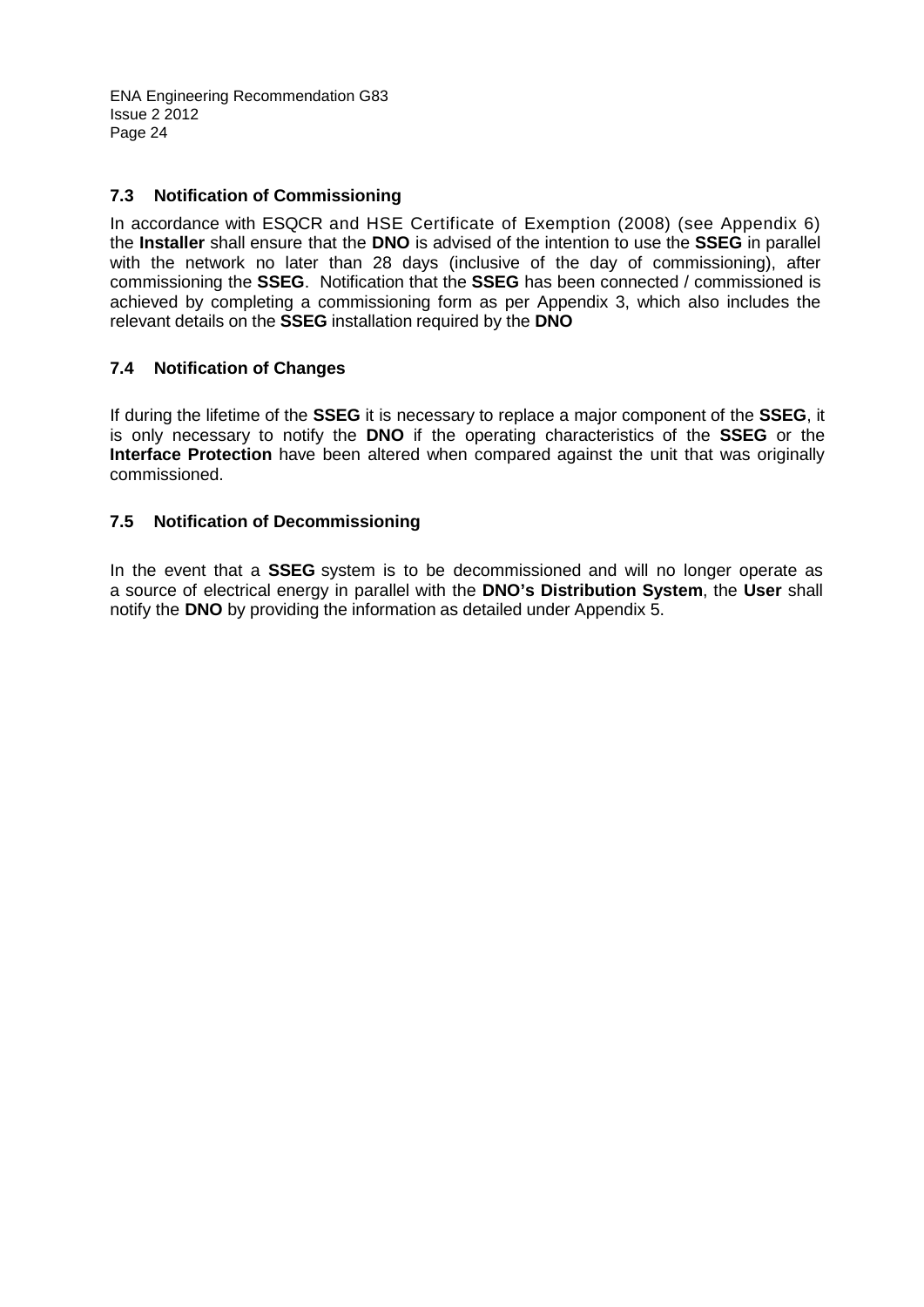**Appendix 1 Connection Procedure Flow Chart -** for installations with aggregate capacities of 16A per phase or less and using **Type Tested** equipment. For installations with aggregate capacity in excess of 16A per phase or using non **Type Tested** equipment see the current version of G59.

NOTE: The processes shown here only refer to the interface between the **Installer** and the **DNO**. It may also be necessary for the **Installer** / **User** to inform the relevant **Meter Operator** and **Supplier** that a **SSEG** has been installed.

**Connecting SSEG(s) in a single premises Connecting SSEG(s) in multiple premises**

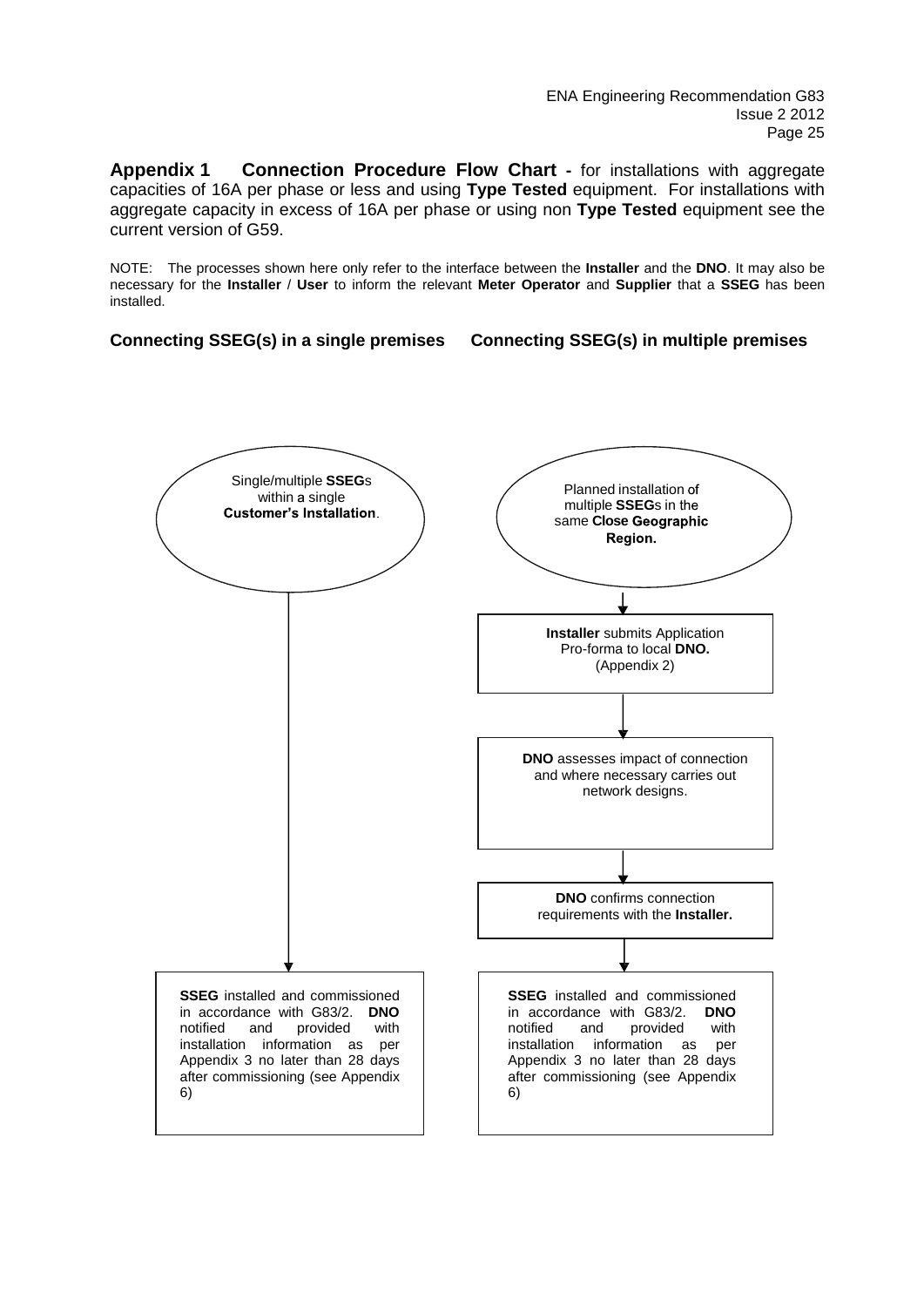## **Appendix 2 Application for Connection**

| SSEG Application for connection of multiple G83/2 installations            |                               |  |  |  |  |  |  |
|----------------------------------------------------------------------------|-------------------------------|--|--|--|--|--|--|
| To<br>ABC electricity distribution<br>99 West St, Imaginary Town, ZZ99 9AA | DNO or IDNO<br>abced@wxyz.com |  |  |  |  |  |  |
| <b>Installer Details</b>                                                   |                               |  |  |  |  |  |  |
| Installer                                                                  |                               |  |  |  |  |  |  |
| Accreditation/Qualification:                                               |                               |  |  |  |  |  |  |
| Address                                                                    |                               |  |  |  |  |  |  |
| Post Code                                                                  |                               |  |  |  |  |  |  |
| Contact person                                                             |                               |  |  |  |  |  |  |
| <b>Telephone Number</b>                                                    |                               |  |  |  |  |  |  |
| E-mail address                                                             |                               |  |  |  |  |  |  |

| <b>Proposed SSEG Details.</b> |              |             |                                                          |           |                                  |  |  |
|-------------------------------|--------------|-------------|----------------------------------------------------------|-----------|----------------------------------|--|--|
| Address                       | Post<br>Code | <b>MPAN</b> | <b>SSEG</b><br>installed<br>capacity in kW at<br>230V AC |           | <b>Type</b><br>Testing<br>Ref No |  |  |
|                               |              |             | PH1                                                      | $PH2$ PH3 |                                  |  |  |
|                               |              |             |                                                          |           |                                  |  |  |
|                               |              |             |                                                          |           |                                  |  |  |
|                               |              |             |                                                          |           |                                  |  |  |
|                               |              |             |                                                          |           |                                  |  |  |
|                               |              |             |                                                          |           |                                  |  |  |
|                               |              |             |                                                          |           |                                  |  |  |
|                               |              |             |                                                          |           |                                  |  |  |
|                               |              |             |                                                          |           |                                  |  |  |
|                               |              |             |                                                          |           |                                  |  |  |
|                               |              |             |                                                          |           |                                  |  |  |

Use continuation sheet where more than 10 SSEGs are to be installed.

Please include an electronic map with the location of each property highlighted in red.

Record SSEG capacities, in rated output kW at 230V AC, to one decimal place, under PH1 for single phase supplies and under the relevant phase for two and three phase supplies. For example 2.8kW

Detail on a separate sheet if there are any proposals to limit export to a lower figure than that of the SSEG.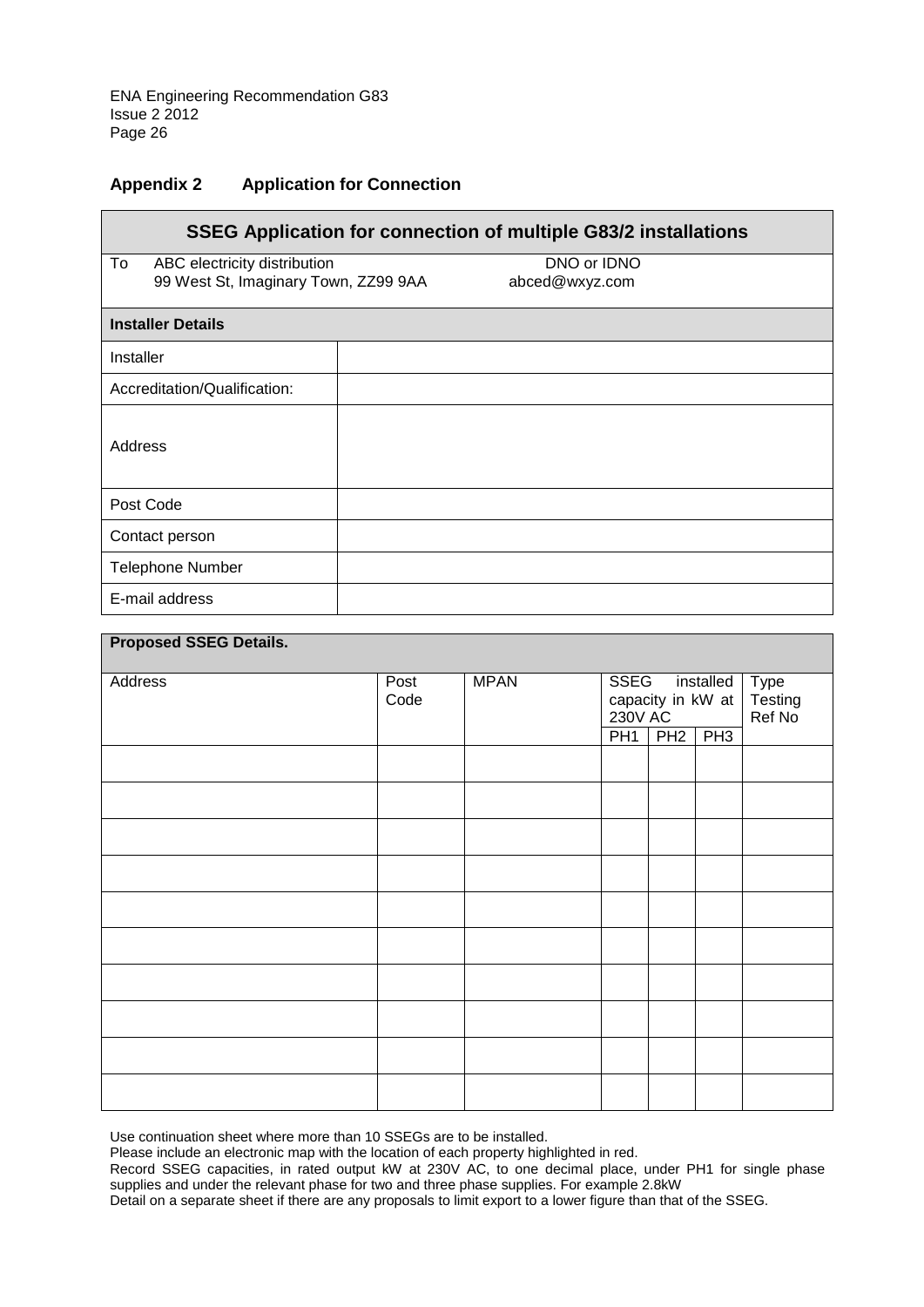## **Appendix 3 SSEG Installation Commissioning Confirmation**

|                                                                                                                                                                                                                      |                                                        |                  |        |                  |  |                                                |  | <b>G83/2 SSEG INSTALLATION COMMISSIONING CONFIRMATION</b> |                                                                                                                                                                                                                                                                                                                                                                                          |
|----------------------------------------------------------------------------------------------------------------------------------------------------------------------------------------------------------------------|--------------------------------------------------------|------------------|--------|------------------|--|------------------------------------------------|--|-----------------------------------------------------------|------------------------------------------------------------------------------------------------------------------------------------------------------------------------------------------------------------------------------------------------------------------------------------------------------------------------------------------------------------------------------------------|
| In accordance with ESQCR and HSE Certificate of Exemption (2008) (see Appendix 6) the Installer is<br>required to advise the DNO of the intention to use the SSEG in parallel with the network no later than 28 days |                                                        |                  |        |                  |  |                                                |  |                                                           |                                                                                                                                                                                                                                                                                                                                                                                          |
| (inclusive of the day of commissioning), after commissioning the SSEG                                                                                                                                                |                                                        |                  |        |                  |  |                                                |  |                                                           |                                                                                                                                                                                                                                                                                                                                                                                          |
| To                                                                                                                                                                                                                   | ABC electricity distribution                           |                  |        |                  |  | DNO or IDNO                                    |  |                                                           |                                                                                                                                                                                                                                                                                                                                                                                          |
|                                                                                                                                                                                                                      | 99 West St, Imaginary Town, ZZ99 9AA<br>abced@wxyz.com |                  |        |                  |  |                                                |  |                                                           |                                                                                                                                                                                                                                                                                                                                                                                          |
| <b>SSEG</b> installation address details                                                                                                                                                                             |                                                        |                  |        |                  |  |                                                |  |                                                           |                                                                                                                                                                                                                                                                                                                                                                                          |
| Name of Customer at Site                                                                                                                                                                                             |                                                        |                  |        |                  |  |                                                |  |                                                           |                                                                                                                                                                                                                                                                                                                                                                                          |
| Customer contact telephone                                                                                                                                                                                           |                                                        |                  |        |                  |  |                                                |  |                                                           |                                                                                                                                                                                                                                                                                                                                                                                          |
| Site address                                                                                                                                                                                                         |                                                        |                  |        |                  |  |                                                |  |                                                           |                                                                                                                                                                                                                                                                                                                                                                                          |
|                                                                                                                                                                                                                      |                                                        |                  |        |                  |  |                                                |  |                                                           |                                                                                                                                                                                                                                                                                                                                                                                          |
| Post Code                                                                                                                                                                                                            |                                                        |                  |        |                  |  |                                                |  |                                                           |                                                                                                                                                                                                                                                                                                                                                                                          |
| <b>MPAN</b>                                                                                                                                                                                                          |                                                        |                  |        |                  |  |                                                |  |                                                           |                                                                                                                                                                                                                                                                                                                                                                                          |
| SSEG owner if different from above                                                                                                                                                                                   |                                                        |                  |        |                  |  |                                                |  |                                                           |                                                                                                                                                                                                                                                                                                                                                                                          |
| Name and<br><b>Contact Address</b>                                                                                                                                                                                   |                                                        |                  |        |                  |  |                                                |  |                                                           |                                                                                                                                                                                                                                                                                                                                                                                          |
|                                                                                                                                                                                                                      |                                                        |                  |        |                  |  |                                                |  |                                                           |                                                                                                                                                                                                                                                                                                                                                                                          |
| <b>Including Post Code</b>                                                                                                                                                                                           |                                                        |                  |        |                  |  |                                                |  |                                                           |                                                                                                                                                                                                                                                                                                                                                                                          |
| Contact telephone number                                                                                                                                                                                             |                                                        |                  |        |                  |  |                                                |  |                                                           |                                                                                                                                                                                                                                                                                                                                                                                          |
| <b>SSEG Details</b>                                                                                                                                                                                                  |                                                        |                  |        |                  |  |                                                |  |                                                           |                                                                                                                                                                                                                                                                                                                                                                                          |
| Note only technologies with Type Tested equipment can be installed under G83/2.                                                                                                                                      |                                                        |                  |        |                  |  |                                                |  |                                                           |                                                                                                                                                                                                                                                                                                                                                                                          |
| Capacities                                                                                                                                                                                                           | phase 1<br>in kW                                       | phase 2<br>in kW |        | phase 3<br>in kW |  | Type test ref<br>only for new<br>installations |  |                                                           | Primary energy source.<br>Eg Wind, Solar PV, Hydro, Gas CHP.                                                                                                                                                                                                                                                                                                                             |
| New/Existing                                                                                                                                                                                                         |                                                        |                  |        |                  |  |                                                |  |                                                           |                                                                                                                                                                                                                                                                                                                                                                                          |
| New/Existing                                                                                                                                                                                                         |                                                        |                  |        |                  |  |                                                |  |                                                           |                                                                                                                                                                                                                                                                                                                                                                                          |
| New/Existing                                                                                                                                                                                                         |                                                        |                  |        |                  |  |                                                |  |                                                           |                                                                                                                                                                                                                                                                                                                                                                                          |
| New/Existing                                                                                                                                                                                                         |                                                        |                  |        |                  |  |                                                |  |                                                           |                                                                                                                                                                                                                                                                                                                                                                                          |
|                                                                                                                                                                                                                      |                                                        |                  |        |                  |  |                                                |  |                                                           | The Maximum aggregate capacity of SSEGs installed in a single customer's installation                                                                                                                                                                                                                                                                                                    |
| under G83/2 is 3.68kW per phase at 230V AC.                                                                                                                                                                          |                                                        |                  |        |                  |  |                                                |  |                                                           |                                                                                                                                                                                                                                                                                                                                                                                          |
| installation is undertaken. Use ph 1 column for single phase supply                                                                                                                                                  |                                                        |                  |        |                  |  |                                                |  |                                                           | Identify above new SSEG installations and existing installations at the site which have not been de-commissioned as of the<br>date of this declaration. Use a separate line for new and existing installations and for different Primary Energy sources above.<br>For installations above 3.68kW per phase the separate G59 process applies and the DNO needs to be consulted before any |
|                                                                                                                                                                                                                      |                                                        |                  |        |                  |  |                                                |  |                                                           | I confirm that the new SSEGs noted above has/have been installed and commissioned to comply with                                                                                                                                                                                                                                                                                         |
|                                                                                                                                                                                                                      |                                                        |                  |        |                  |  |                                                |  |                                                           | the requirements of G83/2 as required by The Distribution Code. I enclose a copy of the circuit                                                                                                                                                                                                                                                                                          |
| diagram which has been left on site at the customers incoming meter location.                                                                                                                                        |                                                        |                  |        |                  |  |                                                |  |                                                           |                                                                                                                                                                                                                                                                                                                                                                                          |
| Name                                                                                                                                                                                                                 |                                                        |                  | Signed |                  |  |                                                |  | Date                                                      |                                                                                                                                                                                                                                                                                                                                                                                          |
| On behalf of Installer                                                                                                                                                                                               |                                                        |                  |        |                  |  |                                                |  |                                                           |                                                                                                                                                                                                                                                                                                                                                                                          |
| <b>Accreditation / Qualification</b>                                                                                                                                                                                 |                                                        |                  |        |                  |  |                                                |  |                                                           |                                                                                                                                                                                                                                                                                                                                                                                          |
| Installer address                                                                                                                                                                                                    |                                                        |                  |        |                  |  |                                                |  |                                                           |                                                                                                                                                                                                                                                                                                                                                                                          |
| Post code                                                                                                                                                                                                            |                                                        |                  |        |                  |  |                                                |  |                                                           |                                                                                                                                                                                                                                                                                                                                                                                          |
| Contact person                                                                                                                                                                                                       |                                                        |                  |        |                  |  |                                                |  |                                                           |                                                                                                                                                                                                                                                                                                                                                                                          |
| Telephone number                                                                                                                                                                                                     |                                                        |                  |        |                  |  |                                                |  |                                                           |                                                                                                                                                                                                                                                                                                                                                                                          |
| E:mail address                                                                                                                                                                                                       |                                                        |                  |        |                  |  |                                                |  |                                                           |                                                                                                                                                                                                                                                                                                                                                                                          |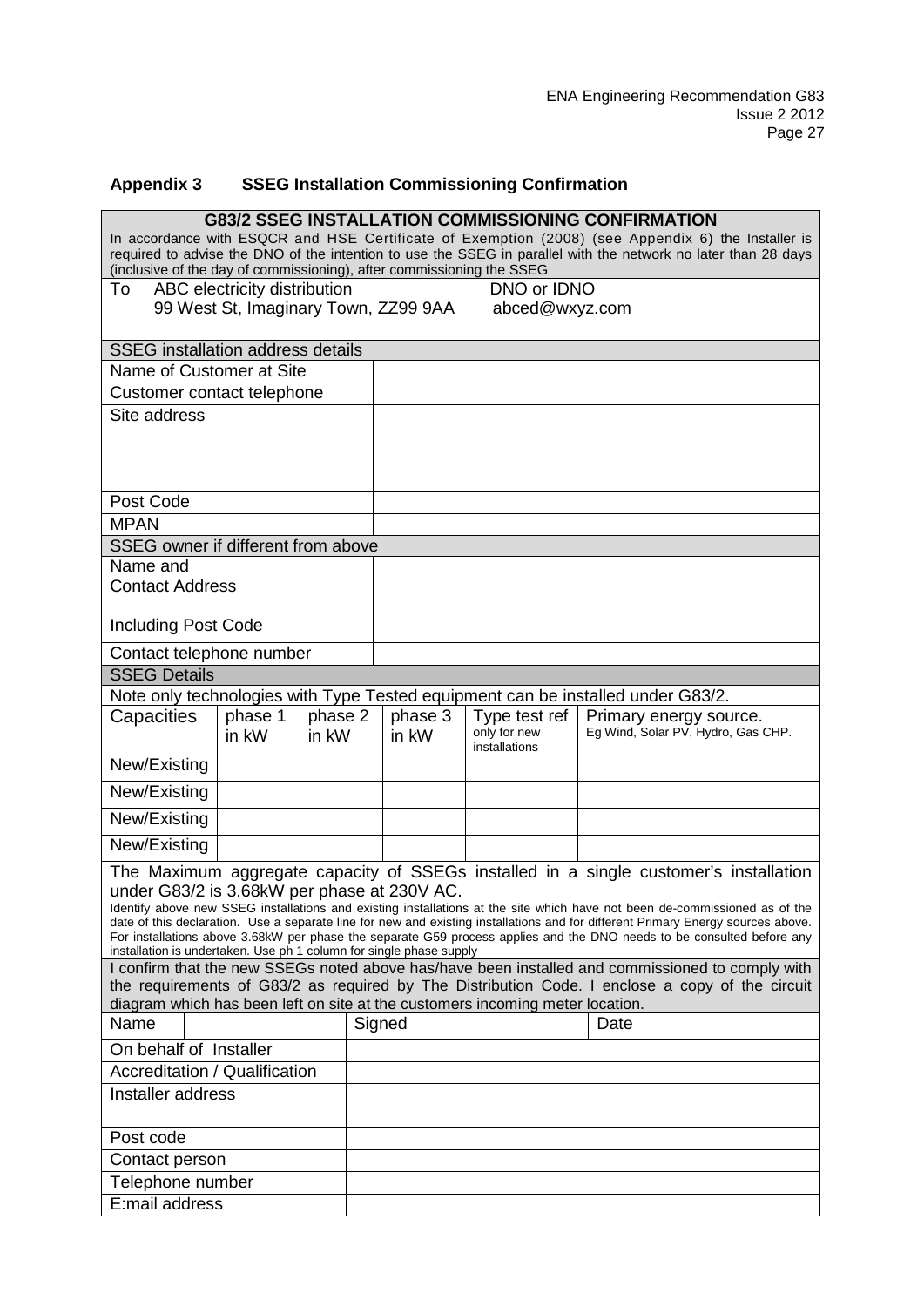## **Appendix 4 Type Verification Test Report**

| Type Approval and manufacturer/supplier declaration of compliance with the requirements<br>of Engineering Recommendation G83/2.                                                                                                                                                                                                                                                                                                                                                                                             |  |  |                                     |                          |                                                      |  |
|-----------------------------------------------------------------------------------------------------------------------------------------------------------------------------------------------------------------------------------------------------------------------------------------------------------------------------------------------------------------------------------------------------------------------------------------------------------------------------------------------------------------------------|--|--|-------------------------------------|--------------------------|------------------------------------------------------|--|
| SSEG Type reference number                                                                                                                                                                                                                                                                                                                                                                                                                                                                                                  |  |  |                                     |                          |                                                      |  |
| <b>SSEG Type</b>                                                                                                                                                                                                                                                                                                                                                                                                                                                                                                            |  |  |                                     |                          |                                                      |  |
| System Supplier name                                                                                                                                                                                                                                                                                                                                                                                                                                                                                                        |  |  |                                     |                          |                                                      |  |
| <b>Address</b>                                                                                                                                                                                                                                                                                                                                                                                                                                                                                                              |  |  |                                     |                          |                                                      |  |
|                                                                                                                                                                                                                                                                                                                                                                                                                                                                                                                             |  |  |                                     |                          |                                                      |  |
| Tel                                                                                                                                                                                                                                                                                                                                                                                                                                                                                                                         |  |  |                                     | Fax                      |                                                      |  |
| E:mail                                                                                                                                                                                                                                                                                                                                                                                                                                                                                                                      |  |  |                                     | Web site                 |                                                      |  |
|                                                                                                                                                                                                                                                                                                                                                                                                                                                                                                                             |  |  |                                     | <b>Connection Option</b> |                                                      |  |
|                                                                                                                                                                                                                                                                                                                                                                                                                                                                                                                             |  |  |                                     |                          | kW single phase, single, split or three phase system |  |
| Maximum rated                                                                                                                                                                                                                                                                                                                                                                                                                                                                                                               |  |  | kW three phase                      |                          |                                                      |  |
| capacity, use separate                                                                                                                                                                                                                                                                                                                                                                                                                                                                                                      |  |  |                                     |                          |                                                      |  |
| sheet if more than one                                                                                                                                                                                                                                                                                                                                                                                                                                                                                                      |  |  | kW two phases in three phase system |                          |                                                      |  |
| connection option.                                                                                                                                                                                                                                                                                                                                                                                                                                                                                                          |  |  |                                     |                          |                                                      |  |
|                                                                                                                                                                                                                                                                                                                                                                                                                                                                                                                             |  |  | kW two phases split phase system    |                          |                                                      |  |
| SSEG manufacturer/supplier declaration.<br>I certify on behalf of the company named above as a manufacturer/supplier of Small Scale<br>Embedded Generators, that all products manufactured/supplied by the company with the<br>above SSEG Type reference number will be manufactured and tested to ensure that they<br>perform as stated in this Type Verification Test Report, prior to shipment to site and that no<br>site modifications are required to ensure that the product meets all the requirements of<br>G83/2. |  |  |                                     |                          |                                                      |  |
| Signed                                                                                                                                                                                                                                                                                                                                                                                                                                                                                                                      |  |  | On behalf of                        |                          |                                                      |  |
| Note that testing can be done by the manufacturer of an individual component, by an<br>external test house, or by the supplier of the complete system, or any combination of them<br>as appropriate.<br>Where parts of the testing are carried out by persons or organisations other than the<br>supplier then the supplier shall keep copies of all test records and results supplied to them<br>to verify that the testing has been carried out by people with sufficient technical competency<br>to carry out the tests. |  |  |                                     |                          |                                                      |  |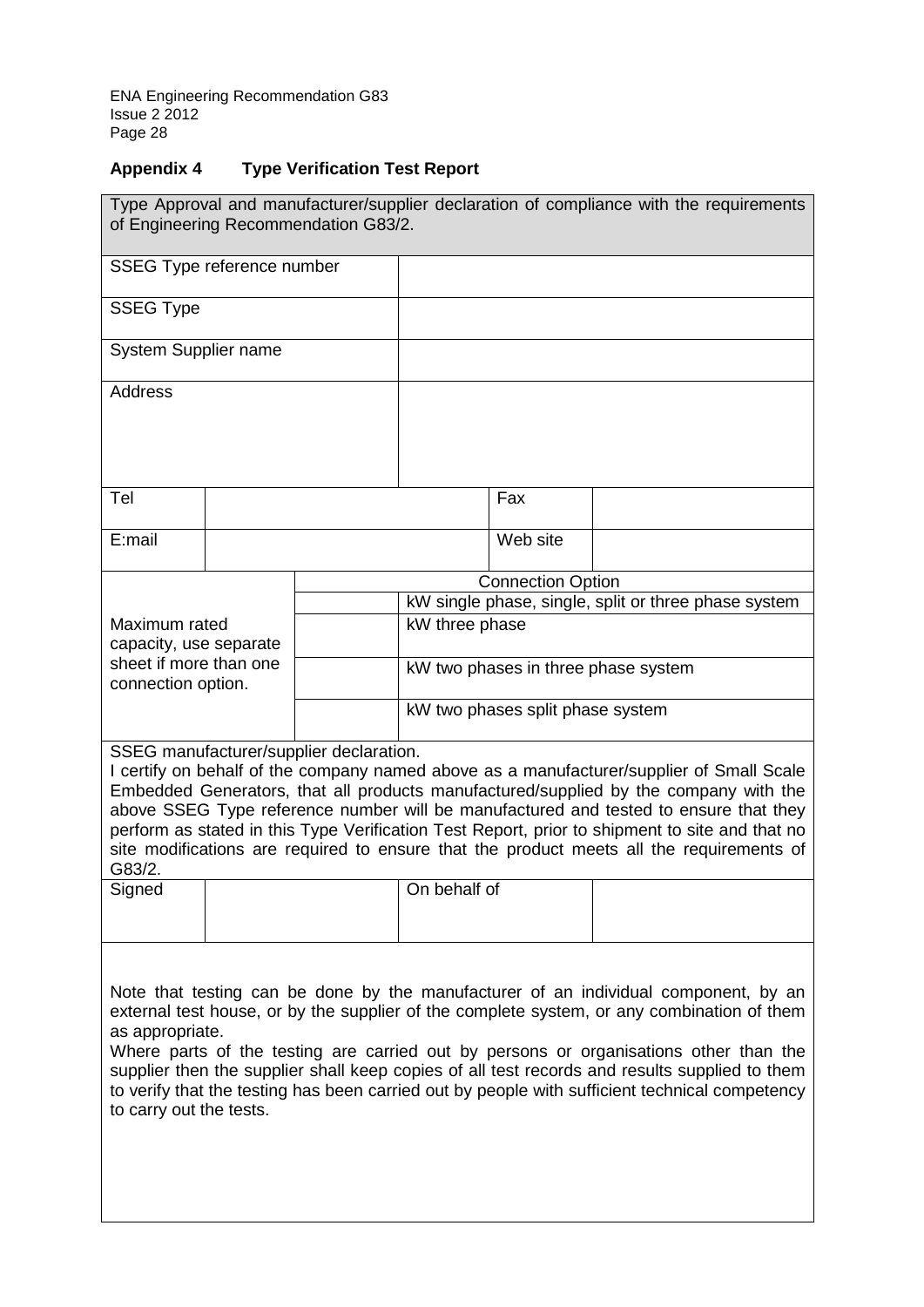| Power Quality. Harmonics. The requirement is specified in section 5.4.1, test procedure<br>in Annex A or B 1.4.1 |                                        |                                        |                                        |                                        |                                                        |                                                   |  |
|------------------------------------------------------------------------------------------------------------------|----------------------------------------|----------------------------------------|----------------------------------------|----------------------------------------|--------------------------------------------------------|---------------------------------------------------|--|
|                                                                                                                  | SSEG rating per phase (rpp)            |                                        |                                        | kW                                     |                                                        | NV=MV*3.68/rpp                                    |  |
| Harmonic                                                                                                         |                                        | At 45-55% of rated<br>output           |                                        | 100% of rated output                   |                                                        |                                                   |  |
|                                                                                                                  | Measured<br>Value<br>$(MV)$ in<br>Amps | Normalised<br>Value<br>(NV) in<br>Amps | Measured<br>Value<br>$(MV)$ in<br>Amps | Normalised<br>Value<br>(NV) in<br>Amps | Limit in<br><b>BS EN</b><br>61000-<br>$3-2$ in<br>Amps | Higher limit for<br>odd harmonics<br>21 and above |  |
| $\overline{2}$                                                                                                   |                                        |                                        |                                        |                                        | 1.080                                                  |                                                   |  |
| 3                                                                                                                |                                        |                                        |                                        |                                        | 2.300                                                  |                                                   |  |
| $\overline{4}$                                                                                                   |                                        |                                        |                                        |                                        | 0.430                                                  |                                                   |  |
| 5                                                                                                                |                                        |                                        |                                        |                                        | 1.140                                                  |                                                   |  |
| 6                                                                                                                |                                        |                                        |                                        |                                        | 0.300                                                  |                                                   |  |
| $\overline{7}$                                                                                                   |                                        |                                        |                                        |                                        | 0.770                                                  |                                                   |  |
| 8                                                                                                                |                                        |                                        |                                        |                                        | 0.230                                                  |                                                   |  |
| 9                                                                                                                |                                        |                                        |                                        |                                        | 0.400                                                  |                                                   |  |
| 10                                                                                                               |                                        |                                        |                                        |                                        | 0.184                                                  |                                                   |  |
| 11                                                                                                               |                                        |                                        |                                        |                                        | 0.330                                                  |                                                   |  |
| 12                                                                                                               |                                        |                                        |                                        |                                        | 0.153                                                  |                                                   |  |
| 13                                                                                                               |                                        |                                        |                                        |                                        | 0.210                                                  |                                                   |  |
| 14                                                                                                               |                                        |                                        |                                        |                                        | 0.131                                                  |                                                   |  |
| 15                                                                                                               |                                        |                                        |                                        |                                        | 0.150                                                  |                                                   |  |
| 16                                                                                                               |                                        |                                        |                                        |                                        | 0.115                                                  |                                                   |  |
| $\overline{17}$                                                                                                  |                                        |                                        |                                        |                                        | 0.132                                                  |                                                   |  |
| $\overline{18}$<br>19                                                                                            |                                        |                                        |                                        |                                        | 0.102                                                  |                                                   |  |
| 20                                                                                                               |                                        |                                        |                                        |                                        | 0.118                                                  |                                                   |  |
| 21                                                                                                               |                                        |                                        |                                        |                                        | 0.092                                                  |                                                   |  |
|                                                                                                                  |                                        |                                        |                                        |                                        | 0.107                                                  | 0.160                                             |  |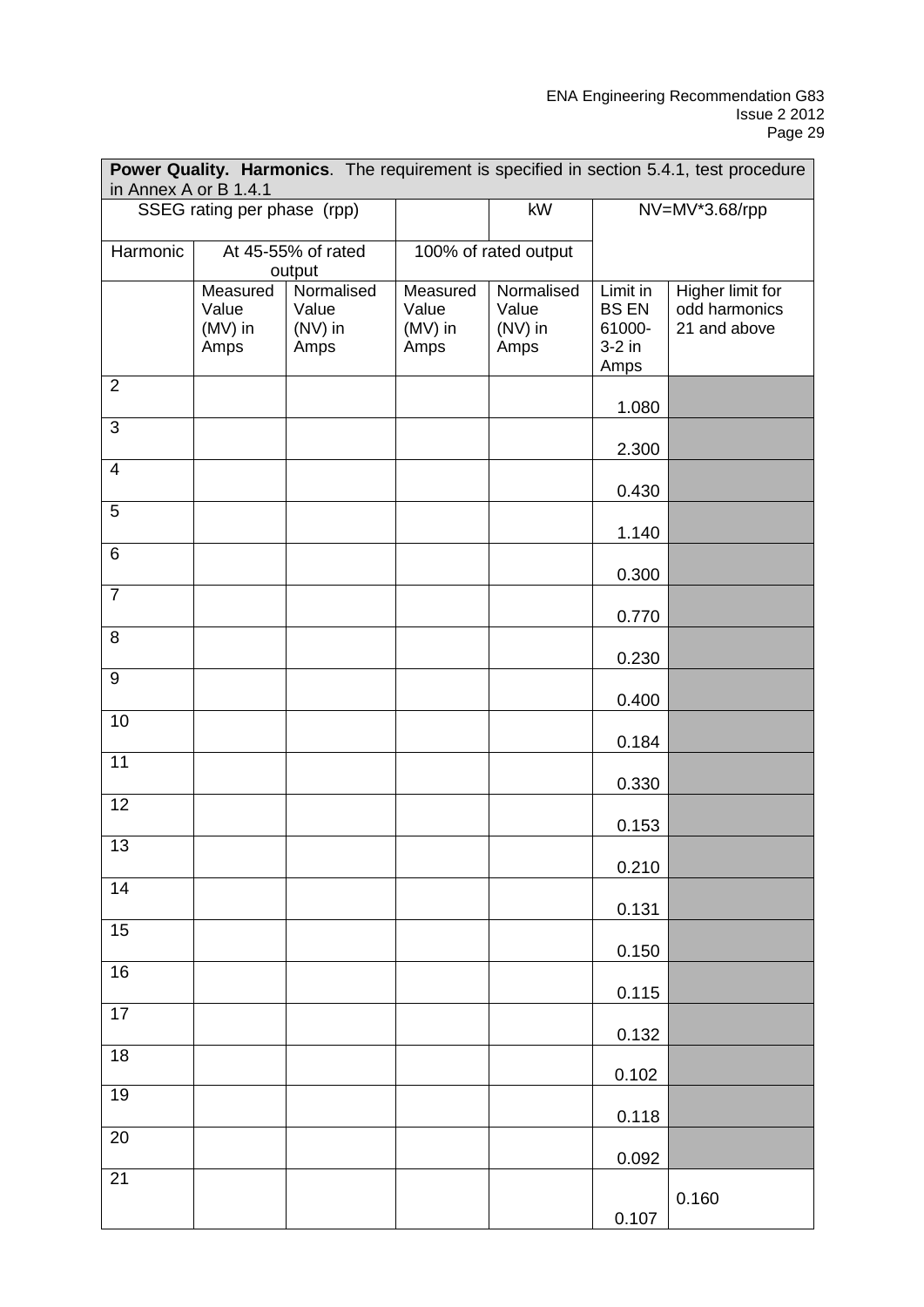| 22                                                                                                                                                                                                                                            |  |  |  |  | 0.084 |       |
|-----------------------------------------------------------------------------------------------------------------------------------------------------------------------------------------------------------------------------------------------|--|--|--|--|-------|-------|
| 23                                                                                                                                                                                                                                            |  |  |  |  | 0.098 | 0.147 |
| 24                                                                                                                                                                                                                                            |  |  |  |  | 0.077 |       |
| 25                                                                                                                                                                                                                                            |  |  |  |  | 0.090 | 0.135 |
| 26                                                                                                                                                                                                                                            |  |  |  |  | 0.071 |       |
| 27                                                                                                                                                                                                                                            |  |  |  |  | 0.083 | 0.124 |
| 28                                                                                                                                                                                                                                            |  |  |  |  | 0.066 |       |
| 29                                                                                                                                                                                                                                            |  |  |  |  | 0.078 | 0.117 |
| 30                                                                                                                                                                                                                                            |  |  |  |  | 0.061 |       |
| 31                                                                                                                                                                                                                                            |  |  |  |  | 0.073 | 0.109 |
| 32                                                                                                                                                                                                                                            |  |  |  |  | 0.058 |       |
| 33                                                                                                                                                                                                                                            |  |  |  |  | 0.068 | 0.102 |
| 34                                                                                                                                                                                                                                            |  |  |  |  | 0.054 |       |
| 35                                                                                                                                                                                                                                            |  |  |  |  | 0.064 | 0.096 |
| 36                                                                                                                                                                                                                                            |  |  |  |  | 0.051 |       |
| 37                                                                                                                                                                                                                                            |  |  |  |  | 0.061 | 0.091 |
| 38                                                                                                                                                                                                                                            |  |  |  |  | 0.048 |       |
| 39                                                                                                                                                                                                                                            |  |  |  |  | 0.058 | 0.087 |
| 40                                                                                                                                                                                                                                            |  |  |  |  | 0.046 |       |
| Note the higher limits for odd harmonics 21 and above are only allowable under certain<br>conditions, if these higher limits are utilised please state the exemption used as detailed in<br>part 6.2.3.4 of BS EN 61000-3-2 in the box below. |  |  |  |  |       |       |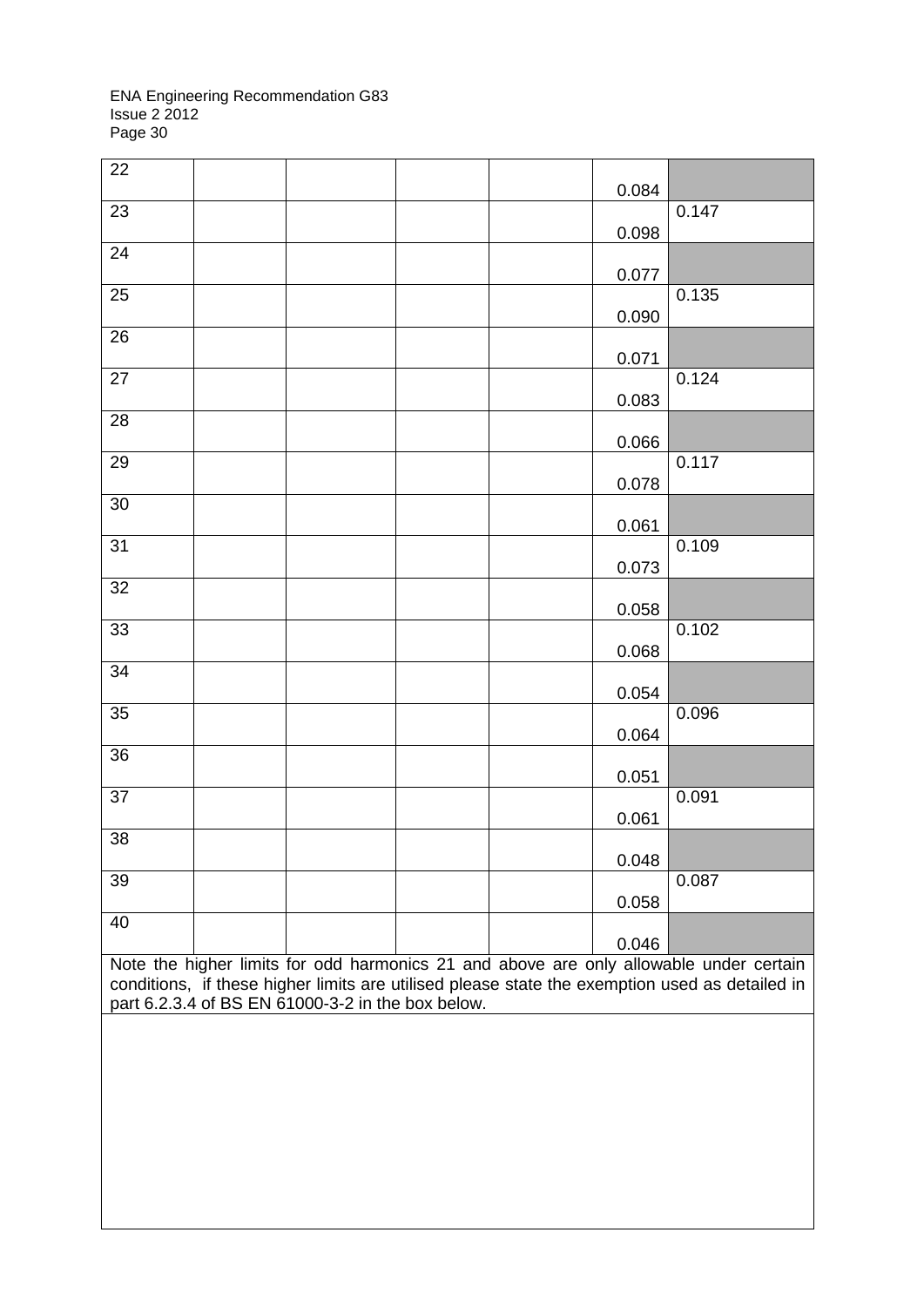| <b>Power Quality. Voltage fluctuations and Flicker.</b> The requirement is specified in section |                                             |       |               |                  |               |               |                 |                        |
|-------------------------------------------------------------------------------------------------|---------------------------------------------|-------|---------------|------------------|---------------|---------------|-----------------|------------------------|
|                                                                                                 | 5.4.2, test procedure in Annex A or B 1.4.3 |       |               |                  |               |               |                 |                        |
|                                                                                                 | Starting                                    |       |               | Stopping         |               |               | Running         |                        |
|                                                                                                 | $d_{\text{max}}$                            | $d_c$ | $d_{(t)}$     | $d_{\text{max}}$ | $d_c$         | $d_{(t)}$     | $P_{\text{st}}$ | $P_{\text{H}}$ 2 hours |
| Measured<br>Values                                                                              |                                             |       |               |                  |               |               |                 |                        |
| Normalised<br>standard<br>to<br>impedance<br>and 3.68kW<br>multiple<br>for<br>units             |                                             |       |               |                  |               |               |                 |                        |
| Limits<br>set<br>under BS EN<br>61000-3-2                                                       | 4%                                          | 3.3%  | 3.3%<br>500ms | 4%               | 3.3%          | 3.3%<br>500ms | 1.0             | 0.65                   |
| Test start date                                                                                 |                                             |       |               |                  | Test end date |               |                 |                        |
| <b>Test location</b>                                                                            |                                             |       |               |                  |               |               |                 |                        |

| Power quality. DC injection. The requirement is specified in section 5.5, test procedure in<br>Annex A or B 1.4.4 |       |       |       |  |  |  |
|-------------------------------------------------------------------------------------------------------------------|-------|-------|-------|--|--|--|
| Test power<br>level                                                                                               | 10%   | 55%   | 100%  |  |  |  |
| Recorded<br>value                                                                                                 |       |       |       |  |  |  |
| as %<br>of<br>AC<br>rated<br>current                                                                              |       |       |       |  |  |  |
| Limit                                                                                                             | 0.25% | 0.25% | 0.25% |  |  |  |

|                   |                       |       |       | <b>Power Quality. Power factor.</b> The requirement is specified in section 5.6, test procedure |  |  |  |  |  |
|-------------------|-----------------------|-------|-------|-------------------------------------------------------------------------------------------------|--|--|--|--|--|
|                   | in Annex A or B 1.4.2 |       |       |                                                                                                 |  |  |  |  |  |
|                   | 216.2V                | 230V  | 253V  | Measured at three voltage levels and at<br>full output. Voltage to be maintained                |  |  |  |  |  |
| Measured<br>value |                       |       |       | within $\pm 1.5\%$ of the stated level during<br>the test.                                      |  |  |  |  |  |
| Limit             | >0.95                 | >0.95 | >0.95 |                                                                                                 |  |  |  |  |  |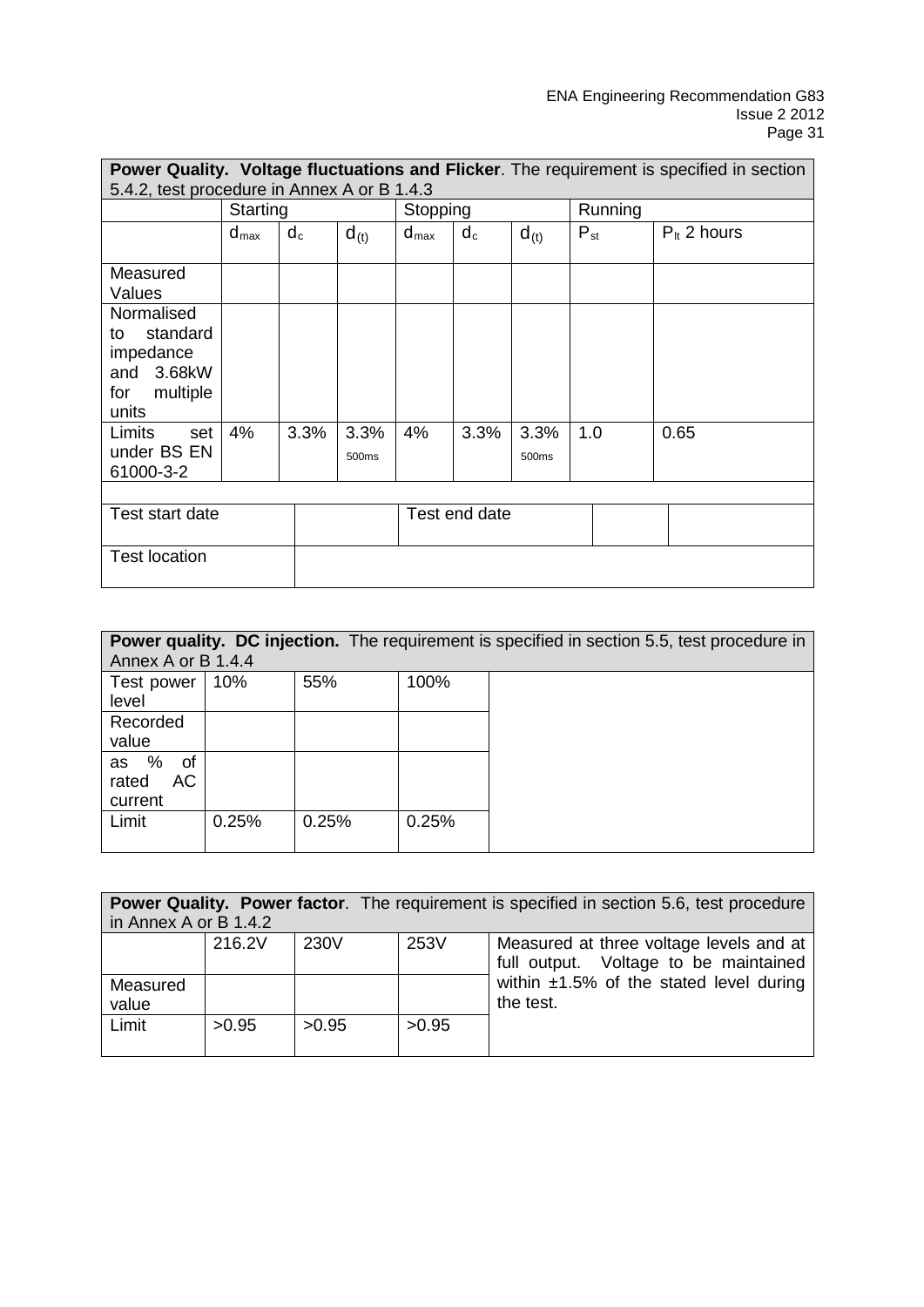**Protection. Frequency tests** The requirement is specified in section 5.3.1, test procedure in Annex A or B 1.3.3

| $III$ annoa a vi d'I.J.J |           |               |           |               |                    |                 |
|--------------------------|-----------|---------------|-----------|---------------|--------------------|-----------------|
| Function                 | Setting   |               | Trip test |               | "No trip tests"    |                 |
|                          | Frequency | Time<br>delay | Frequency | Time<br>delay | Frequency<br>/time | Confirm no trip |
| U/F stage 1              | 47.5Hz    | 20s           |           |               | 47.7Hz<br>25s      |                 |
| $U/F$ stage 2            | 47Hz      | 0.5s          |           |               | 47.2Hz<br>19.98s   |                 |
|                          |           |               |           |               | 46.8Hz<br>0.48s    |                 |
| O/F stage 1              | 51.5Hz    | 90s           |           |               | 51.3Hz<br>95s      |                 |
| O/F stage 2              | 52Hz      | 0.5s          |           |               | 51.8Hz<br>89.98s   |                 |
|                          |           |               |           |               | 52.2Hz<br>0.48s    |                 |

| Protection. Voltage tests The requirement is specified in section 5.3.1, test procedure in         |         |       |           |       |                 |                                                                                                  |  |
|----------------------------------------------------------------------------------------------------|---------|-------|-----------|-------|-----------------|--------------------------------------------------------------------------------------------------|--|
| Annex A or B 1.3.2                                                                                 |         |       |           |       |                 |                                                                                                  |  |
| Function                                                                                           | Setting |       | Trip test |       | "No trip tests" |                                                                                                  |  |
|                                                                                                    | Voltage | Time  | Voltage   | Time  | Voltage         | Confirm no trip                                                                                  |  |
|                                                                                                    |         | delay |           | delay | /time           |                                                                                                  |  |
| $UV$ stage 1                                                                                       | 200.1V  | 2.5s  |           |       | 204.1V          |                                                                                                  |  |
|                                                                                                    |         |       |           |       | 3.5s            |                                                                                                  |  |
| $UV$ stage 2                                                                                       | 184V    | 0.5s  |           |       | 188V            |                                                                                                  |  |
|                                                                                                    |         |       |           |       | 2.48s           |                                                                                                  |  |
|                                                                                                    |         |       |           |       | 180V            |                                                                                                  |  |
|                                                                                                    |         |       |           |       | 0.48s           |                                                                                                  |  |
| $O/V$ stage 1                                                                                      | 262.2V  | 1.0s  |           |       | 258.2V          |                                                                                                  |  |
|                                                                                                    |         |       |           |       | 2.0s            |                                                                                                  |  |
| $O/V$ stage 2                                                                                      | 273.7V  | 0.5s  |           |       | 269.7V          |                                                                                                  |  |
|                                                                                                    |         |       |           |       | 0.98s           |                                                                                                  |  |
|                                                                                                    |         |       |           |       | 277.7V          |                                                                                                  |  |
|                                                                                                    |         |       |           |       | 0.48s           |                                                                                                  |  |
| Note for Voltage tests the Voltage required to trip is the setting $\pm$ 3.45V. The time delay can |         |       |           |       |                 |                                                                                                  |  |
| be measured at a larger deviation than the minimum required to operate the protection. The         |         |       |           |       |                 |                                                                                                  |  |
|                                                                                                    |         |       |           |       |                 | No trip tests need to be carried out at the setting $±4V$ and for the relevant times as shown in |  |
| the table above to ensure that the protection will not trip in error.                              |         |       |           |       |                 |                                                                                                  |  |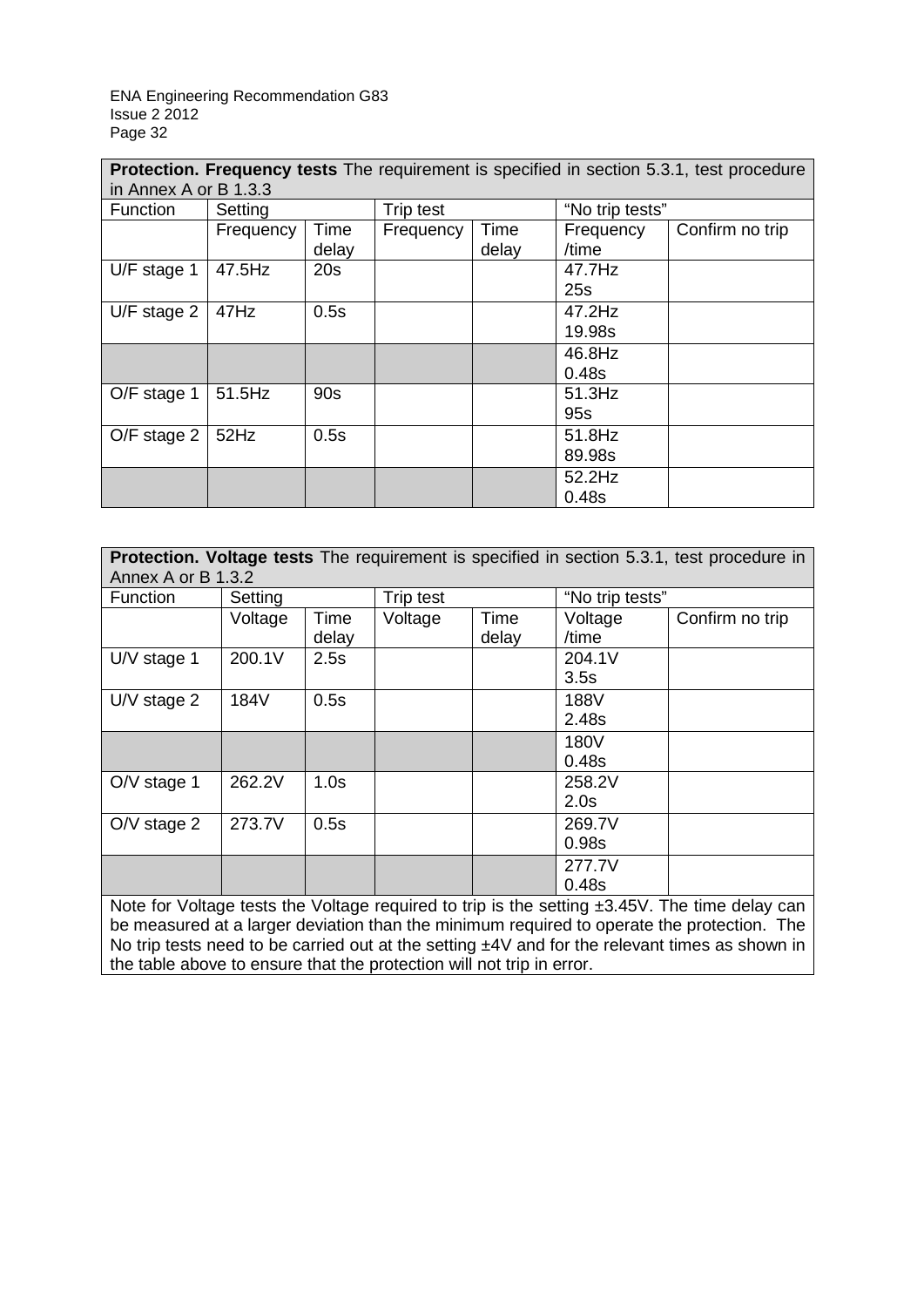| Loss of Mains test. The requirement is specified in section 5.3.2, test<br><b>Protection.</b>                                                |                                                                                                                                                 |             |             |             |             |             |  |
|----------------------------------------------------------------------------------------------------------------------------------------------|-------------------------------------------------------------------------------------------------------------------------------------------------|-------------|-------------|-------------|-------------|-------------|--|
| procedure in Annex A or B 1.3.4                                                                                                              |                                                                                                                                                 |             |             |             |             |             |  |
| To be carried out at three output power levels with a tolerance of plus or minus 5% in Test<br>Power levels.                                 |                                                                                                                                                 |             |             |             |             |             |  |
| <b>Test Power</b>                                                                                                                            | 10%                                                                                                                                             | 55%         | 100%        | 10%         | 55%         | 100%        |  |
| <b>Balancing load</b>                                                                                                                        | 95%<br>of                                                                                                                                       | 95%<br>of   | 95%<br>of   | 105%<br>of  | 105% of     | 105%<br>of  |  |
| on islanded                                                                                                                                  | <b>SSEG</b>                                                                                                                                     | <b>SSEG</b> | <b>SSEG</b> | <b>SSEG</b> | <b>SSEG</b> | <b>SSEG</b> |  |
| network                                                                                                                                      | output                                                                                                                                          | output      | output      | output      | output      | output      |  |
| Trip time. Limit is<br>0.5 seconds                                                                                                           |                                                                                                                                                 |             |             |             |             |             |  |
| For Multi phase SSEGs confirm that the device shuts down correctly after the removal of a<br>single fuse as well as operation of all phases. |                                                                                                                                                 |             |             |             |             |             |  |
| <b>Test Power</b>                                                                                                                            | 10%                                                                                                                                             | 55%         | 100%        | 10%         | 55%         | 100%        |  |
| <b>Balancing load</b>                                                                                                                        | 95% of                                                                                                                                          | 95% of      | 95% of      | 105% of     | 105% of     | 105% of     |  |
| on islanded                                                                                                                                  | <b>SSEG</b>                                                                                                                                     | <b>SSEG</b> | <b>SSEG</b> | <b>SSEG</b> | <b>SSEG</b> | <b>SSEG</b> |  |
| network                                                                                                                                      | output                                                                                                                                          | output      | output      | output      | output      | output      |  |
| Trip time. Ph1                                                                                                                               |                                                                                                                                                 |             |             |             |             |             |  |
| fuse removed                                                                                                                                 |                                                                                                                                                 |             |             |             |             |             |  |
| <b>Test Power</b>                                                                                                                            | 10%                                                                                                                                             | 55%         | 100%        | 10%         | 55%         | 100%        |  |
| <b>Balancing load</b>                                                                                                                        | 95% of                                                                                                                                          | 95% of      | 95% of      | 105% of     | 105% of     | 105% of     |  |
| on islanded                                                                                                                                  | <b>SSEG</b>                                                                                                                                     | <b>SSEG</b> | <b>SSEG</b> | <b>SSEG</b> | <b>SSEG</b> | <b>SSEG</b> |  |
| network                                                                                                                                      | output                                                                                                                                          | output      | output      | output      | output      | output      |  |
| Trip time. Ph2<br>fuse removed                                                                                                               |                                                                                                                                                 |             |             |             |             |             |  |
| <b>Test Power</b>                                                                                                                            | 10%                                                                                                                                             | 55%         | 100%        | 10%         | 55%         | 100%        |  |
| <b>Balancing load</b>                                                                                                                        | 95% of                                                                                                                                          | 95% of      | 95% of      | 105% of     | 105% of     | 105% of     |  |
| on islanded                                                                                                                                  | <b>SSEG</b>                                                                                                                                     | <b>SSEG</b> | <b>SSEG</b> | <b>SSEG</b> | <b>SSEG</b> | <b>SSEG</b> |  |
| network                                                                                                                                      | output                                                                                                                                          | output      | output      | output      | output      | output      |  |
| Trip time. Ph3                                                                                                                               |                                                                                                                                                 |             |             |             |             |             |  |
| fuse removed                                                                                                                                 |                                                                                                                                                 |             |             |             |             |             |  |
| Note for technologies which have a substantial shut down time this can be added to the 0.5                                                   |                                                                                                                                                 |             |             |             |             |             |  |
| seconds in establishing that the trip occurred in less than 0.5s. Maximum shut down time                                                     |                                                                                                                                                 |             |             |             |             |             |  |
| could therefore be up to 1.0 seconds for these technologies.                                                                                 |                                                                                                                                                 |             |             |             |             |             |  |
|                                                                                                                                              | Indicate additional shut down time included in above results.<br>ms                                                                             |             |             |             |             |             |  |
|                                                                                                                                              | Note as an alternative, inverters can be tested to BS EN 62116.<br>The following sub set of<br>tests should be recorded in the following table. |             |             |             |             |             |  |
| Test Power and                                                                                                                               | 33%                                                                                                                                             | 66%         | 100%        | 33%         | 66%         | 100%        |  |
| imbalance                                                                                                                                    | $-5\%$ Q                                                                                                                                        | $-5\%$ Q    | -5% P       | +5% Q       | +5% Q       | $+5%P$      |  |
|                                                                                                                                              | Test 22                                                                                                                                         | Test 12     | Test 5      | Test 31     | Test 21     | Test 10     |  |
| Trip time. Limit is                                                                                                                          |                                                                                                                                                 |             |             |             |             |             |  |
| 0.5s                                                                                                                                         |                                                                                                                                                 |             |             |             |             |             |  |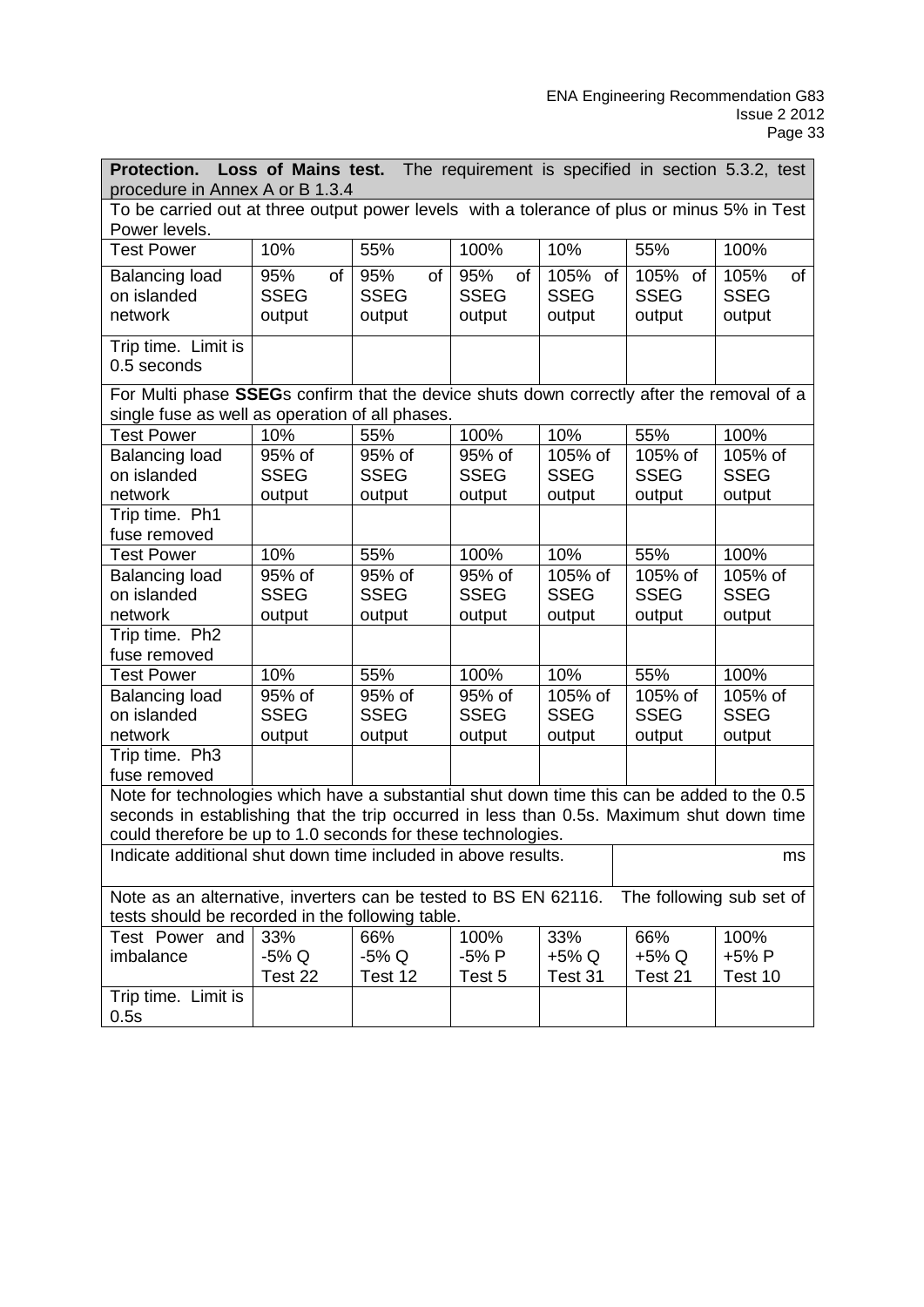| Frequency change, Stability test The requirement is specified in section<br><b>Protection.</b><br>5.3.3, test procedure in Annex A or B 1.3.6 |              |                |           |                 |  |  |  |  |
|-----------------------------------------------------------------------------------------------------------------------------------------------|--------------|----------------|-----------|-----------------|--|--|--|--|
|                                                                                                                                               | <b>Start</b> | Change         | End       | Confirm no trip |  |  |  |  |
|                                                                                                                                               | Frequency    |                | Frequency |                 |  |  |  |  |
| <b>Positive Vector Shift</b>                                                                                                                  | 49.5Hz       | +9 degrees     |           |                 |  |  |  |  |
| <b>Negative Vector Shift</b>                                                                                                                  | 50.5Hz       | - 9 degrees    |           |                 |  |  |  |  |
| Positive Frequency drift                                                                                                                      | 49.5Hz       | $+0.19$ Hz/sec | 51.5Hz    |                 |  |  |  |  |
| Negative Frequency drift                                                                                                                      | 50.5Hz       | $-0.19$ Hz/sec | 47.5Hz    |                 |  |  |  |  |

|                                                                                     |                                                                                             |  |                                                       |                                               |  | <b>Protection.</b> Re-connection timer. The requirement is specified in section 5.3.4, test |  |  |
|-------------------------------------------------------------------------------------|---------------------------------------------------------------------------------------------|--|-------------------------------------------------------|-----------------------------------------------|--|---------------------------------------------------------------------------------------------|--|--|
| procedure in Annex A or B 1.3.5                                                     |                                                                                             |  |                                                       |                                               |  |                                                                                             |  |  |
| Test should prove that the reconnection sequence starts after a minimum delay of 20 |                                                                                             |  |                                                       |                                               |  |                                                                                             |  |  |
|                                                                                     | seconds for restoration of voltage and frequency to within the stage 1 settings of table 1. |  |                                                       |                                               |  |                                                                                             |  |  |
| Time delay   Measured                                                               |                                                                                             |  | Checks on no reconnection when voltage or frequency   |                                               |  |                                                                                             |  |  |
| setting                                                                             | delay                                                                                       |  | is brought to just outside stage 1 limits of table 1. |                                               |  |                                                                                             |  |  |
|                                                                                     |                                                                                             |  |                                                       | At 266.2V   At 196.1V   At 47.4Hz   At 51.6Hz |  |                                                                                             |  |  |
| Confirmation that the SSEG does                                                     |                                                                                             |  |                                                       |                                               |  |                                                                                             |  |  |
| not re-connect.                                                                     |                                                                                             |  |                                                       |                                               |  |                                                                                             |  |  |

| <b>Fault level contribution.</b> The requirement is specified in section 5.7, test procedure in<br>Annex A or B 1.4.6 |                   |       |                     |                     |            |  |
|-----------------------------------------------------------------------------------------------------------------------|-------------------|-------|---------------------|---------------------|------------|--|
| For a directly coupled SSEG                                                                                           |                   |       |                     | For a Inverter SSEG |            |  |
|                                                                                                                       |                   |       |                     |                     |            |  |
| Parameter                                                                                                             | Symbol            | Value | Time<br>after fault | Volts               | Amps       |  |
| <b>Peak Short Circuit current</b>                                                                                     | $i_p$             |       | 20 <sub>ms</sub>    |                     |            |  |
| Initial Value of aperiodic<br>current                                                                                 | A                 |       | 100 <sub>ms</sub>   |                     |            |  |
| symmetrical<br>short-<br>Initial<br>circuit current*                                                                  | $I_k$             |       | 250 <sub>ms</sub>   |                     |            |  |
| (aperiodic)<br>Decaying<br>component of short circuit<br>current*                                                     | $I_{DC}$          |       | 500 <sub>ms</sub>   |                     |            |  |
| Reactance/Resistance<br>Ratio of source*                                                                              | $x/$ <sub>R</sub> |       | Time to<br>trip     |                     | In seconds |  |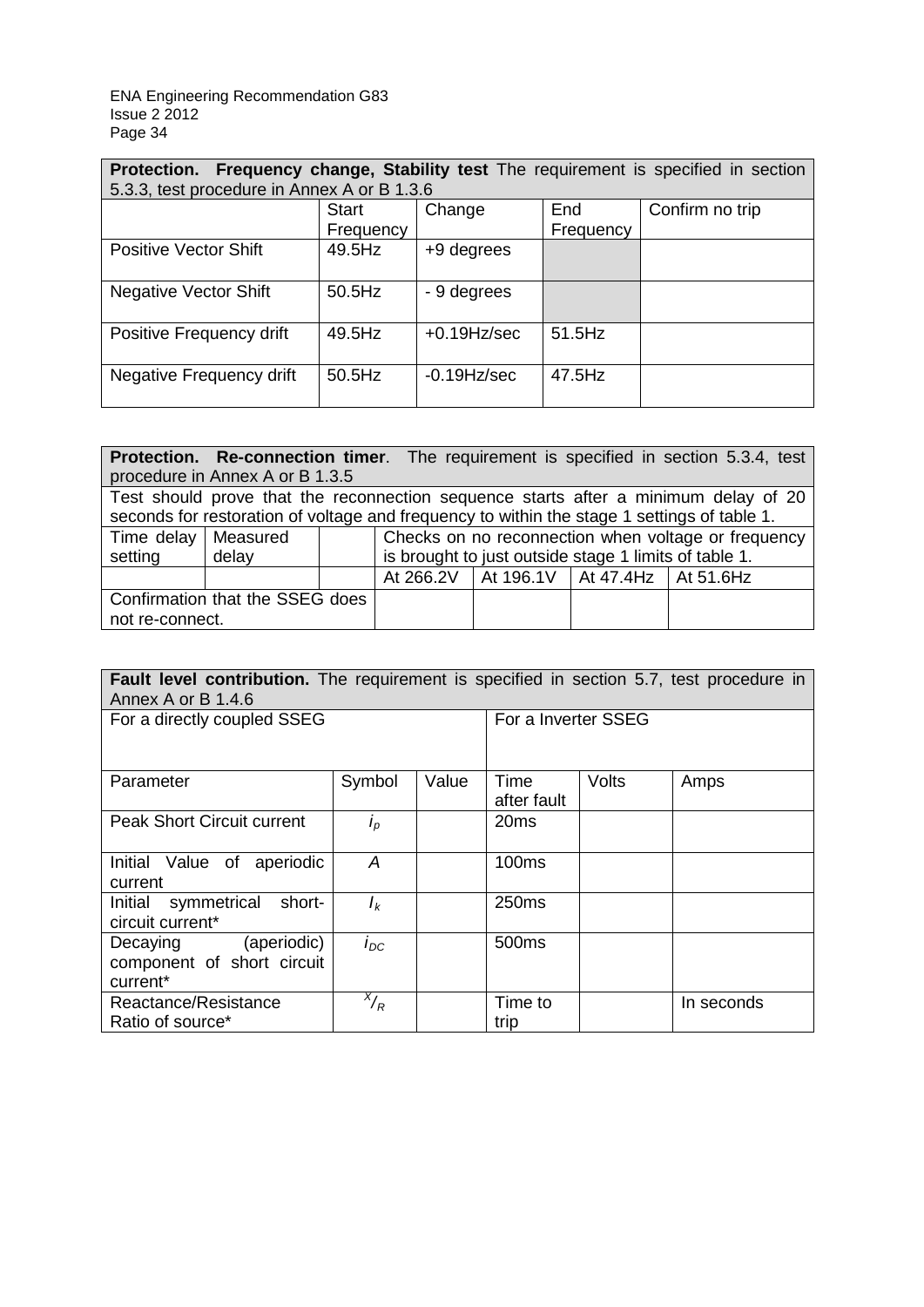| Self-Monitoring solid state switching The requirement is specified in Yes/or NA<br>section 5.3.1, No specified test requirements. |  |  |  |  |  |
|-----------------------------------------------------------------------------------------------------------------------------------|--|--|--|--|--|
| It has been verified that in the event of the solid state switching device failing                                                |  |  |  |  |  |
| to disconnect the SSEG, the voltage on the output side of the switching                                                           |  |  |  |  |  |
| device is reduced to a value below 50 volts within 0.5 seconds.                                                                   |  |  |  |  |  |

Additional comments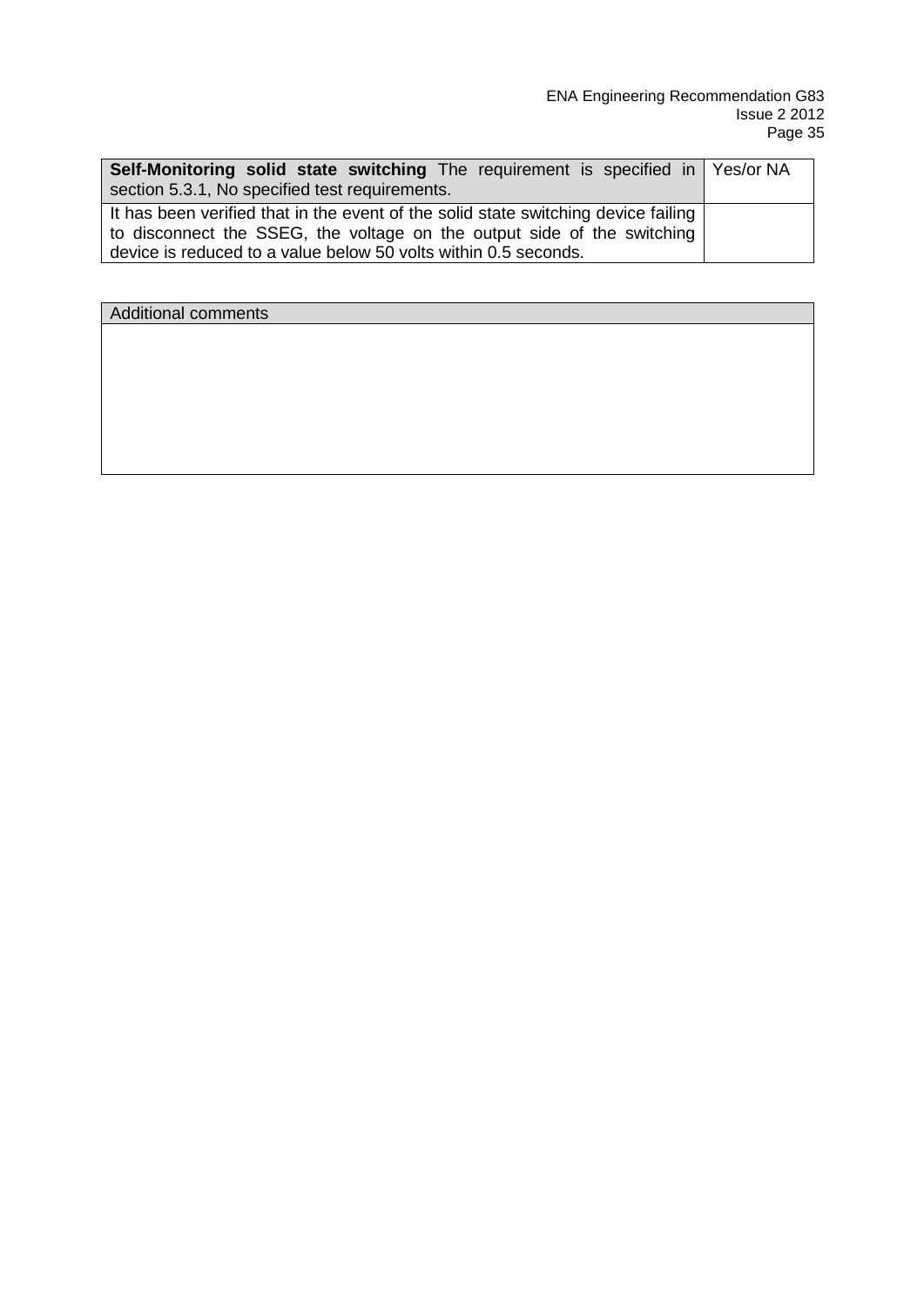## **Appendix 5 SSEG Decommissioning Confirmation**

| <b>G83/2 SSEG DECOMMISSIONING CONFIRMATION</b>                                                                                                                                                    |                |  |  |  |  |  |  |  |
|---------------------------------------------------------------------------------------------------------------------------------------------------------------------------------------------------|----------------|--|--|--|--|--|--|--|
| SSEG de-commissioning form and declaration, to be provided to the DNO by the installer<br>no later than 28 days after de-commissioning all, or some of the SSEGs in a Customer's<br>Installation. |                |  |  |  |  |  |  |  |
| To<br>ABC electricity distribution                                                                                                                                                                | DNO or IDNO    |  |  |  |  |  |  |  |
| 99 West St, Imaginary Town, ZZ99 9AA                                                                                                                                                              | abced@wxyz.com |  |  |  |  |  |  |  |
|                                                                                                                                                                                                   |                |  |  |  |  |  |  |  |
| <b>Electricity Customer at site</b>                                                                                                                                                               |                |  |  |  |  |  |  |  |
| Customer contact telephone                                                                                                                                                                        |                |  |  |  |  |  |  |  |
| <b>SSEG Site address</b>                                                                                                                                                                          |                |  |  |  |  |  |  |  |
| Post Code                                                                                                                                                                                         |                |  |  |  |  |  |  |  |
| MPAN                                                                                                                                                                                              |                |  |  |  |  |  |  |  |

| above                    | SSEG owner if different from |          |          |  |
|--------------------------|------------------------------|----------|----------|--|
| <b>Contact Address</b>   |                              |          |          |  |
| Contact telephone number |                              |          |          |  |
| Details of installation  |                              |          |          |  |
| Removed                  | Capacity                     | Capacity | Capacity |  |
| type                     | ph 1 kW                      | ph 2 kW  | ph 3 kW  |  |
|                          |                              |          |          |  |
| Remaining                | Capacity                     | Capacity | Capacity |  |
| type                     | ph 1 kW                      | ph 2 kW  | ph 3 kW  |  |

| confirm that the SSEG installation noted above has been modified or totally de-             |                        |        |  |  |      |  |
|---------------------------------------------------------------------------------------------|------------------------|--------|--|--|------|--|
| commissioned and continues to comply with the requirements of G83/2 as required by the      |                        |        |  |  |      |  |
| distribution code of Great Britain. I enclose a copy of the system schematic which has been |                        |        |  |  |      |  |
| left on site at the customers incoming meter location.                                      |                        |        |  |  |      |  |
| Name                                                                                        |                        | Signed |  |  | Date |  |
|                                                                                             |                        |        |  |  |      |  |
|                                                                                             | On behalf of Installer |        |  |  |      |  |
| Accreditation / Qualification                                                               |                        |        |  |  |      |  |
| Installer address                                                                           |                        |        |  |  |      |  |
|                                                                                             |                        |        |  |  |      |  |
|                                                                                             |                        |        |  |  |      |  |
|                                                                                             |                        |        |  |  |      |  |
| Post code                                                                                   |                        |        |  |  |      |  |
| Contact person                                                                              |                        |        |  |  |      |  |
| Telephone number                                                                            |                        |        |  |  |      |  |
| E:mail address                                                                              |                        |        |  |  |      |  |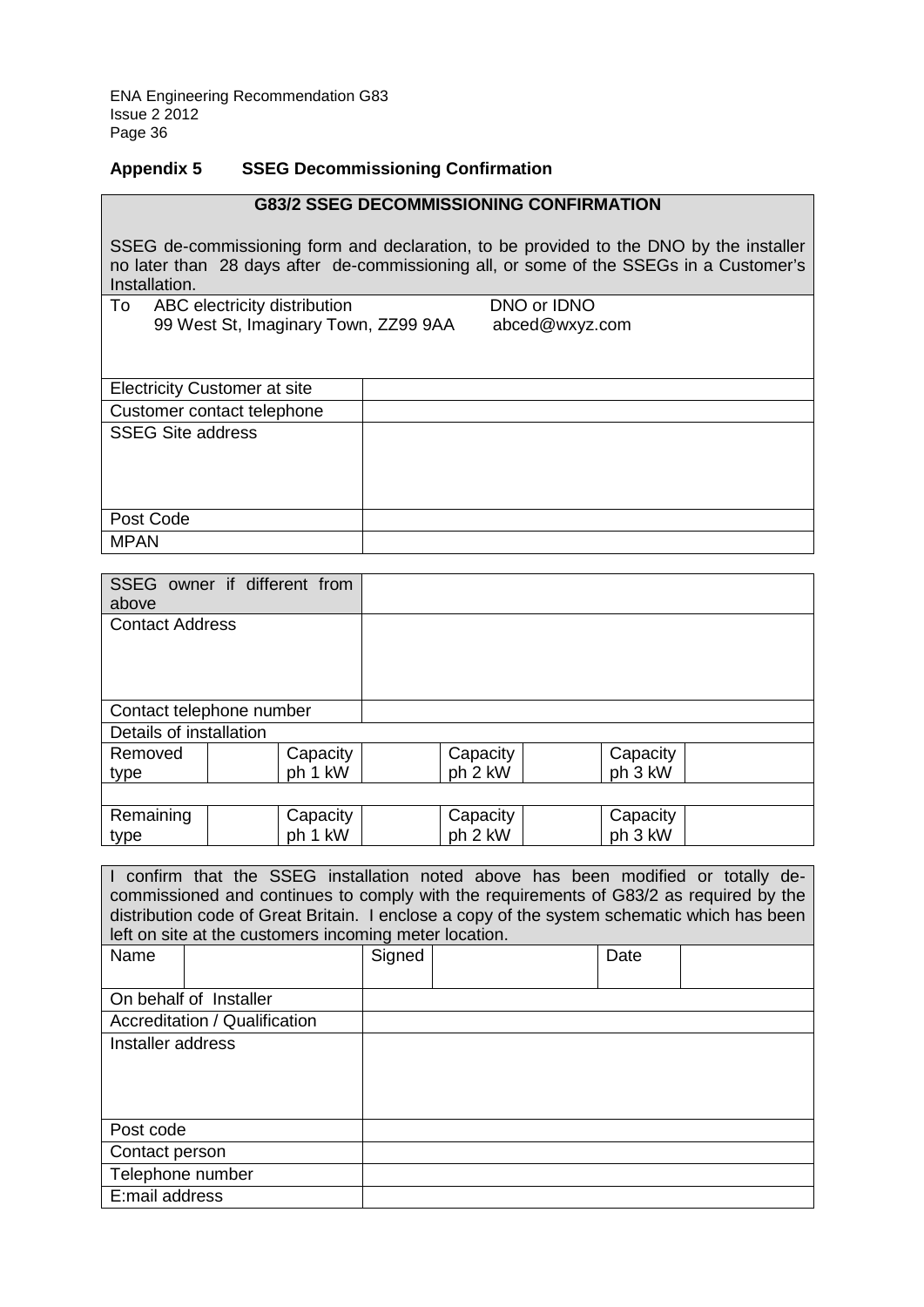## **Appendix 6 Relaxation of Commissioning Notification Timescales for SSEG: HSE Certificate of Exemption (August 2008)**

## Electricity Act 1989

## Health & Safety At Work Etc Act 1974

## The Electricity Safety Quality and Continuity Regulations 2002

## Certificate of Exemption

- 1. The Health and Safety Executive, in pursuance of the powers conferred on it by section 33 of the Electricity Safety Quality and Continuity Regulations 2002 (the "Regulations") Health & Safety At Work Etc Act 1974 ( as amended by the Legislative Reform ( Health and Safety Executive) Order 2008) and by the Agreement dated 2 October 2006 between the Secretary of State for Trade and Industry and the Health and Safety Commission, and being satisfied as required by regulation 33(2) hereby grants an exemption to the person or persons installing the source of energy from the requirements imposed by regulation 22(2)(c) of the regulations subject to the condition set out in paragraph 2 of this certificate.
- 2. The condition referred to in paragraph 1 of this certificate is that in so far as Regulation  $22(2)(c)$  of the regulations applies to a source of energy, the person or persons installing the source of energy will ensure that the distributor is advised of the intention to use the source of energy in parallel with network no later than 28 days (inclusive of the day of commissioning) after commissioning the source.

This certificate shall come into force on 4 August 2008 and will remain in force until revoked by the Health and Safety Executive by a certificate in writing.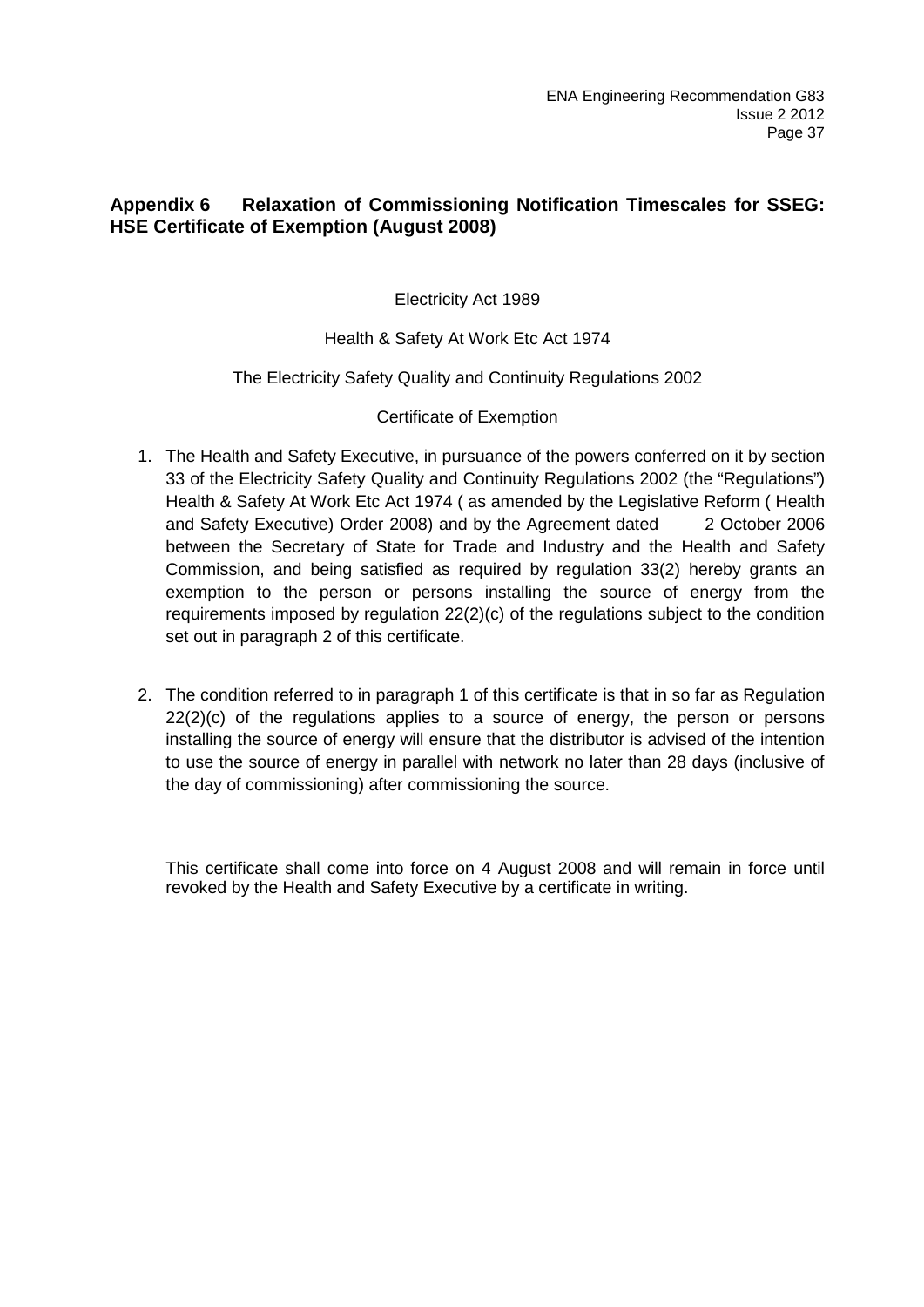## **Annex A-C Guidance on Type Testing Requirements**

- Annex A Common Inverter Requirements.
- Annex B Common Directly Coupled Requirements.

Annex C Separate Specific Technology Requirements.

- C1. Domestic CHP
- C<sub>2</sub>. Photo-voltaic
- C3. Fuel Cells
- C4. Hydro
- C5. Wind
- C6. Energy Storage Devices

An **SSEG** requiring type testing must be **Type Tested** in relation to its grid connection type and its energy source technology.

Annex A relates to any **SSEG** that uses an **Inverter** (or **Converter**) as its means of connecting to the grid.

Annex B relates to any **SSEG** that during normal running operation is connected directly to the grid.

When type testing any **SSEG** you must select either Annex A **or** Annex B as is most appropriate to the grid connect method relating to the **SSEG** under test.

The **SSEG** may also require additional technology specific type tests as identified in Annex C, this annex relates to the Technology relating to the energy source.

#### Examples

A Wind Turbine system using an **Inverter** (or **Inverters**) for connection is required to type test using Annex A – "Common **Inverter** Requirements" and Annex C5 – "Wind" Separate Specific Technology Requirements".

A Hydro system using an induction motor connected directly to the grid is required to be **Type Tested** using Annex B – "Directly Coupled Requirements" and Annex C4– "Hydro" of Annex C - "Separate Specific Technology Requirements".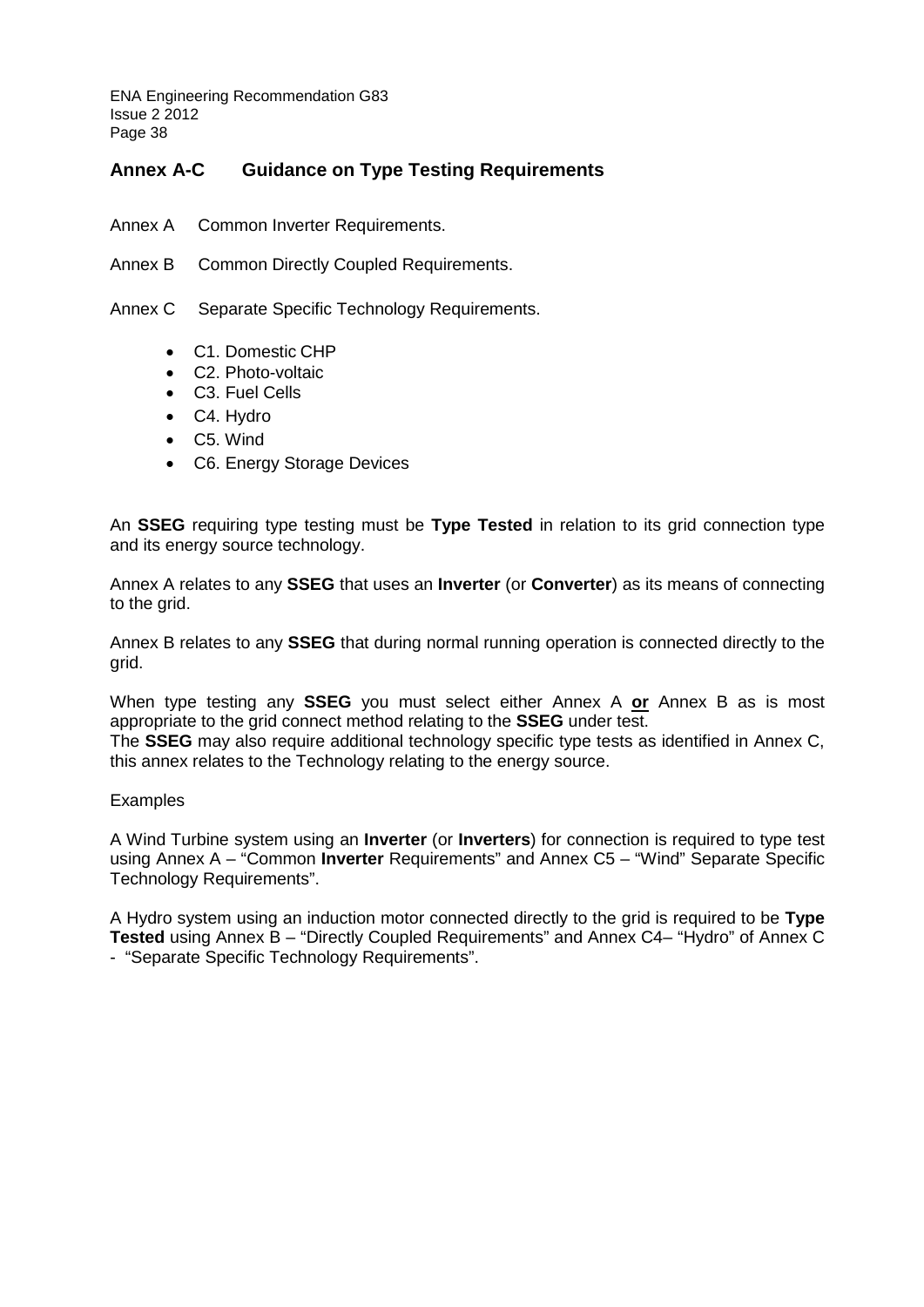## **Annex A1 Common Inverter Connected SSEG Requirements**

## **A1.1 Certification & Type Testing SSEG Requirements**

This Annex describes a methodology for obtaining type certification or type verification for the interface equipment between the **Inverter** connected **SSEG** and the distribution network. Typically, all interface functions are contained within the **Inverter** and in such cases it is only necessary to have the **Inverter Type Tested.** Alternatively, a package of specific separate parts of equivalent function may also be **Type Tested**.

Other Annexes containing **Inverter** connected equipment may make reference to the requirements specified in this Annex.

This Annex applies for **SSEG** systems either with or without load management or energy storage systems which connected on the generator side of the **Inverter**.

## **A1.2 CE Marking and Certification**

The type verification procedure requires that the **SSEG** interface be certified to the relevant requirements of the applicable Directives before the unit can be labelled with a CE mark. Where the protection control is to be provided as a separate device, this must also be **Type Tested** and certified to the relevant requirements of the applicable Directives before it can be labelled with a CE mark.

Currently there are no harmonised functional standards that apply to the **SSEG Interface Protection**, therefore the **Inverter** and any separate **Interface Protection** unit will require functional **Type Tested** as described in this Annex, and recorded in format similar to that shown in Appendix 4.

## **A1.3 Type Verification Functional Testing of the Interface Protection**

**Type Testing** is the responsibility of the **Manufacturer**. This test will verify that the operation of the **SSEG Interface Protection** shall result:

- a) in the safe disconnection of the **SSEG** from the **DNO's Distribution System** in the event that the protection settings specified in table 1 are exceeded; and
- b) in the **SSEG** remaining connected to the **DNO's Distribution System** while network conditions are:
	- a. within the envelope specified by the settings plus and minus the tolerances specified for equipment operation in table 1; and
	- b. within the trip delay settings specified in table 1.

The **Type Testing** can be done by the **Manufacturer** of an individual component, by an external test house, or by the supplier of the complete system, or any combination of them as appropriate.

Wherever possible the **Type Testing** of an **Inverter** designed for a particular type of **SSEG** should be proved under normal conditions of operation for that technology (unless otherwise noted).

This will require that the chosen **SSEG Interface Protection** is either already incorporated into the **Inverter** or that the discrete device is connected to the **Inverter** for the loss of mains protection test. Testing the voltage and frequency functions may be carried out on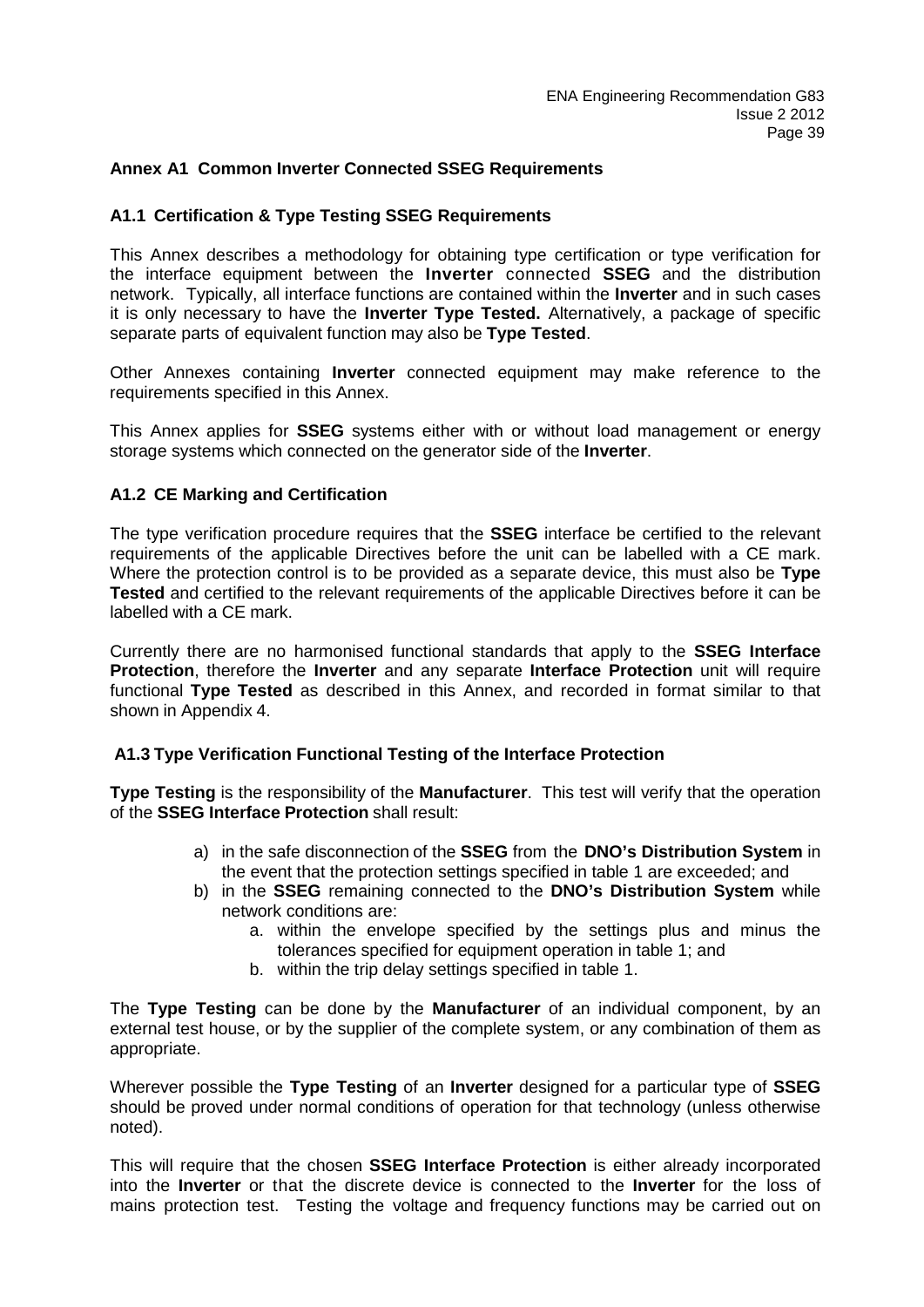the discrete protection device independently or on the **Inverter** complete.

In either case it will be necessary to verify that a protection operation will disconnect the **SSEG** from the **DNO's Distribution System**.

## **A1.3.1 Disconnection times**

The minimum trip delay settings, for tests in A3.2, A3.3 and A3.4, are presented in table 1.

For tests A3.2, A3.3 and A3.4, reconnection shall be checked as detailed in A3.5 below.

## **A1.3.2 Over / Under Voltage**

The **Inverter** shall be tested by operating the **Inverter** in parallel with a variable **AC** test supply, see figure A2. Correct protection and ride-through operation shall be confirmed during operation of the **Inverter.** The set points for over and under voltage at which the **Inverter** system disconnects from the supply will be established by varying the **AC** supply voltage.

To establish a trip voltage, the test voltage should be applied in steps of  $\pm$  0.5% or less, of the nominal voltage for a duration that is longer than the trip time delay, for example 1 second in the case of a delay setting of 0.5 second starting at least 4V below or above the setting. The test voltage at which this trip occurred is to be recorded. Additional tests just above and below the trip voltage should be undertaken to show that the test is repeatable and the figure at which a repeatable trip occurs should be recorded on the type verification test report Appendix 4 of this Engineering Recommendation.

To establish the trip time, the test voltage should be applied starting from 4V below or above the recorded trip voltage and should be changed to 4V above or below the recorded trip voltage in a single step. The time taken from the step change to the **SSEG** tripping is to be recorded on on the type verification test report Appendix 4 of this Engineering Recommendation.

To establish correct ride-through operation, the test voltage should be applied at each setting plus or minus 4V and for the relevant times shown in the table in Appendix 4.

For example to test overvoltage setting stage 1 which is required to be set at nominally 262.2**V** the circuit should be set up as shown below and the voltage adjusted to 254.2 volts. The **Inverter** should then be powered up to export a measureable amount of energy so that it can be confirmed that the **Inverter** has ceased to output energy. The variable voltage supply is then increased in steps of no more than 0.5% of nominal (1.15V) maintaining the voltage for at least 1.5 seconds ( trip time plus 0.5 seconds) at each voltage level. At each voltage level confirmation that the **Inverter** has not tripped after the time delay is required to be taken. At the voltage level at which a trip occurs then this should be recorded as the provisional trip voltage. Additional tests just below and if necessary just above the provisional trip voltage will allow the actual trip voltage to be established on a repeatable basis. This value should be recorded. For the sake of this example the actual trip level is assumed to have been established as being 261V. The variable voltage supply should be set to 257V the **Inverter**  set to produce a measureable output and then the voltage raised to 265V in a single step. The time from the step change to the output of **Inverter** falling to zero should be recorded as the trip time.

The **Inverter** then needs to operate at 4 volts below the nominal overvoltage stage 1 setting which is 258.2V for a period of at least 2 seconds without tripping and while producing a measurable output. This can be confirmed as a no trip in the relevant part of Appendix 4. The voltage then needs to be stepped up to the next level of 269.7V for a period of 0.98 seconds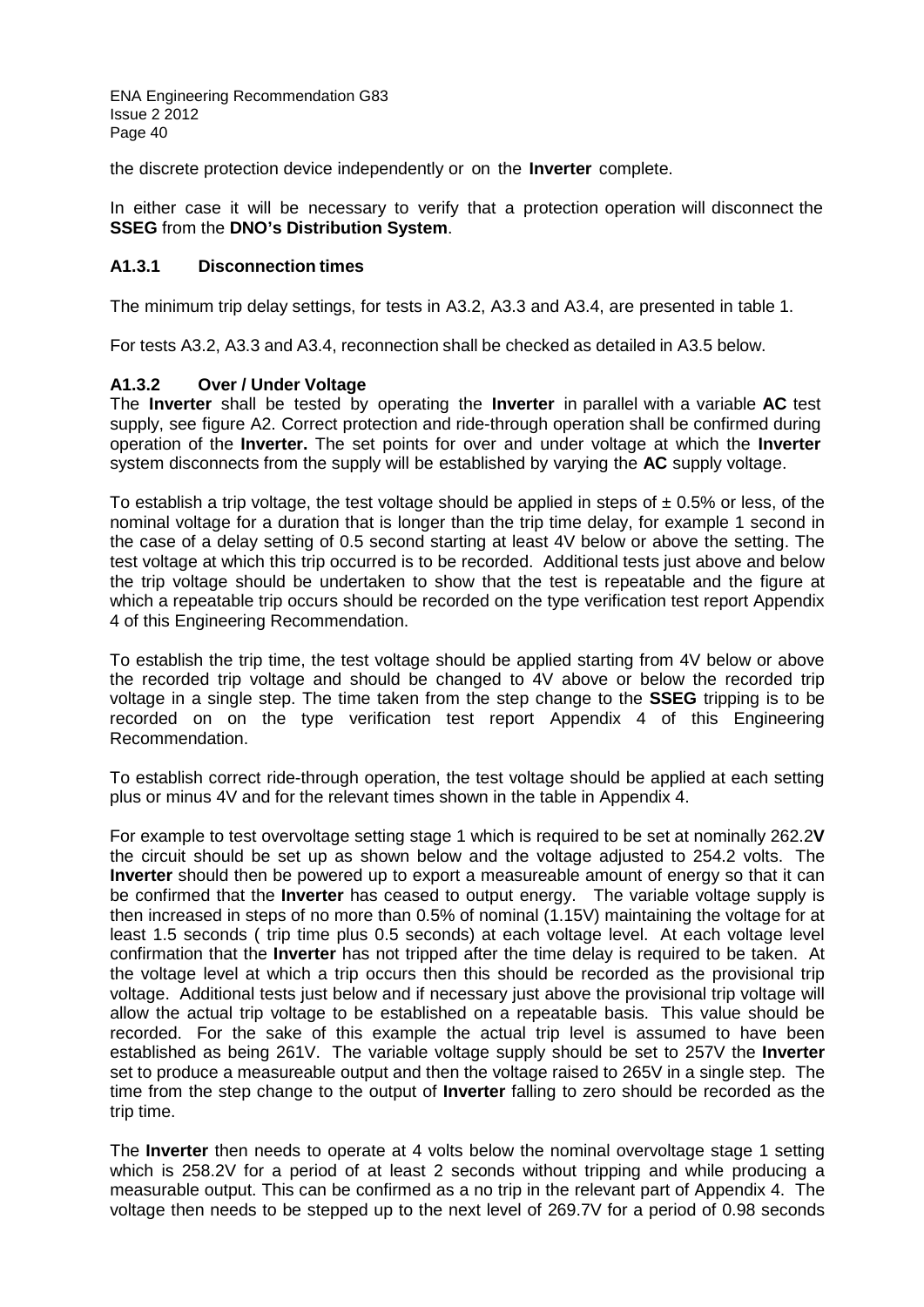and then back to 258.2V during which time the output of the relay should continue with no interruption though it may change due to the change in voltage, this can be recorded as a no trip for the second value. The step up and step down test needs to be done a second time with a max value of 277.7V and with a time of 0.48 seconds. The **Inverter** is allowed to shut down during this period to protect its self as allowed by note 2 of Table 1 of this document, but it must resume production again when the voltage has been restored to 258.2V or it may continue to produce an output during this period. There is no defined time for resumption of production but it must be shown that restart timer has not operated so it must begin producing again in less than 20 seconds.

Note that this philosophy should be applied to the under voltage, over and under frequency, RoCoF and Vector shift stability tests which follow.

Note:

(1) The frequency required to trip is the setting plus or minus 0.1Hz

(2) Measurement of operating time should be measured at a value of 0.2Hz (suggestion  $-2x$  tolerance) above/below the setting to give "positive" operation

(3) The "No trip tests" need to be carried out at the relevant values and times as shown in the table above to ensure that the protection will not trip in error.

## **Figure A2. SSEG Test set up – Over / Under Voltage**



## **A1.3.3 Over / Under Frequency**

The **Inverter** shall be tested by operating the **Inverter** in parallel with a low impedance, variable frequency test supply system, see figure A3. Correct protection and ride-through operation should be confirmed during operation of the **Inverter**. The set points for over and under frequency at which the **Inverter** system disconnects from the supply will be established by varying the test supply frequency.

To establish a trip frequency, the test frequency should be applied in a slow ramp rate of less than 0.1Hz/second, or if this is not possible in steps of 0.05Hz for a duration that is longer than the trip time delay, for example 1 second in the case of a delay setting of 0.5 second. The test frequency at which this trip occurred is to be recorded. Additional tests just above and below the trip frequency should be undertaken to show that the test is repeatable and the figure at which a repeatable trip occurs should be recorded on the type verification test report Appendix 4 of this Engineering Recommendation.

To establish the trip time, the test frequency should be applied starting from 0.3Hz below or above the recorded trip frequency and should be changed to 0.3Hz above or below the recorded trip frequency in a single step. The time taken from the step change to the **SSEG** tripping is to be recorded on the type verification test report Appendix 4 of this Engineering Recommendation. It should be noted that with some loss of mains detection techniques this test may result in a faster trip due to operation of the loss of mains protection. There are two ways around this. Firstly the loss of mains protection may be able to be turned off in order to carry out this test. Secondly by establishing an accurate frequency for the trip a much smaller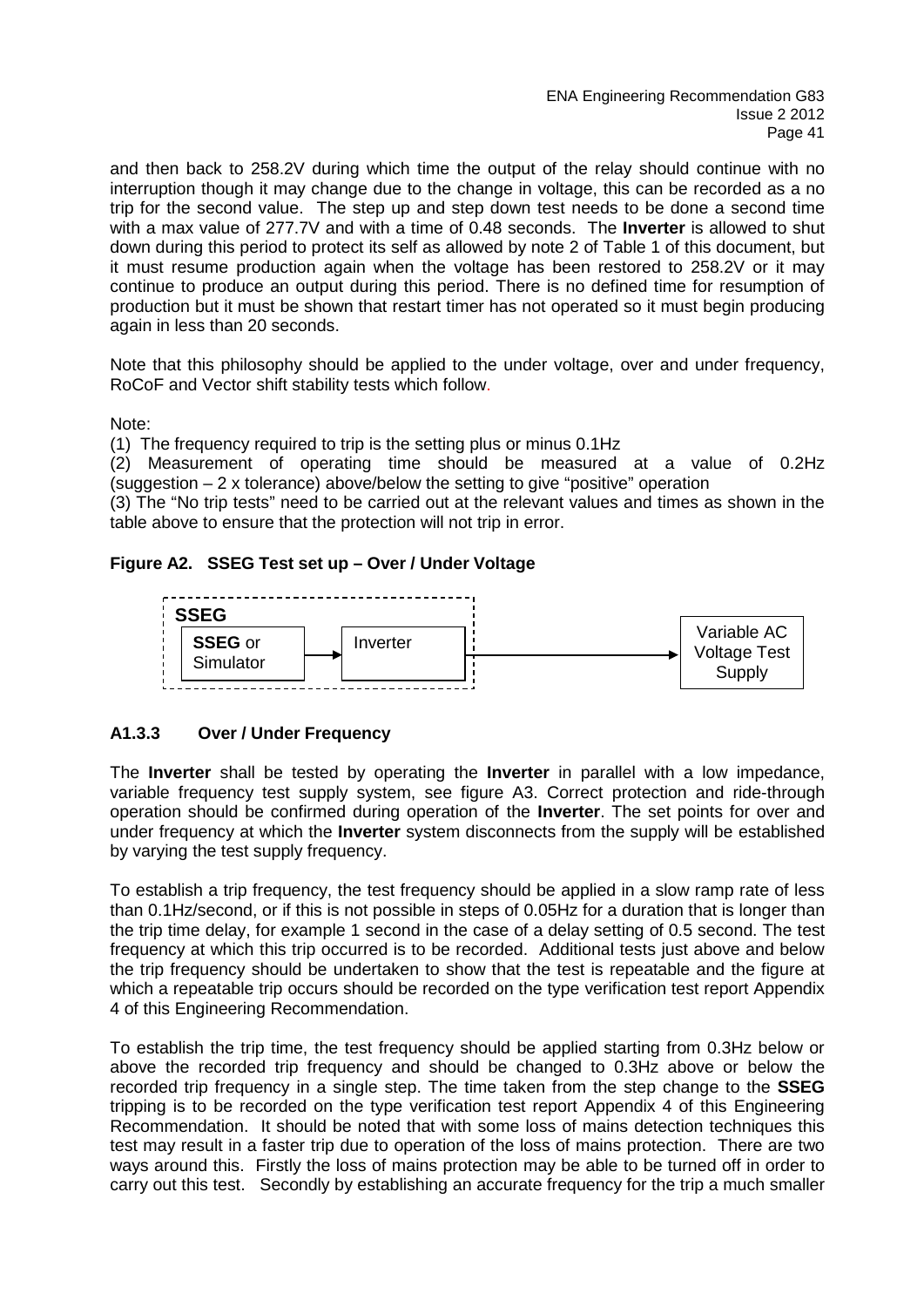step change could be used to initiate the trip and establish a trip time. This may require the test to be repeated several times to establish that the time delay is correct.

To establish correct ride-through operation, the test frequency should be applied at each setting plus or minus 0.2Hz and for the relevant times shown in the table in Appendix 4.

## **Figure A3 SSEG Test set up – Over / Under Frequency**



## **A1.3.4 Loss of Mains Protection**

The tests should be carried out in accordance with BS EN 62116 and a subset of results should be recorded as indicated in the Protection – Loss of Mains test section of Annex 4 Type Test Verification Report.

#### A<sub>1.3.5</sub> **A1.3.5 Re-connection**

Further tests will be carried out with the three test circuits above to check the **Inverter** time out feature prior to automatic network reconnection. This test will confirm that once the **AC** supply voltage and frequency have returned to be within the stage 1 settings specified in table 1 following an automatic protection trip operation there is a minimum time delay of 20 seconds before the **Inverter** output is restored (ie before the **Inverter** automatically reconnects to the network).

## **A1.3.6 Frequency Drift and Step Change Stability test.**

The tests will be carried out using the same circuit as specified in A1.3.3 above and following confirmation that the **SSEG** has passed the under and over frequency trip tests and the under and over frequency stability tests.

Four tests are required to be carried out with all protection functions enabled including loss of mains. For each stability test the **SSEG** should not trip during the test.

For the step change test the **SSEG** should be operated with a measureable output at the start frequency and then a vector shift should be applied by extending or reducing the time of a single cycle with subsequent cycles returning to the start frequency. The start frequency should then be maintained for a period of at least 10 seconds to complete the test. The **SSEG** should not trip during this test.

For frequency drift tests the **SSEG** should be operated with a measureable output at the start frequency and then the frequency changed in a ramp function at 0.19Hz per second to the end frequency. On reaching the end frequency it should be maintained for a period of at least10 seconds. The **SSEG** should not trip during this test.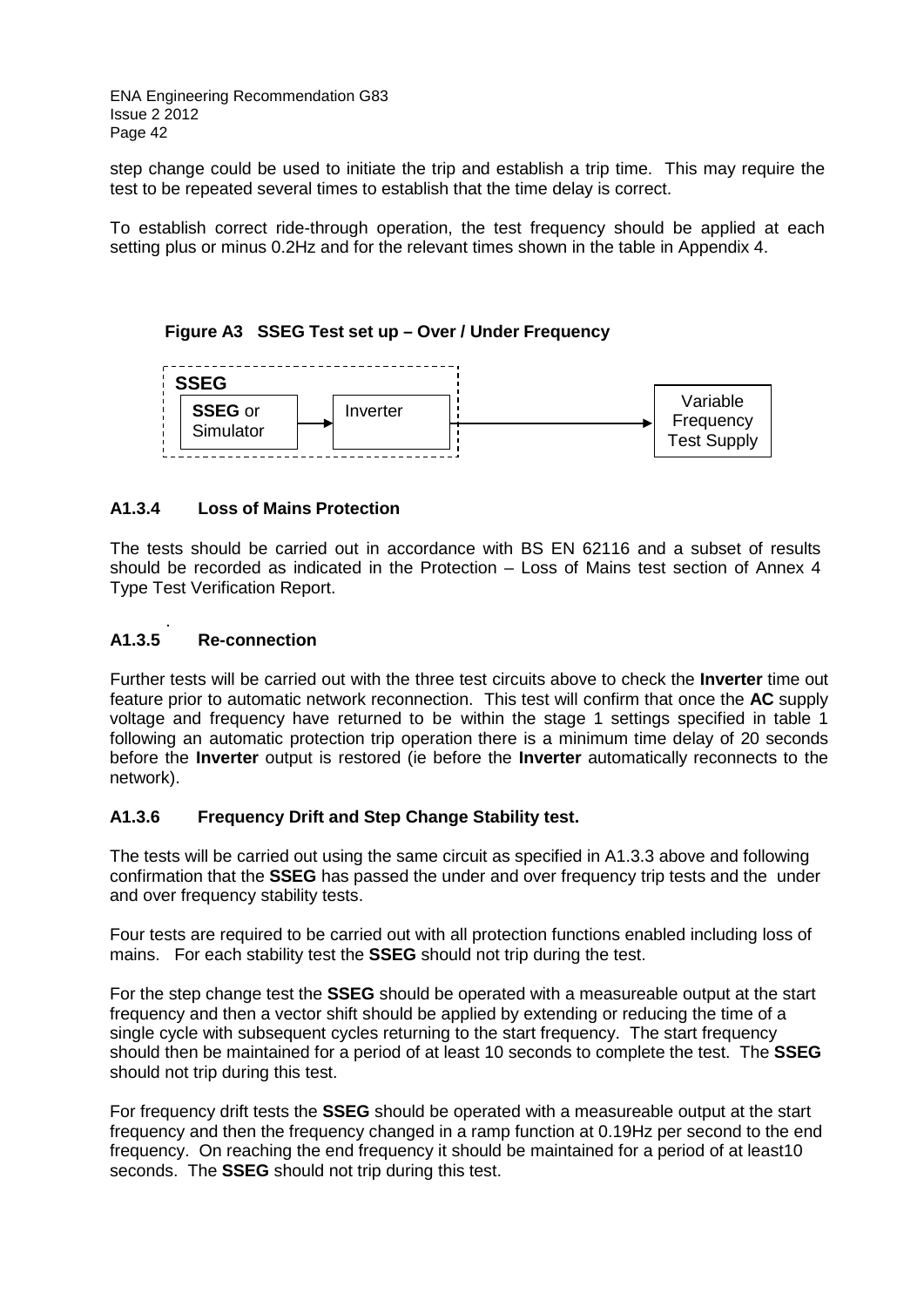## **A1.4 POWER QUALITY**

#### **A1.4.1 Harmonics**

The tests should be carried out as specified in BS EN 61000-3-2 and can be undertaken with a fixed source of energy at two power levels firstly between 45 and 55% and at 100% of maximum export capacity.

## **A1.4.2 Power Factor**

The test set up shall be such that the **Inverter** supplies full load to the **DNO's Distribution System** via the power factor (pf) meter and the variac as shown below in figure A5. The **Inverter** pf should be within the limits given in 5.6, for three test voltages 230 V –6%, 230V and 230 V +10%.

#### **Figure A5 SSEG Test set up – Power Factor**



NOTE 1 For reasons of clarity the points of isolation are not shown. NOTE 2: It is permissible to use a voltage regulator or tapped transformer to perform this test rather than a variac as shown.

## **A1.4.3 Voltage Flicker**

The voltage fluctuations and flicker emissions from the **SSEG** shall be measured in accordance with BS EN 61000-3-3 and technology specific annex.

## **A1.4.4 DC Injection**

The level of **DC** injection from the **Inverter**-connected PV generator in to the **DNO's Distribution System** shall not exceed the levels specified in 5.5 when measured during operation at three levels, 10%, 55% and 100% of rating with a tolerance of plus or minus 5%.

The DC injection requirements can be satisfied by the installation of an isolation transformer on the **AC** side of an **Inverter**-connected **SSEG**. A declaration that an isolating transformer is fitted can be made in lieu of the tests noted above.

#### **A1.4.5 Overcurrent Protection**

Where appropriate the protection shall comply with the requirements of BS7671.

#### **A1.4.6 Short Circuit Current Contribution**

**Inverter** connected **SSEG**'s generally have small short circuit fault contributions however **DNO**'s need to understand the contribution that they do make to system fault levels in order to determine that they can continue to safely operate without exceeding design fault levels for switchgear and other circuit components.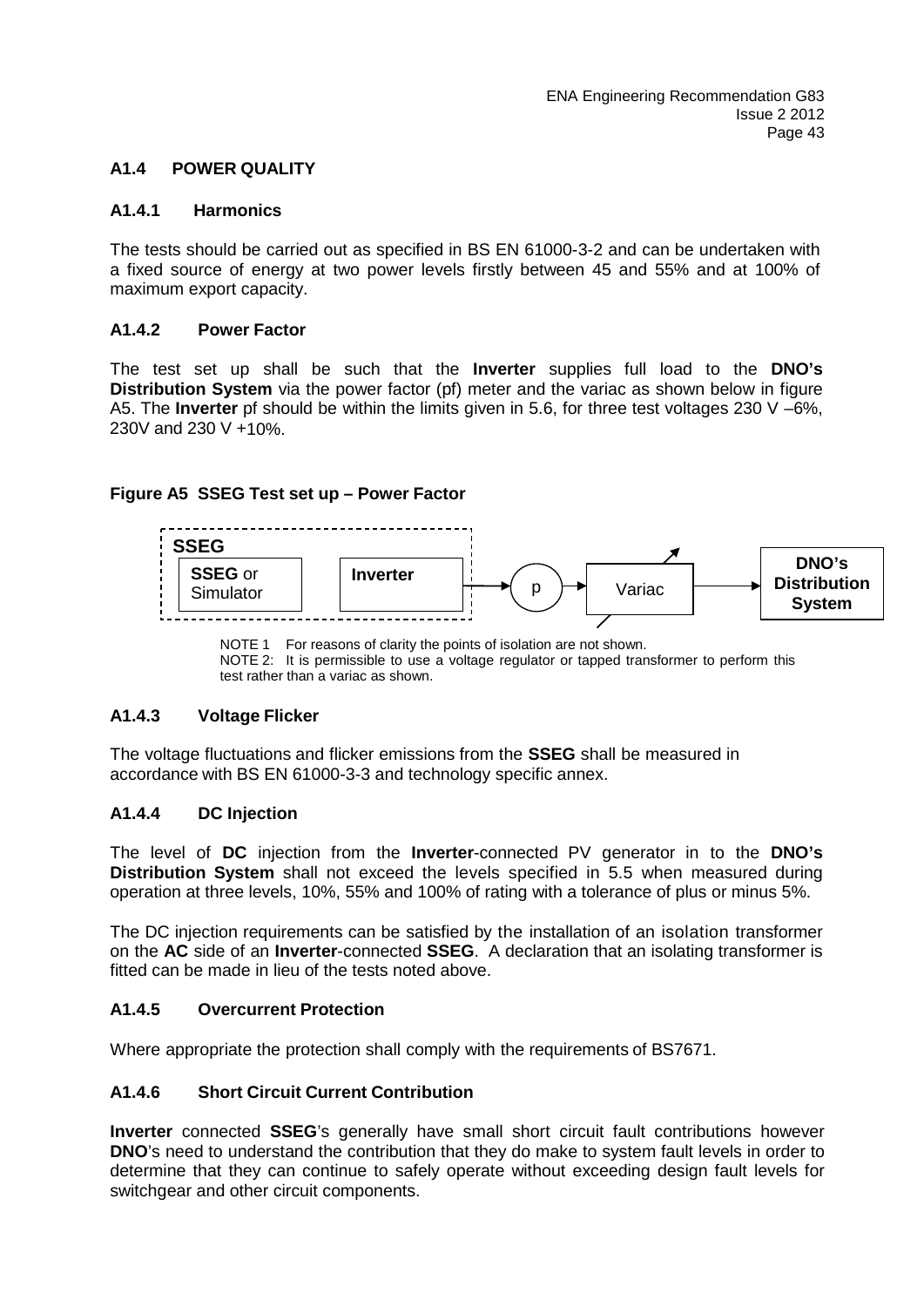The following type tests shall be carried out and the results noted in Appendix 4.

## **Test circuit**



## **Test procedure**

'A' and 'V' are ammeters and voltmeters used to record the test data required. Component 'D' is a resistive load plus resonant circuit as required for the loss of mains test as specified in BS EN 62116 set up to absorb 100% rated output of the **Inverter**. Component 'a' is an ammeter used to confirm that all the output from the **Inverter** is being absorbed by component D. Components 'B' and 'C' are set up to provide a voltage of between 10% and 40% of nominal when component 'C' carries the rated output of the **Inverter** in Amps.

Component 'C' should be short term rated to carry the load which would appear through it should it be energised at 253V for at least 1s. Component 'B' is to have an impedance of between 10 and 20 ohms per phase. If components 'B' and 'C' are short time rated than an additional switch in series with 'B' and 'C' can be inserted and arranged to be closed shortly before the main change over switch shown on the drawing and opened at the end of the test period. Components 'B' and 'C' are to have an X to R ratio of 2.5 to 1.

The test is carried out by setting up the **Inverter** and load 'D' to produce and then absorb full rated output of the **Inverter**. When zero export is shown by ammeter 'a' then the changeover switch shown is operated connecting the **Inverter** to the reduced voltage connection created by components 'B' and 'C' and disconnecting if from the normal connection. The make contact is an early make and the break contact a late break so that the inverter is not disconnected from a mains connection for any significant time.

The values of voltage and current should be recorded for a period of up to 1 second when the changeover switch should be returned to the normal position. The voltage and current at relevant times shall be recorded in the type test report (Appendix 4) including the time taken for the **Inverter** to trip. (It is expected that the **Inverter** will trip on either loss of mains or under voltage in less than one second).

## **A1.4.7 Self-Monitoring - Solid State Disconnection**

Some **Inverter**s include solid state switching devices to disconnect from the **DNO's Distribution System**. In this case 5.3.1 requires the control equipment to monitor the output stage of the **Inverter** to ensure that in the event of a protection initiated trip the output voltage is either disconnected completely or reduced to a value below 50 volts **AC**. This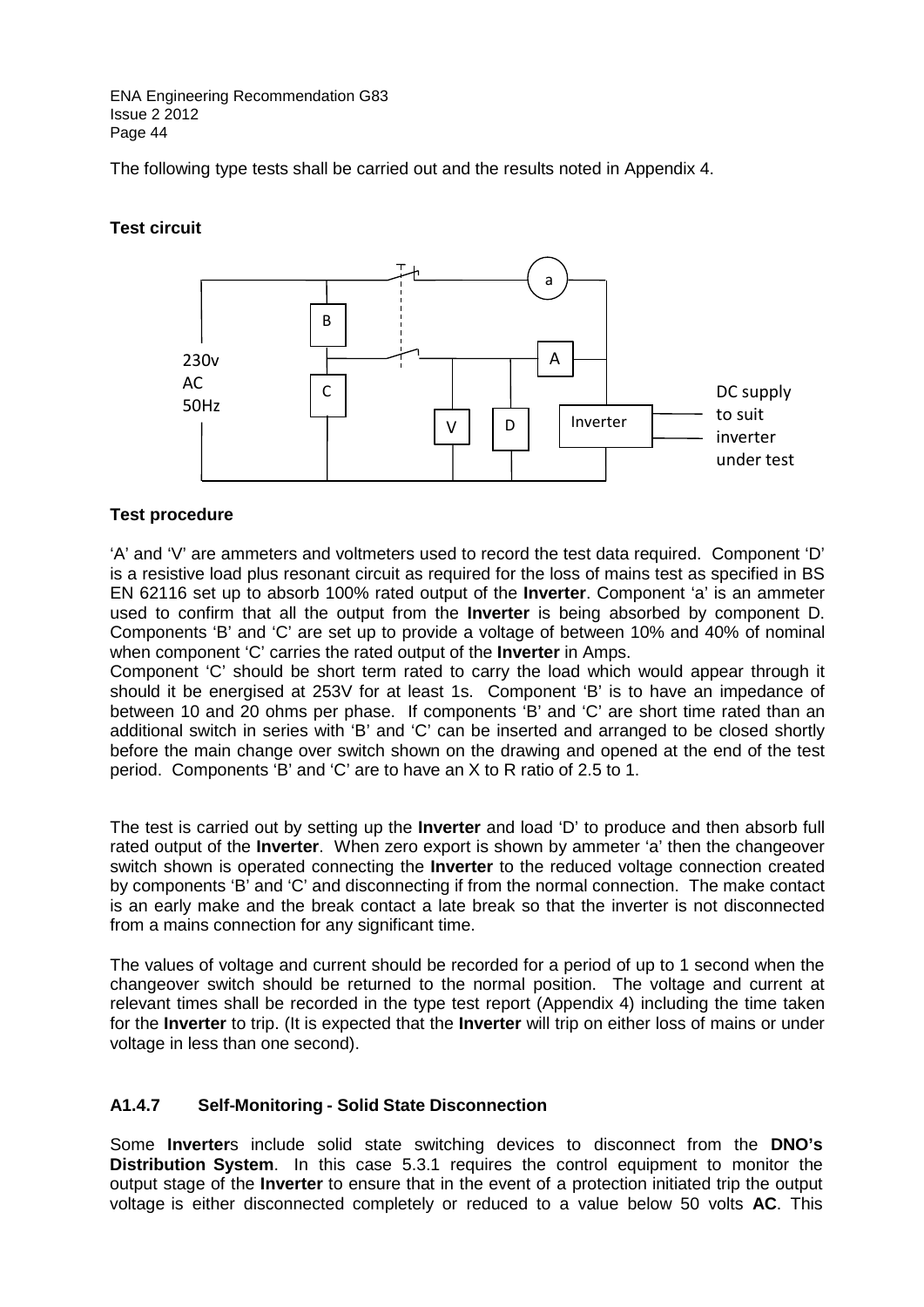shall be verified either by self-certification by the **Manufacturer**, or additional material shall be presented to the tester sufficient to allow an assessment to be made.

## **A1.4.8 Electromagnetic Compatibility (EMC )**

All equipment shall comply with the generic EMC standards: BS EN61000-6-3: 2007 Electromagnetic Compatibility, Generic Emission Standard; and BS EN61000-6-1: 2007 Electromagnetic Compatibility, Generic Immunity Standard.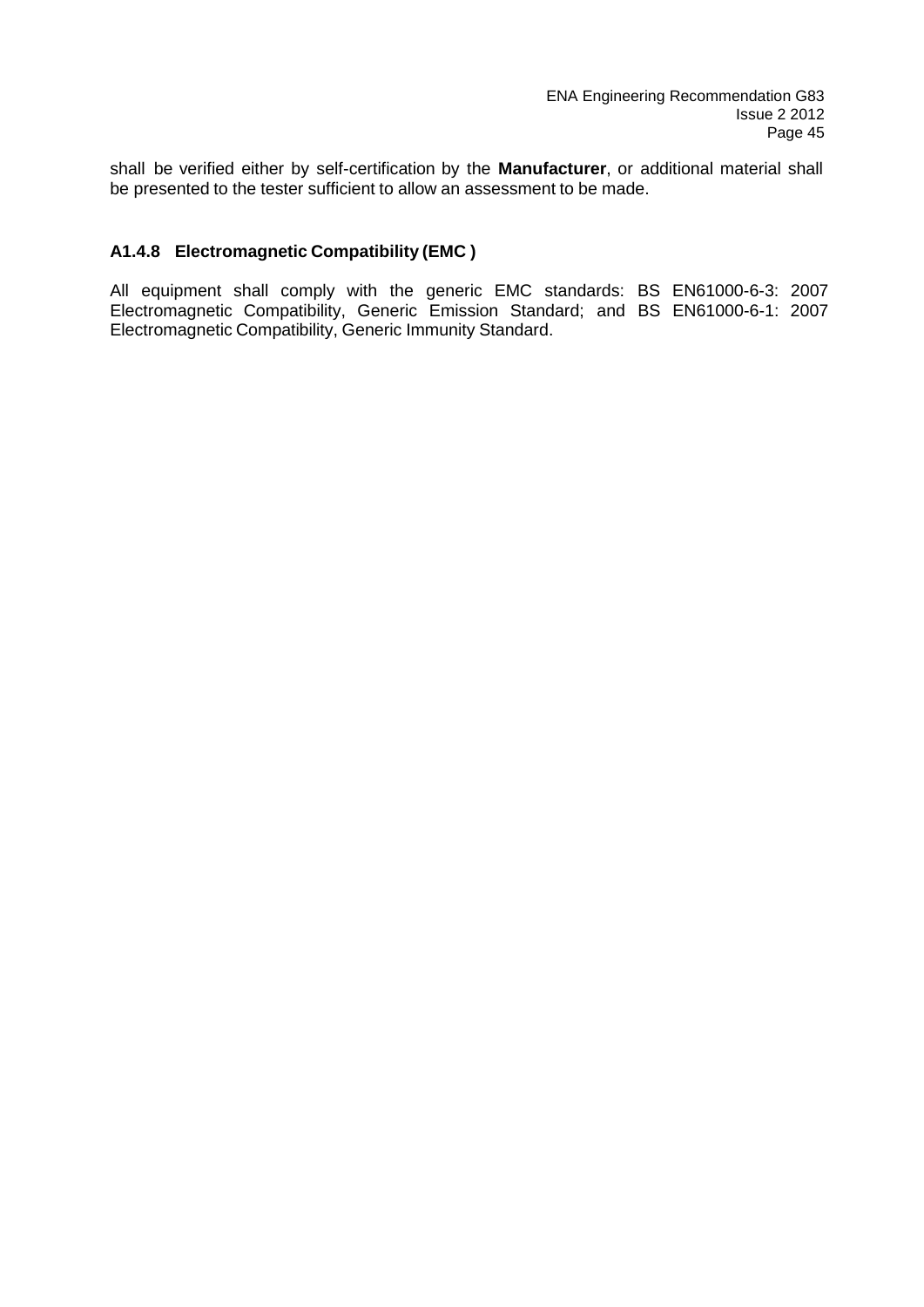## **Annex B1 Common Directly Coupled Connected SSEG Requirements**

## **B1.1 Certification & Type Testing General Requirements**

This Annex describes a methodology for obtaining type certification or type verification for the interface equipment between a directly coupled SSEG and the distribution network. Interface functions can be provided by either as an integrated part of the controller or by incorporating a **Type Tested** protection relay.

Other Annexes containing directly coupled equipment may make reference to the requirements specified in this Annex.

This Annex applies for **SSEG** systems either with or without load management or energy storage systems which connected on the generator side of the controller.

#### **B1.2 CE Marking & Certification**

The type verification procedure requires that the **SSEG** interface be certified to the relevant requirements of the applicable Directives before the unit can be labelled with a CE mark. Where the protection control is to be provided as a separate device, this must also be **Type Tested** and certified to the relevant requirements of the applicable Directives before it can be labelled with a CE mark.

Currently there are no harmonised functional standards that apply to the **SSEG Interface Protection**, therefore the **Controller** and any separate **Interface Protection** unit will require the functionality to be **Type Tested** as described in this Annex, and recorded in format similar to that shown in Appendix 4.

## **B1.3 Type Verification Functional Testing of the Interface Protection**

Type verification testing is the responsibility of the **Manufacturer**. This test will verify that the operation of the **SSEG Interface Protection** shall result:

- a) in the safe disconnection of the **SSEG** from the **DNO's Distribution System** in the event that the protection settings specified in table 1 are exceeded; and
- b) in the **SSEG** remaining connected to the **DNO's Distribution System** while network conditions are:
	- a. within the envelope specified by the settings plus and minus the tolerances specified for equipment operation in table 1; and
	- b. within the trip delay settings specified in table 1.

The testing can be done by the **Manufacturer** of an individual component, by an external test house, or by the supplier of the complete system, or any combination of them as appropriate.

Wherever possible the type verification testing of the **SSEG** control system should be proved under normal conditions of operation for that technology (unless otherwise noted).

This will require that the chosen **SSEG Interface Protection** is either already incorporated into the **Controller** or that the discrete device is connected to the **Controller** for the loss of mains protection test. Testing the voltage and frequency functions may be carried out on the discrete protection device independently or as part of the **Controller**.

In either case it will be necessary to verify that a protection operation will disconnect the **SSEG** from the **DNO's Distribution System**

The **Manufacturer** must declare the ambient operating temperature range of the **SSEG**, and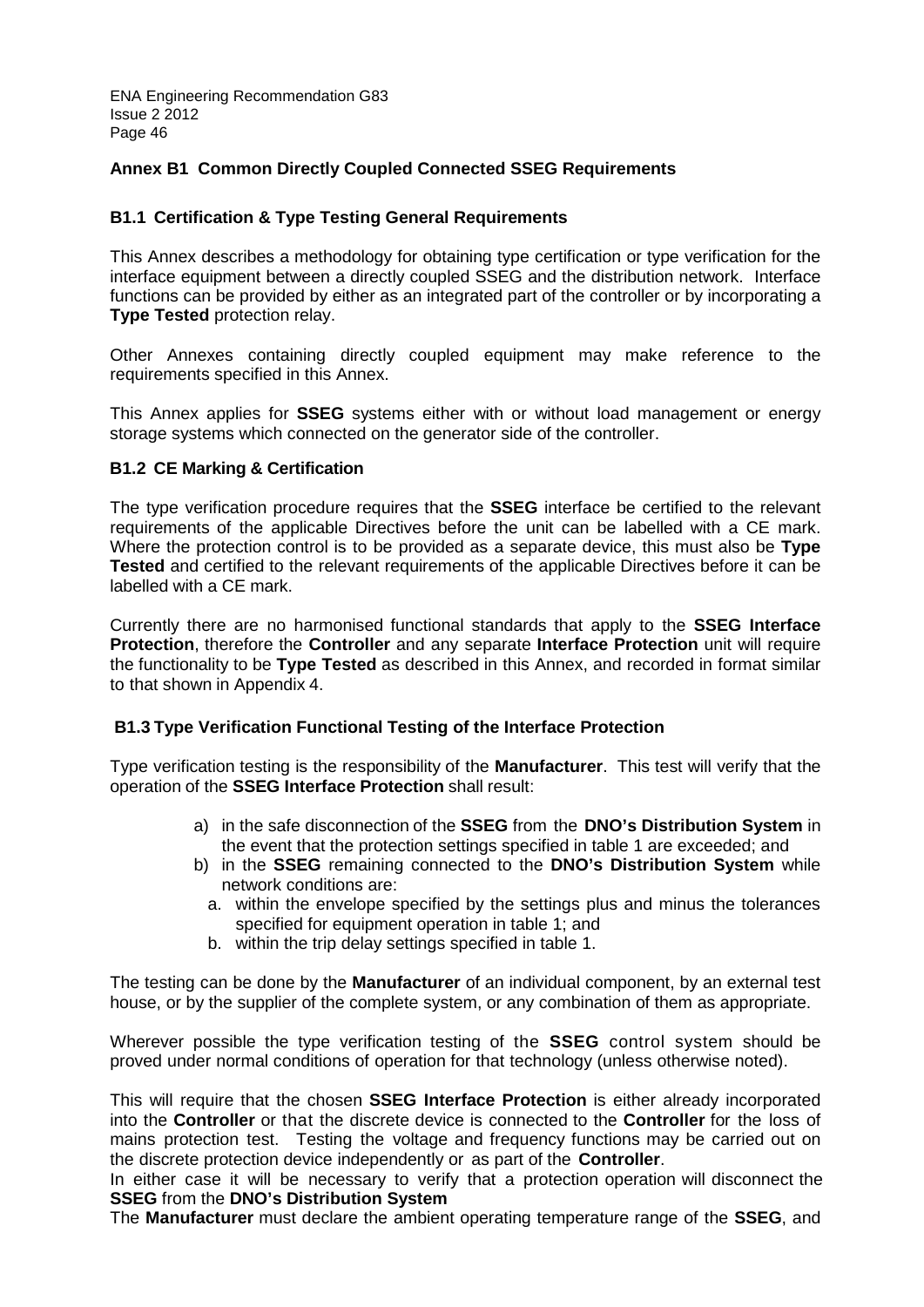verify that the **Interface Protection** will operate satisfactorily throughout this temperature range.

## **B1.3.1 Disconnection times**

The minimum trip delay settings, for tests in B3.2, B3.3 and B3.4, are presented in table 1.

For tests B3.2, B3.3 and B3.4, reconnection shall be checked as detailed in 5.3.4 as a mechanical based system.

In some systems it may be safer and more convenient to test the trip delay time and the disconnection time separately. This will allow the trip delay time to be measured in a test environment (in a similar way as you could test a protection relay). The disconnection time can be measured in the **SSEG's** normal operation, allowing accurate measurement with correct inertia and prime mover characteristics. This is permitted providing the total disconnection time does not exceed the value specified in section 5.3.1. When measuring the shutdown time, 5 shutdowns should be initiated, and the average time recorded.

## **B1.3.2 Over / Under Voltage**

The **Controller** shall be tested by operating the **Controller** in parallel with a variable **AC** test supply, see figure B2. Correct protection and ride-through operation shall be confirmed. The set points for over and under voltage at which the **Controller** disconnects from the supply, will be established by varying the **AC** supply voltage. The disconnect sequence should be initiated when the conditions of table 1 are met, otherwise normal operation should continue.

To establish the certified trip voltage, the test voltage should be applied in steps of  $\pm$  0.5% of setting for a duration that is longer than the trip time delay, for example 1 second in the case of a delay setting of 0.5 second. It will be necessary to carry out five tests for each trip setting. The test voltage at which this trip occurred is to be recorded as the certified trip voltage.

To establish the certified trip time, the test voltage should be applied starting from  $\pm$  4V below the certified trip voltage in a step of at least  $\pm$  0.5% of setting for a duration that is longer than the trip time delay, for example 1 second in the case of a delay setting of 0.5 second. It will be necessary to carry out five tests for each trip setting. The longest trip time is to be recorded as the certified trip time.

For example to test overvoltage setting stage 1 which is required to be set at nominally 262.2**V** the circuit should be set up as shown below and the voltage adjusted to 254.2 volts. The **Inverter** should then be powered up to export a measureable amount of energy so that it can be confirmed that the **Inverter** has ceased to output energy. The variable voltage supply is then increased in steps of no more than 0.5% of nominal (1.15V) maintaining the voltage for at least 1.5 seconds ( trip time plus 0.5 seconds) at each voltage level. At each voltage level confirmation that the **Inverter** has not tripped after the time delay is required to be taken. At the voltage level at which a trip occurs then this should be recorded as the provisional trip voltage. Additional tests just below and if necessary just above the provisional trip voltage will allow the actual trip voltage to be established on a repeatable basis. This value should be recorded. For the sake of this example the actual trip level is assumed to have been established as being 261V. The variable voltage supply should be set to 257V the **Inverter** set to produce a measureable output and then the voltage raised to 265V in a single step. The time from the step change to the output of **Inverter** falling to zero should be recorded as the trip time.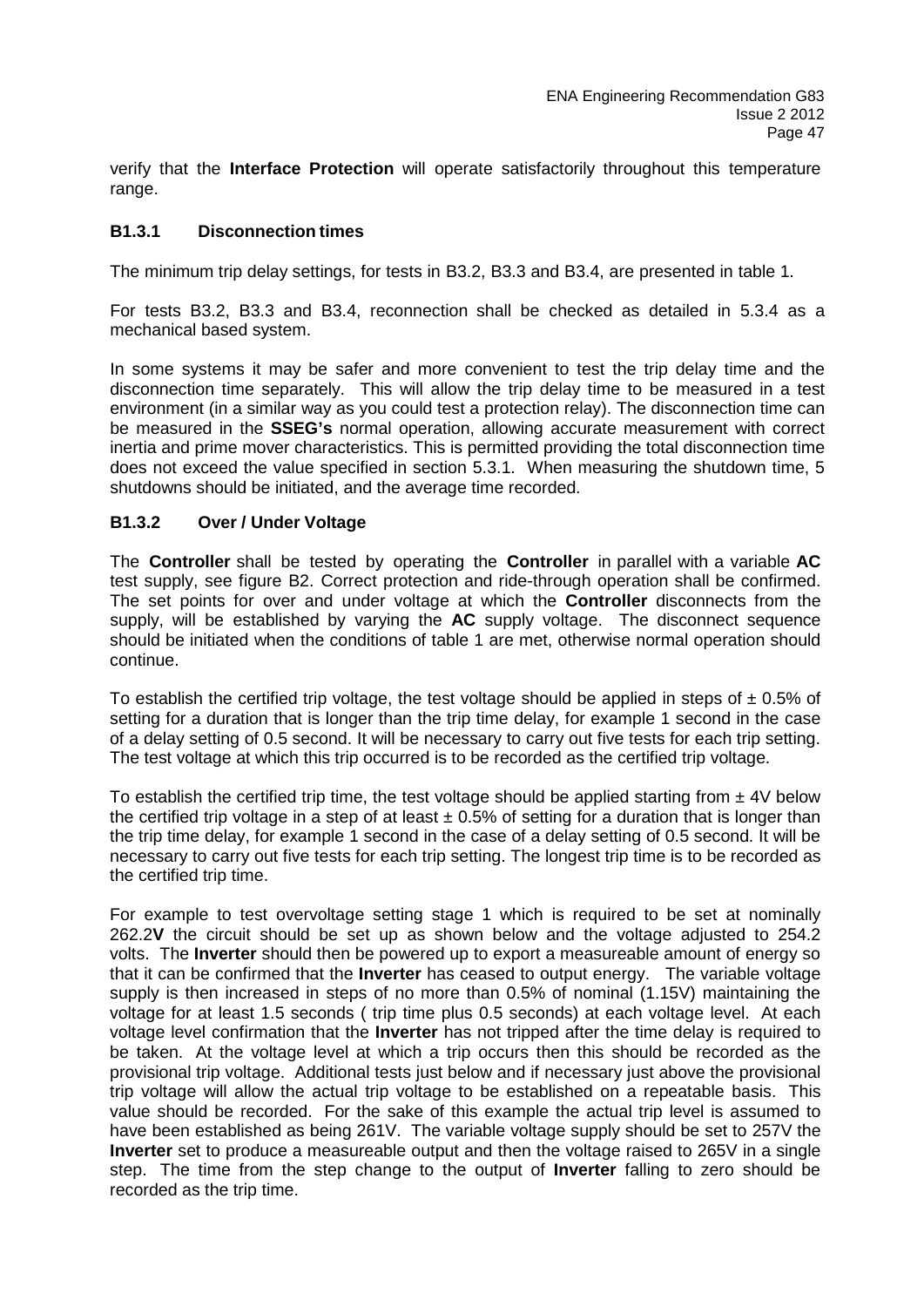To establish correct ride-through operation, the test voltage should be applied at each setting plus or minus 4V and for the relevant times shown in the table in Appendix 4.

Test results should be recorded on the Test Sheet shown in Appendix 4.

## **Figure B2.-SSEG Test set up – Over / Under Voltage**



## **B1.3.3 Over / Under Frequency**

The protection shall be tested by operating the **SSEG** in parallel with a low impedance, variable frequency test supply system, see figure B3. Correct protection and ride-through operation should be confirmed during operation of the **SSEG**. The set points for over and under frequency at which the **SSEG** system disconnects from the supply will be established by varying the test supply frequency.

To establish a trip frequency, the test frequency should be applied in a slow ramp rate of less than 0.1Hz/second, or if this is not possible in steps of 0.05Hz for a duration that is longer than the trip time delay, for example 1 second in the case of a delay setting of 0.5 second. The test frequency at which this trip occurred is to be recorded. Additional tests just above and below the trip frequency should be undertaken to show that the test is repeatable and the figure at which a repeatable trip occurs should be recorded on the type verification test report Appendix 4 of this Engineering Recommendation.

To establish the trip time, the test frequency should be applied starting from 0.3Hz below or above the recorded trip frequency and should be changed to 0.3Hz above or below the recorded trip frequency in a single step. The time taken from the step change to the **SSEG** tripping is to be recorded on the type verification test report Appendix 4 of this Engineering Recommendation. It should be noted that with some loss of mains detection techniques this test may result in a faster trip due to operation of the loss of mains protection. There are two ways around this. Firstly the loss of mains protection may be able to be turned off in order to carry out this test. Secondly by establishing an accurate frequency for the trip a much smaller step change could be used to initiate the trip and establish a trip time. This may require the test to be repeated several times to establish that the time delay is correct.

To establish correct ride-through operation, the test frequency should be applied at each setting plus or minus 0.2Hz and for the relevant times shown in the table in Appendix 4.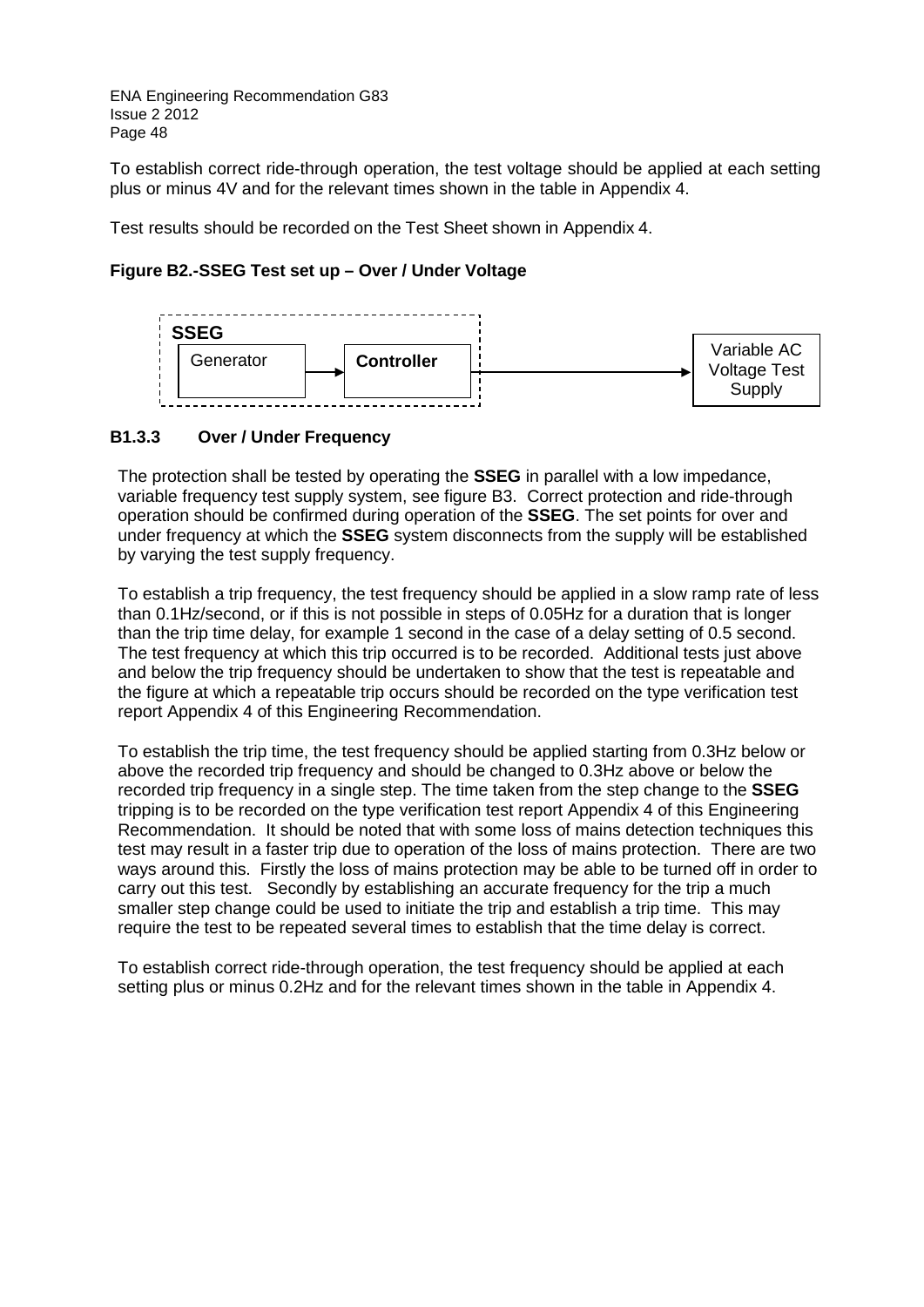## **Figure B3. SSEG Test set up – Over / Under Frequency**



## **B1.3.4 Loss of Mains Protection**

The resonant test circuit specified in this test has been designed to model the interaction of the directly coupled **SSEG** under test with the local load including multiple directly coupled connected **SSEG**s in parallel.

The directly coupled **SSEG** output shall be connected to a network combining a resonant circuit with a Q factor of >0.5 and a variable load. The value of the load is to match the directly coupled **SSEG** output. To facilitate the test for LoM there shall be a switch placed between the test load/directly coupled **SSEG** combination and the **DNO's Distribution System**, as shown below:

## **Figure B4 SSEG Test set up - Loss of Mains**



The directly coupled **SSEG** is to be tested at three levels of the directly coupled **SSEG's** output power: 10%, 55% and 100% and the results recorded on the test sheet of Appendix 4. For each test the load match is to be within  $\pm$  5%. Each test is to be repeated five times.

Load match conditions are defined as being when the current from the directly coupled **SSEG** meets the requirements of the test load ie there is no export or import of supply frequency current to or from the **DNO's Distribution System**.

The tests will record the directly coupled **SSEG**'s output voltage and frequency from at least 2 cycles before the switch is opened until the protection system operates and disconnects itself from the **DNO's Distribution System**, or for five seconds whichever is the lower duration.

The time from the switch opening until the protection disconnection occurs is to be measured and must comply with the requirements in table 1.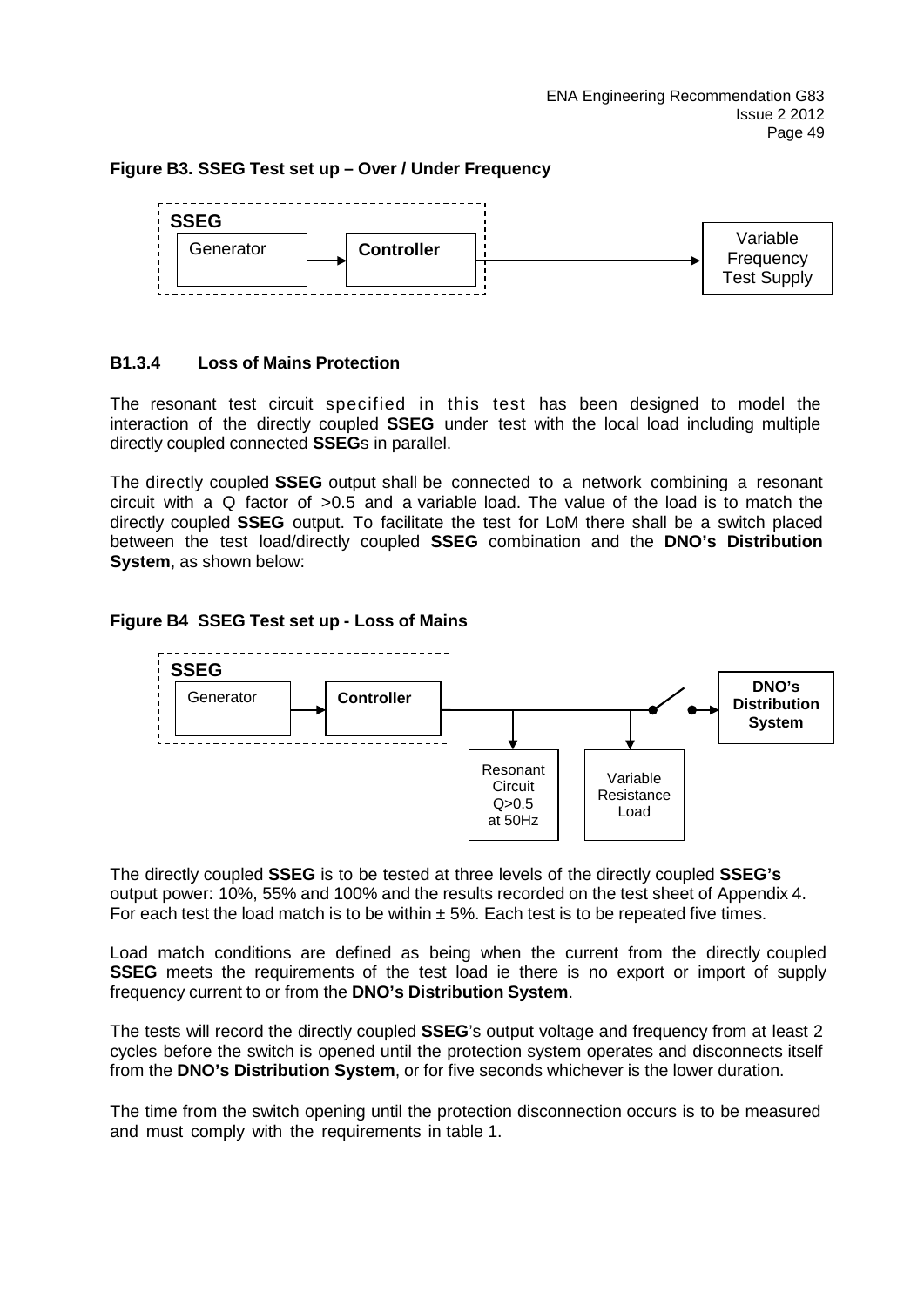## **B1.3.5 Re-connection**

Further tests will be carried out with the three test circuits above to check the directly coupled **SSEG** time- out feature prior to automatic network reconnection. This test will confirm that once the **AC** supply voltage and frequency have returned to within the stage 1 settings specified in table 1 following an automatic protection trip operation there is a minimum time delay as specified in table 1 before reconnection will be allowed.

## **B1.3.6 Frequency Drift and Step Change Stability test.**

The tests will be carried out using the same circuit as specified in B1.3.3 above and following confirmation that the **SSEG** has passed the under and over frequency trip tests and the under and over frequency stability tests.

Four tests are required to be carried out with all protection functions enabled including loss of mains. For each stability test the **SSEG** should not trip during the test.

For the step change test the **SSEG** should be operated with a measureable output at the start frequency and then a vector shift should be applied by extending or reducing the time of a single cycle with subsequent cycles returning to the start frequency. The start frequency should then be maintained for a period of at least 10 seconds to complete the test. The **SSEG** should not trip during this test.

For frequency drift tests the **SSEG** should be operated with a measureable output at the start frequency and then the frequency changed in a ramp function at 0.19Hz per second to the end frequency. On reaching the end frequency it should be maintained for a period of at least10 seconds. The **SSEG** should not trip during this test.

## **B1.4. POWER QUALITY**

## **B1.4.1 Harmonics**

The tests should be carried out as specified in BS EN 61000-3-2 and can be undertaken with a fixed source of energy at two power levels firstly between 45 and 55% and at 100% of maximum export capacity.

## **B1.4.2 Power Factor**

The test set up shall be such that the directly coupled **SSEG** supplies full load to the **DNO's Distribution System** via the power factor (pf) meter and the variac as shown below in figure B5. The directly coupled **SSEG** pf should be within the limits given in 5.6, for three test voltages 230 V –6%, 230V and 230 V +10%.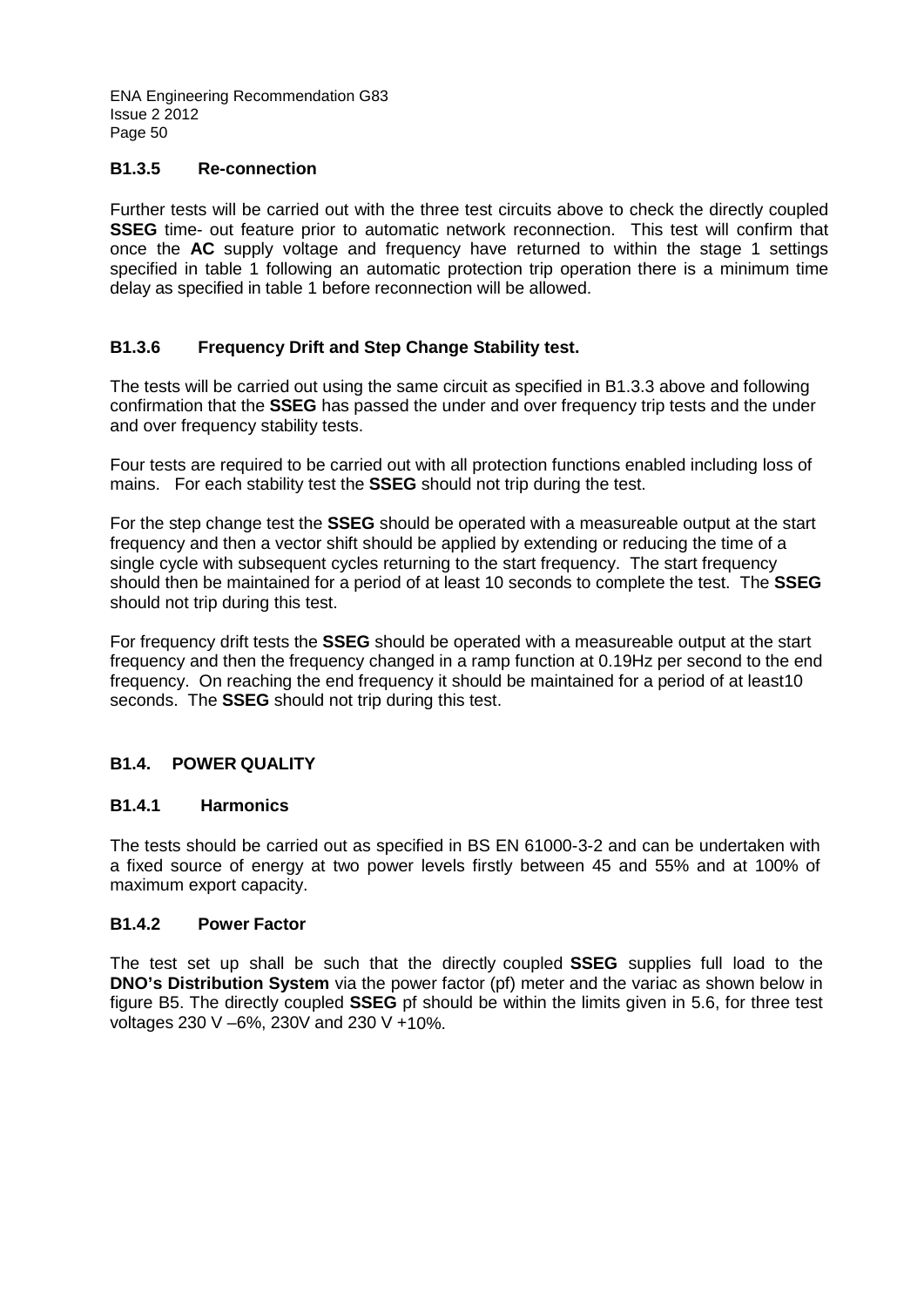## **Figure B5 SSEG Test set up – Power Factor**



NOTE 1. For reasons of clarity the points of isolation are not shown<br>NOTE 2: It is permissible to use a voltage regulator or tapped transf It is permissible to use a voltage regulator or tapped transformer to perform this test rather than a variac as shown

#### **B1.4.3 Voltage Flicker**

The voltage fluctuations and flicker emissions from the **SSEG** shall be measured in accordance with BS EN 61000-3-3 and technology specific annex.

## **B1.4.4 DC Injection**

The level of **DC** injection from the directly coupled **SSEG** to the **DNO's Distribution System** shall not exceed the levels specified in 5.5. In a directly coupled **SSEG**, any harmonics present will be as a result of any electronic components, with in the **Controller** and can be measured at 0% load.

## **B1.4.5 Overcurrent Protection**

Where appropriate the protection shall comply with the requirements of BS7671.

## **B1.4.6 Short Circuit Current Contribution**

**DNOs** need to understand the contribution an **SSEG** makes to system fault levels in order to determine that they can continue to safely operate without exceeding design fault levels for switchgear and other circuit components.

For rotating machines BS EN 60034-4:1995 Methods for determining synchronous machine quantities from tests should be used to establish the parameters required to be recorded in Appendix 4 under the section Fault Level Contribution.

For rotating machines and linear piston machines the test should produce a  $0 - 2$  second plot of the short circuit current as seen at the **SSEG** terminals.

\*Values for parameters marked in Annex 4 should be provided where the short circuit duration is sufficiently long to enable interpolation of the plot.

## **B1.4.7 Electromagnetic Compatibility (EMC)**

All equipment shall comply with the generic EMC standards: BS EN61000-6-3: 2007 Electromagnetic Compatibility, Generic Emission Standard; and BS EN61000-6-1: 2007 Electromagnetic Compatibility, Generic Immunity Standard.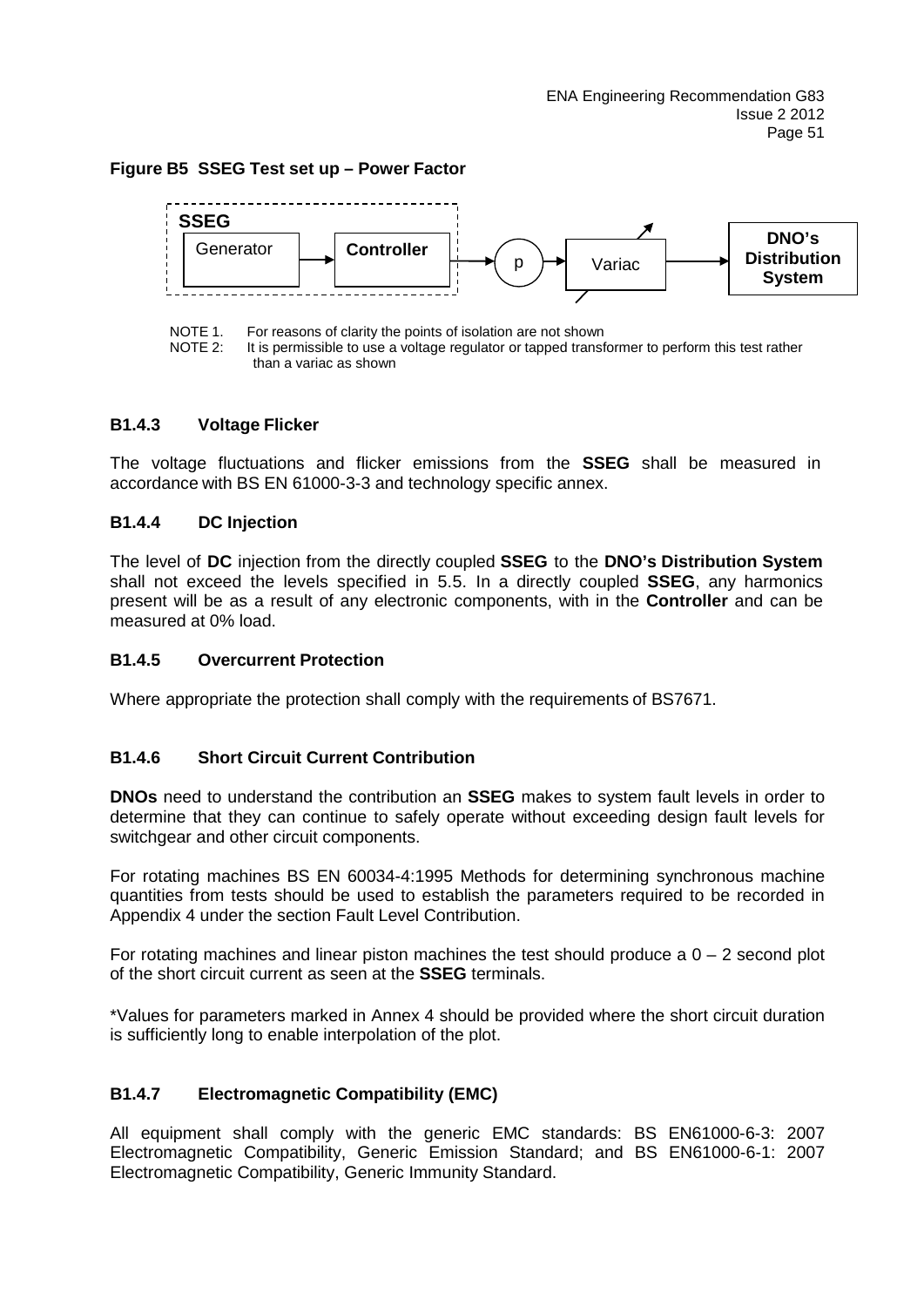## **Annex C1 Separate Specific SSEG Technology Requirements**

## **C1.1 Domestic CHP**

For Domestic CHP **SSEGs** connected to the **DNO's Distribution System** via an **Inverter**, the type verification testing and **Interface Protection** requirements will be as per the requirements defined in Annex A.

For Domestic CHP **SSEGs** directly coupled to the **DNO's Distribution System**, the type verification testing and **Interface Protection** requirements will be as per the requirements defined in Annex B.

## **C1.2 Photovoltaic**

As all current Photovoltaic **SSEGs** will connect to the **DNO's Distribution System** via an **Inverter**, the type verification testing and **Interface Protection** requirements will be as per the requirements defined in Annex A.

## **C1.3 Fuel Cells**

As all current Fuel Cell **SSEG**s will connect to the **DNO's Distribution System** via an **Inverter**, the type verification testing and **Interface Protection** requirements will be as per the requirements defined in Annex A.

## **C1.4 Hydro**

Hydro can be connected to the **DNO's Distribution System** directly using induction or synchronous generators or it can be connected by an **Inverter**.

The common requirements for the generator technologies will apply to micro hydro in addition the following needs to be taken into consideration.

**SSEGs** with manually fixed output or where the output is fixed by controlling the water flow through the turbine to a steady rate, need to comply with the maximum voltage change requirements of BS EN 61000-3-2 but do not need to be tested for  $P_{st}$  or  $P_{lt}$ .

**SSEGs** where the output is controlled by varying the load on the generator using the **Inverter** and which therefore produces variable output need to comply with the maximum voltage change requirements of BS EN 61000-3-2 and also need to be tested for  $P_{st}$  and  $P_{lt}$  over a period where the range of flows varies over the design range of the turbine with a period of at least 2 hours at each step with there being 10 steps from min flow to maximum flow.  $P_{st}$  and  $P_{\text{it}}$  values to recorded and normalised as per the method laid down in Appendix 4.

## **C1.5 Wind**

Wind turbines can be connected to the **DNO's Distribution System** directly, typically using asynchronous induction generators, or using **Inverter**s.

For those connected via **Inverters**, the type verification testing and interface protection requirements shall be as specified in Annex A.

For those connected directly to the **DNO's Distribution System**, the type verification testing and interface protection requirements shall be as specified in Annex B.